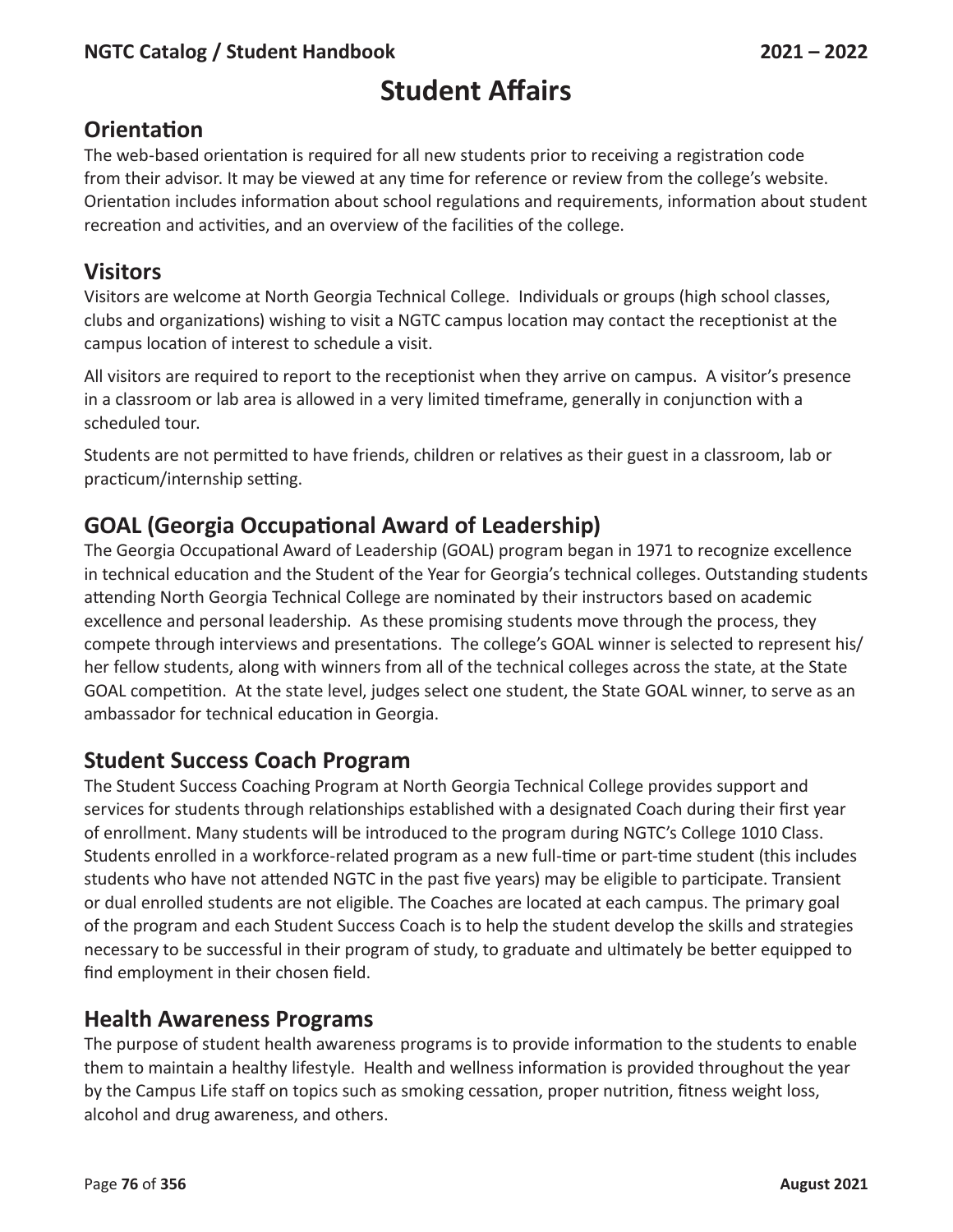## **Career Planning Services**

A professional staff works together to provide career planning services that meet the needs, desires, and abilities of students. These services include:

- Pre-enrollment advisement to discuss programs of study, including associate degree, diploma, and technical certificate programs.
- Assistance in helping students develop career plans and personal goals.
- Career Counseling, including review of placement test scores.
- Identifying appropriate community agencies and services for student needs such as personal and/or mental health counseling.

# **Services for Students with Disabilities**

Support services are offered to students with disabilities including, but not limited to, classroom and testing accommodations, adaptive equipment, assistance with the admission process, career guidance and planning, and referral to community service agencies. To request accommodations and/or modifications contact the Special Populations and Retention Coordinator, who provides services to all campuses, at 706-754-7828. Appropriate documentation of disability is required.

## **Assessment Services**

Assessment services provide career guidance and planning by means of individual and group testing at various locations using computerized testing instruments. Services that are available include Pearson VUE, pest control, career exploration, interest inventories, aptitude testing, and basic skills testing. The fee varies for each test. All testing is by appointment. For more information or to schedule a test, call 706-754-7700 for the Clarkesville and Currahee Campuses, and 706-439-6300 for the Blairsville Campus.

Assessment services are also available to high school students. There is no charge for assessment services provided to high school students. High school counselors, teachers, or administrators should contact a North Georgia Technical College High School Coordinator at 706-754-7797 or 706-754-7867 for additional information and/or to schedule high school testing.

# **Career Placement Services**

Career placement services are available to assist students as they complete training. The primary purpose of these services is to assist in the placement of graduates in jobs for which they have been trained. Continuous communication is maintained with employers and with the Georgia Department of Labor to provide a wide range of employment opportunities for students. Employers may send representatives to the college for personal interviews with graduating students. Local job postings may be viewed at https://northgatech.edu/students/career-services/jobs. Lifelong job placement services are available to all North Georgia Technical College graduates.

## **Career Center**

For students nearing the completion of their program, these resources are available in the Career Center:

- 
- Job search resources The Georgia Department of Labor website
- 
- Workshops Links to newspapers and career sites
- Resume building software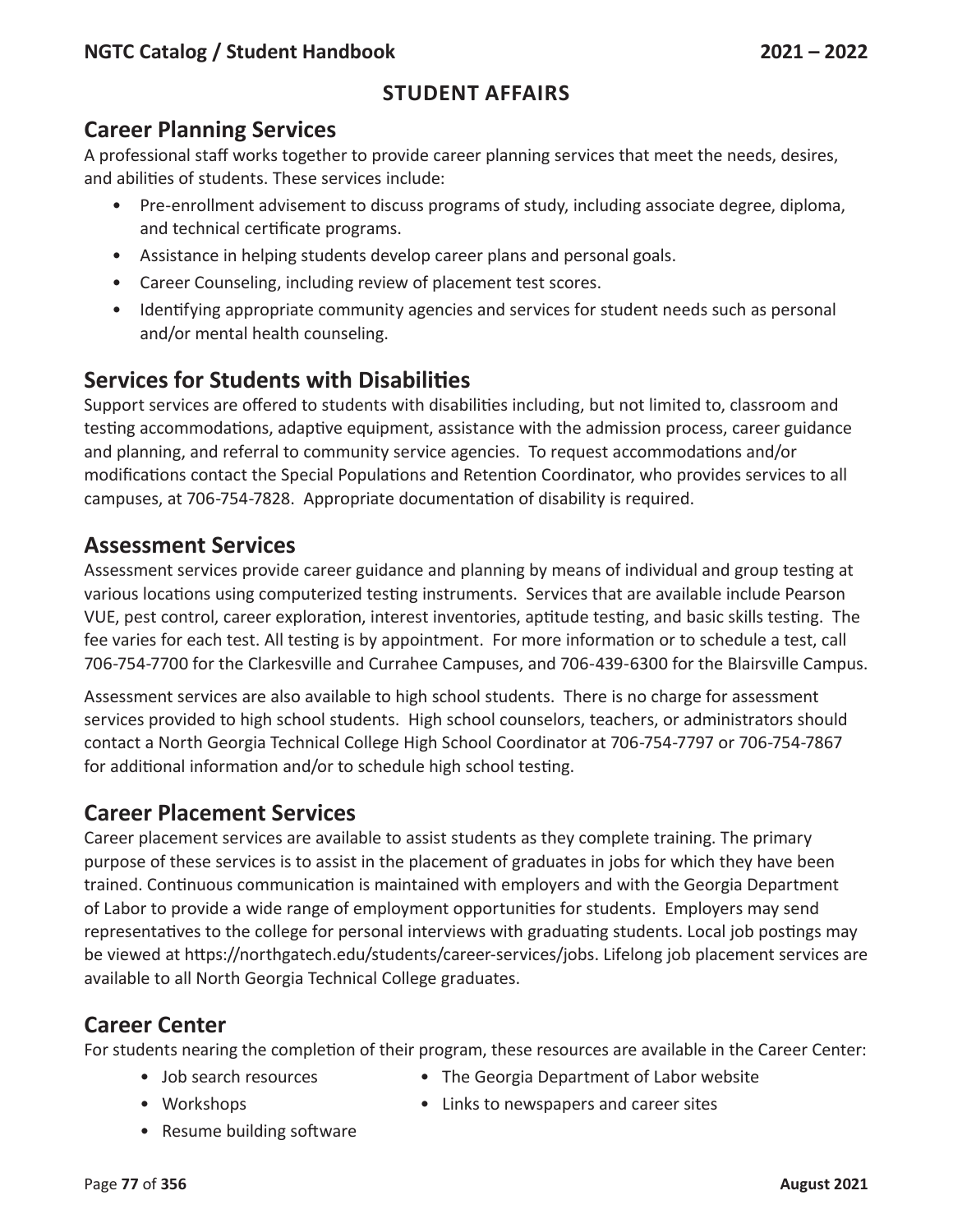### **Student Affairs**

Schedules for workshops and services may vary. Please check the website for current schedules and hours of operation https://northgatech.edu/students/career-services.

Appointments may be made. For more information about the Career Center, contact the Career Advisor at 706-754-7837.

## **Non-Traditional Programs**

Students enrolled in a program in which their gender represents less than 25% of those employed in the workforce are considered to be enrolled in non-traditional programs. North Georgia Technical College encourages and promotes open enrollment in all programs. Students are encouraged to participate in their program of choice regardless of traditional patterns of enrollment. Students graduating from a non-traditional program will receive the EDGE (Educationally Distinct Graduate of Excellence) Award and will be presented with a medallion to be worn at commencement.

Support services are available to special population students. Special populations are persons who meet at least one of the following criteria:

- Student is preparing for nontraditional fields in which they are a minority gender
- Student is a single parent, or a single pregnant woman
- Student is an out-of-workforce individual
- Student has a disability
- Student is economically disadvantaged
- Student is homeless
- Student is a youth who is in, or has aged out of, the foster care system
- Student is a youth with a parent who is a member of the armed forces and is on active duty
- Student is an English Learner

For additional information, call 706-754-7828.

## **Workforce Innovation and Opportunity Act (WIOA)**

The workforce Innovation and Opportunity Act serves dislocated workers and/or economically disadvantaged individuals who are in need of updated skills for a return to work. WOIA customers may qualify for funding to assist them in the cost of their training and education. The focus of the WIOA program is to assist unemployed individuals and underemployed workers to obtain the skills necessary to be sustainably employable in today's labor market. WIOA funds can cover tuition, fees, books, supplies, uniforms, tools, certification exams and daycare expenses while in training. Job search assistance is provided when training is completed.

### **Student Email**

All North Georgia Technical College students receive an email account upon acceptance to the college. It is very important that all students check this email account on a regular basis, minimally once per day, to receive school announcements and student requirements for meetings, registration, financial aid, activities and more. Student email is the primary form of notifications between the college and the student. Instructions on how to log in to student email, BannerWeb, and Blackboard (online course platform) can be found on the website: https://northgatech.edu/current-students/student-account-login-instructions.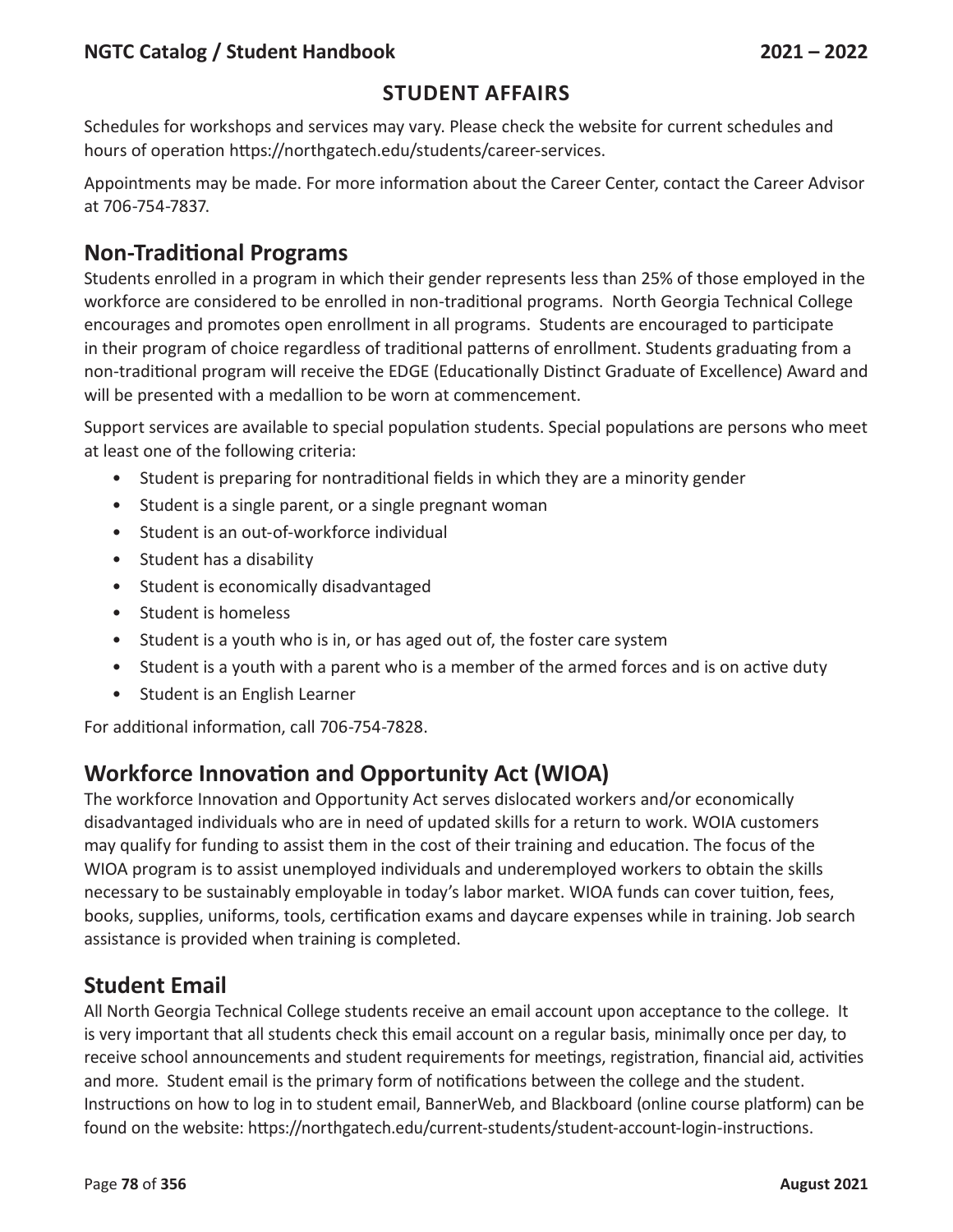### **Student Affairs**

## **Residence Life – Clarkesville Campus**

North Georgia Technical College offers residential living on the Clarkesville Campus to (1) provide an environment in which the learning experience may be enhanced and developed in accordance with traditional values and objectives of the college, and (2) meet the demand for physical living accommodations.

Each resident student is subject to the terms of any and all stated regulations in this course catalog/ student handbook and regulations issued by the Vice President for Student Affairs. Any new regulation that affects the student body and/or the residents of the residence halls becomes effective 24 hours after it is posted. Legal action may be taken against persons violating local, state, and federal laws, including destroying, stealing, or defacing college property.

Students at the Blairsville and Currahee campuses may contact the Student Affairs Department for information on boarding opportunities.

## **Residence Hall Application Requirements and Guidelines**

The following documents should be completed and submitted to the Office of Student Affairs once the student has been accepted as a credit student by North Georgia Technical College:

- Bryant Residence Hall Application
- Residence Hall Contract
- Residence Hall Meningococcal Statement

The \$150 residence hall deposit must be submitted to the North Georgia Technical College Cashier's Office via mail, phone or online.

Once all required documentation and the deposit are received, a room will be reserved based on availability. North Georgia Technical College cannot make a housing assignment until the student has been officially accepted by Admissions. A letter will be emailed to the student (using North Georgia Technical College student email) confirming the reservation and notifying the student of check-in dates for the appropriate term. Upon arrival, a student must provide a receipt showing all fees paid prior to being issued keys for his/her assigned dorm room.

In order to qualify for and maintain residence in Bryant Hall, the student must:

- Be currently enrolled at any North Georgia Technical College campus with an occupational major in a diploma, degree, or certificate program. High school students enrolled in Dual or Joint programs are not eligible to reside in Bryant Hall.
- Have an acceptable attendance record as determined by the North Georgia Technical College attendance procedure.
- Be in acceptable standing with North Georgia Technical College in the area of discipline. Probationary status may cause residence privileges to be revoked. Eviction from Bryant Hall is mandatory upon disciplinary suspension from the college.
- Continue to make satisfactory progress toward completion of a diploma, degree, or certificate program.
- Be in good standing with the North Georgia Technical College Cashier's Office with regard to payment of all required fees.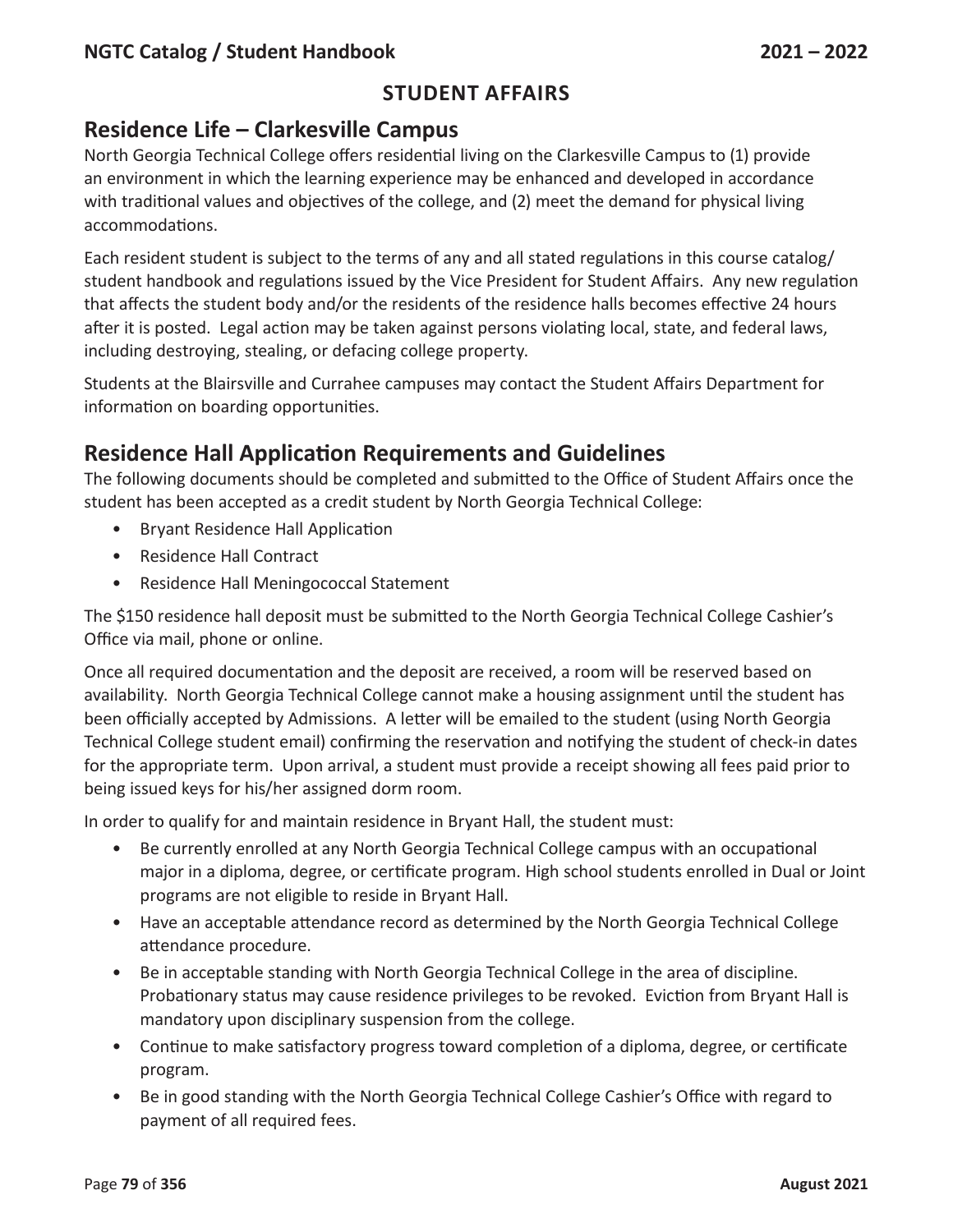### **Student Affairs**

Failure to maintain any of the above guidelines during the semester may result in the loss of residence privileges.

Any variation from these guidelines must be requested in writing to the Office of the Vice President for Student Affairs for consideration on a semester-by-semester basis.

## **Residence Hall Operations**

North Georgia Technical College maintains campus housing for men and women on the Clarkesville Campus. The residence hall, Bryant Hall, is a co-ed facility. Students are selected through a hiring process to serve as Resident Assistants (RAs) to assist students. The primary responsibilities of the Resident Assistants are to assist residents and act as liaison to the residents and the Campus Life Director. Resident Assistants also ensure that the rules and regulations of North Georgia Technical College are followed by the residents and report any violations to the Dean for Student Affairs. They check residents in and out of the residence hall and report any residence hall maintenance needs to the Office of Student Affairs.

Washers and dryers, a kitchen, cable TV, and vending machines are located in the common areas of the residence hall. Cable television service is provided to each resident's room, and telephones are permitted in rooms through a contract agreement between the student and the telephone company. North Georgia Technical College does not accept responsibility for a student's private telephone contracts. Please refer to the residence hall contract for additional information concerning the residence hall.

Residents' belongings are their personal responsibility. North Georgia Technical College is not responsible for any damage or theft of personal belongings.

All residents should bring single sheets (twin long), pillowcases, blankets, spreads, pillows, towels, alarm clock, toiletries, dishes, and cleaning supplies. A television and a small refrigerator are optional. Wireless Internet access is available at the residence hall.

The North Georgia Technical College dining hall on the Clarkesville Campus provides well-balanced meals Monday through Thursday. The dining hall may prepare special diets (as prescribed by a physician) for resident students. The resident must obtain a written description of the diet from the physician and provide it to the Dining Hall Manager.

## **Residence Hall Rules and Regulations**

Please refer to the "Residence Life Handbook" located on the NGTC Website for the Residence Hall Rules and Regulations.

## **Mail Services**

Resident students are to pick up mail at the receptionist's desk located in the Clegg Building on the Clarkesville Campus.

## **Student Organizations and Events**

Participation in student organizations plays an important role in the North Georgia Technical College experience at all campuses. Student organizations and clubs offer individuals another opportunity within the educational process to broaden their environment. All students may participate in on-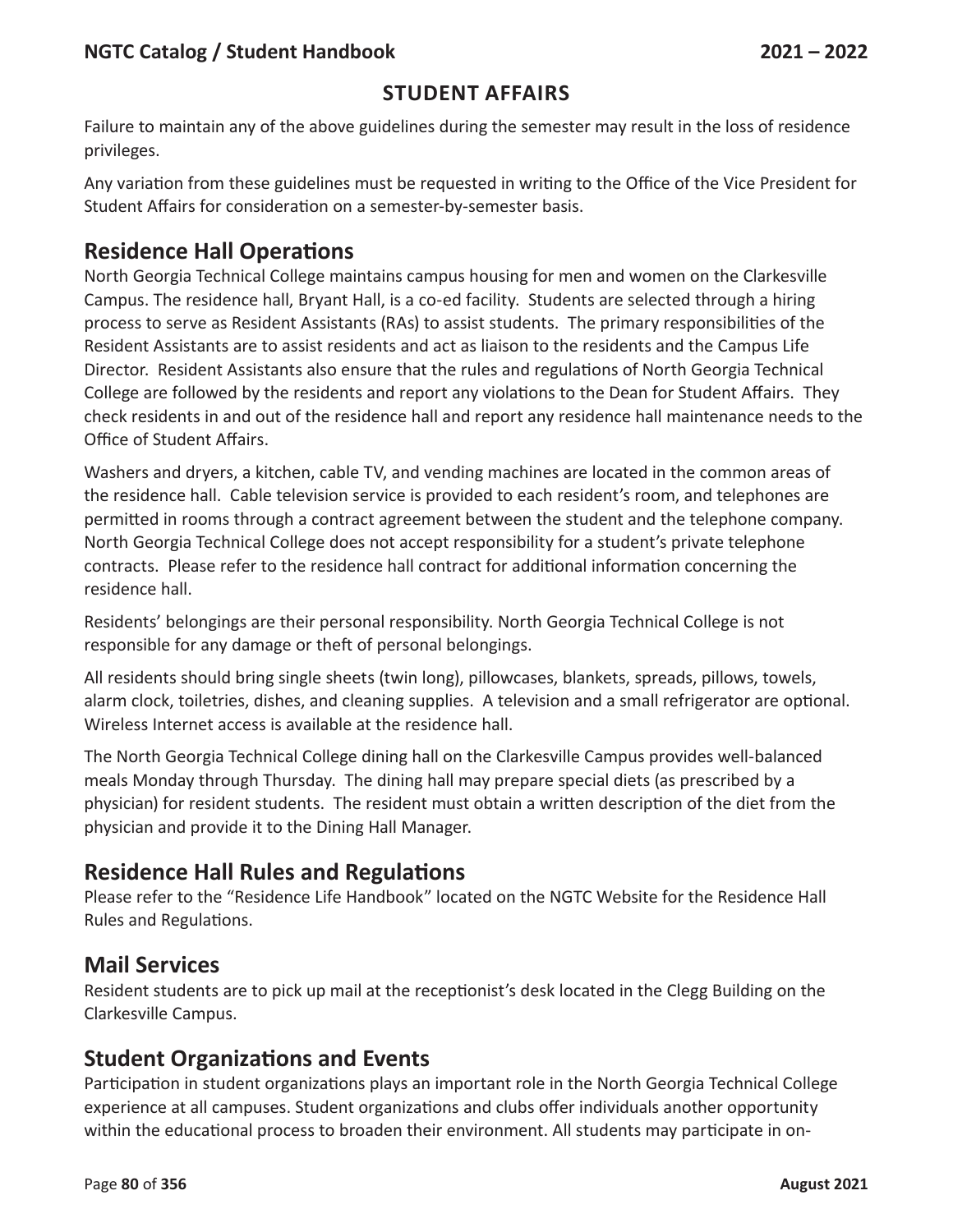### **Student Affairs**

campus activities unless specified directly in a disciplinary action. Off-campus activities are limited to those students who are in good disciplinary standing with the College and who are not currently on any type of legal system probation or parole.

North Georgia Technical College recognizes the following student organizations:

#### **HEROE S**

HEROES (Having Equity, Resources, and Opportunities Equal Success) is an organization for special population students. The purpose of the HEROES Club is to develop leadership, foster teamwork, provide peer support, and to assist students in reaching their educational goals.

#### **National Technical Honor Society (NTHS)**

NTHS is a non-profit, honor organization established to recognize excellence in workforce education programs and majors. Candidates are students who have demonstrated scholastic achievement, skill development, good character, leadership, honesty, and responsibility. Members must be facultynominated, must be approved by the local college administration and must meet local and national standards.

#### **Phi Beta Lambda (PBL)**

PBL is a non-profit national educational association of student members preparing for careers in business. The association has three divisions: FBLA (grades 7-12), PBL (postsecondary), and a professional division for individuals who continue to support the goals after graduation. PBL was originally chartered at North Georgia Technical College in 1983 and was re-chartered in 1993. North Georgia Technical College's PBL Club has an active, highly competitive membership with state and national winners.

#### **PLANET**

The National Collegiate Landscape Competition is an annual three-day competition and networking event for students enrolled in horticulture programs from colleges and universities across the country. The event is sponsored by the National Association of Landscape Professionals. North Georgia Technical College has sent student competitors to this event since 2010.

#### **SkillsUSA**

SkillsUSA is a national organization for students in trade, industrial, technical, and health occupations programs. SkillsUSA clubs are found in public high schools, technical colleges, junior colleges, and universities. SkillsUSA was chartered at North Georgia Technical College in the 1991-92 academic year. Since its first year of existence, the club has won numerous awards at sub-region, region, state, and national competitions.

#### **Society of Manufacturing Engineers (SME)**

SME is a student organization that seeks to provide engineering students with exposure to manufacturers, processes and practices. This exposure will enhance the relationship and understanding of knowledge attained in the classroom and lab experiences applicable to the engineer in the workplace. Students have the opportunity to interact with engineers and review manufacturing processes and expand their exposure to work place challenges requiring problem solving and application of engineering principles.

#### **Student Photographic Society**

Students interested in photography meet together to enhance the relationship and understanding of photography practices, careers and opportunities.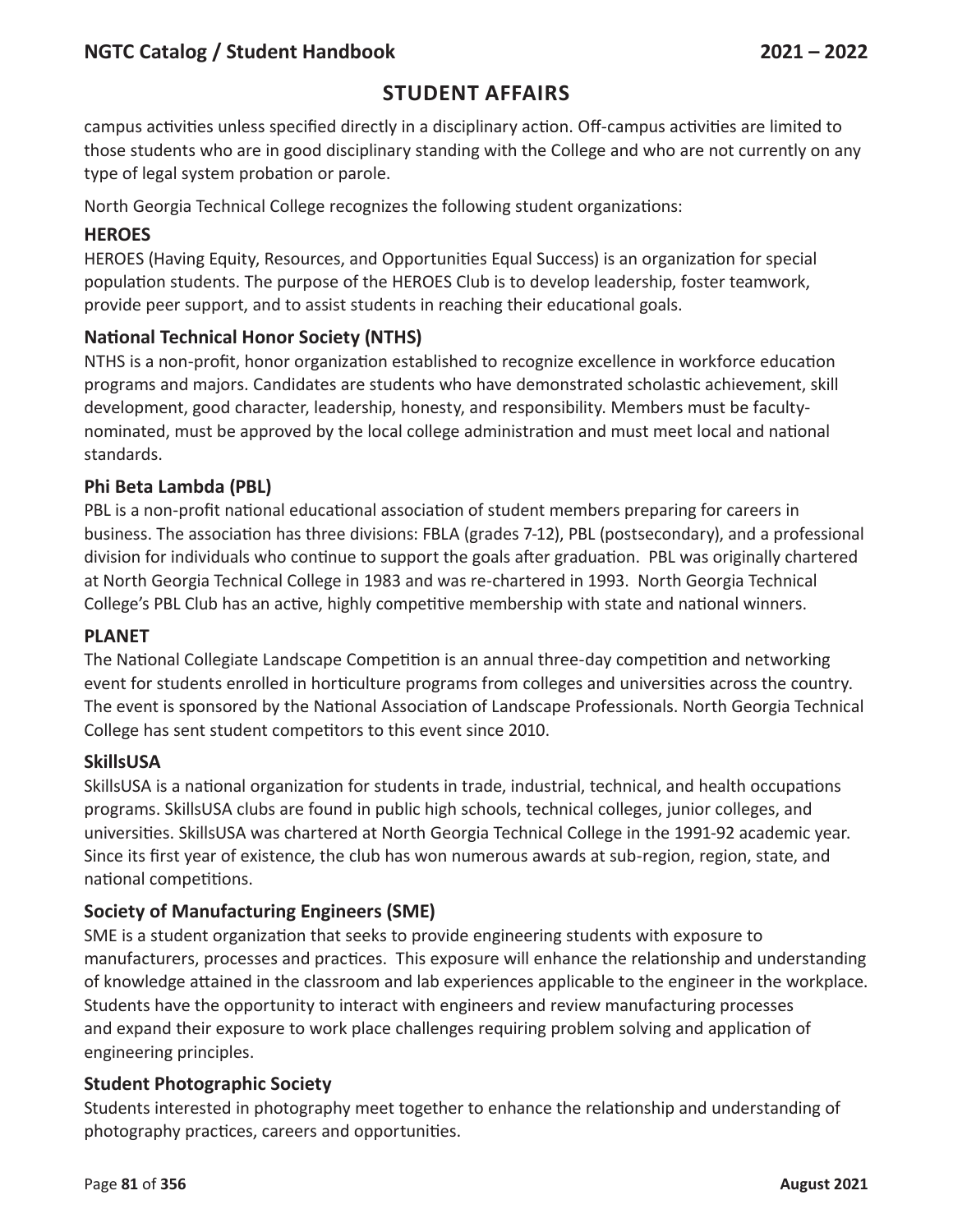### **Student Affairs**

#### **Student Government Association (SGA)**

The North Georgia Technical College Student Government Association represents the student body. Any NGTC student enrolled in a certificate, diploma, or associate degree program at any campus is eligible for membership.

Two members, to serve as active members, and one alternate are recommended by their instructors and nominated by the department chair to represent their respective departments on each NGTC campus during fall semester of each academic year.

SGA meetings are held at each campus at least one time each semester. All college-wide agenda items will be voted on at a convened meeting. This meeting may meet via Distance Learning. Each year the Student Government Association members elect to sponsor various events. Any student interested in holding office should contact his/her program advisor or department head.

The recognition of an organization/group grants to that organization/group the right to use facilities and to identify themselves with the college. The organization/group agrees to accept regulations and administrative procedures that may be necessary to protect the essential functions of teaching and learning, to allow equitable sharing of time and space, to ensure the reasonable health and safety of the community, and to uphold the statutes and regulations of North Georgia Technical College and the governing board of the College. Recognition shall be denied if there is a substantial likelihood that the proposed organization will interfere with the educational process.

Recognition of an organization results from the following procedure:

- Once interest among students has been established for a student organization that enhances the educational experience, a faculty/staff advisor must be secured.
- With assistance from the advisor, complete the Application for New Student Organization and submit the application and supporting documentation to the office of the Vice President for Student Affairs. The Application will be provided to the advisor from the Office of Student Affairs.
- The Vice President for Student Affairs will review the application and the proposed by-laws and will make recommendations for changes/adjustments, if necessary.
- Complete application packets that show purpose and proposed activities that are clearly related to the educational goals and mission of the College will be submitted to the SGA for review and recommendation.
- The voting members of the SGA will make a recommendation to the President as to whether the application should be approved and the student organization recognized by North Georgia Technical College.
- The President shall review the application documents and tender a decision to accept or deny the recommendation from the SGA. The decision of the President shall be final.

The purposes and proposed activities of all groups or student organizations shall be clearly related to the educational goals and mission of the College. Fund-raising projects are under the ultimate control of the President and must follow NGTC, State Board of the Technical College System of Georgia, and State of Georgia guidelines and procedures. All student organization applications for fund raising are submitted to the Vice President for Student Affairs for approval as the President's designee.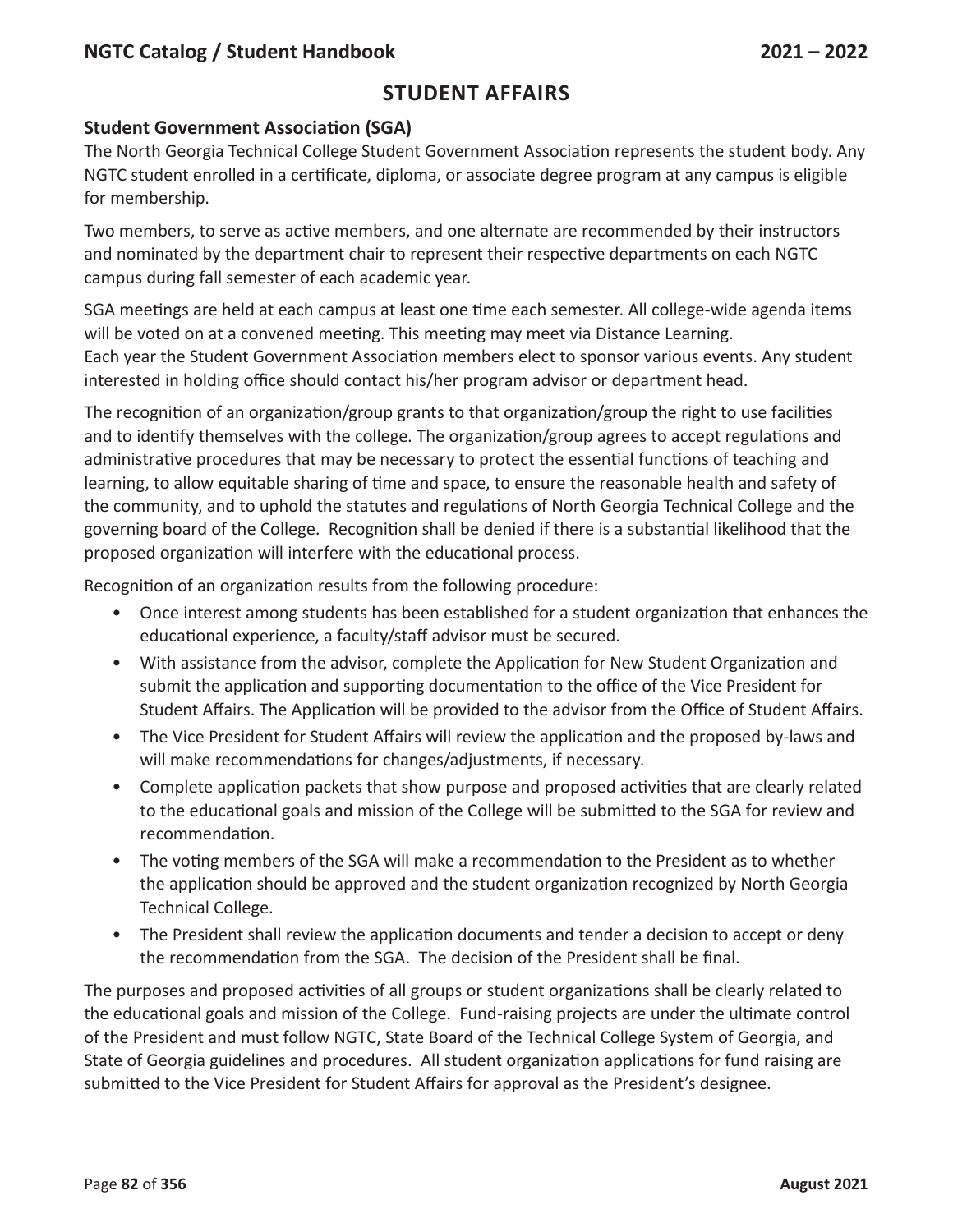# **Campus Life/Student Activities**

#### **Social Activities**

The Campus Life Office sponsors student activities throughout the academic year on the Clarkesville, Currahee, and Blairsville campuses. These activities may include a wellness fair, fall festival, health seminars, Lunch & Learn, Snacks & Facts, campus cup competitions, and intramural sports. Field trips may include rafting, professional sports events, Six Flags, etc. A game room, weight room, swimming pool, and tennis courts are also available for students at the Clarkesville Campus. Activity rooms are available on the Currahee and Blairsville campuses.

#### **Intramural Activities**

Athletic facilities on the Clarkesville Campus include a gymnasium with indoor courts for basketball and other games. Outdoor facilities include a swimming pool, softball field, basketball goals, tennis courts, sand volleyball court, multi-purpose field, and a walking/running/biking trail (Ben Purcell Trail). A program of intramural sports is provided for all students wishing to participate. Students may join a team for flag football, softball, basketball, soccer, volleyball and disc golf making competition keen as each team seeks to capture the institution championship.

#### **Rec-Check**

All NGTC students have access to "Rec-Check" located on the Clarkesville Campus. Rec-Check has activity equipment for checkout. Included are items such as tennis rackets and balls, tents, sleeping bags, bicycles, gaming systems, and much more.

## **Student Centers**

The Carlton Center on the Clarkesville Campus offers a meeting room for students, a television room, movies, and vending machines for food and drinks. Many activities are available such as video games, pool tables, ping-pong, darts, foosball, air hockey, and a weight room. The Student Center at the Blairsville and Currahee campuses offer a leisurely setting for the enjoyment of students and staff.

## **Mountain Recreation Opportunities**

Because the North Georgia Technical College campuses are located in the mountains, students have ample opportunity to enjoy the benefits of the area recreation facilities, including rivers, lakes, the Chattahoochee National Forest, the Appalachian Trail, and more.

## **Student Rights and Responsibilities**

#### **Student Right to Know**

Every postsecondary education institution is required by law to disclose its graduation rate annually. The 2019 graduation rate, based on the TCSG data center, is 67.1%.

**Privacy of Student Records – Family Educational Rights and Privacy Act (FERPA) and Applicant Records** The Family Educational Rights and Privacy Act (FERPA) affords eligible students certain rights with respect to their education records. (An "eligible student" under FERPA is a student who is 18 years of age or older or who attends a postsecondary institution.) These rights include:

1. The right to inspect and review the student's education records within 45 days after the day the college receives a request for access. A student should submit to the FERPA Coordinator a written request that identifies the record(s) the student wishes to inspect. The school official will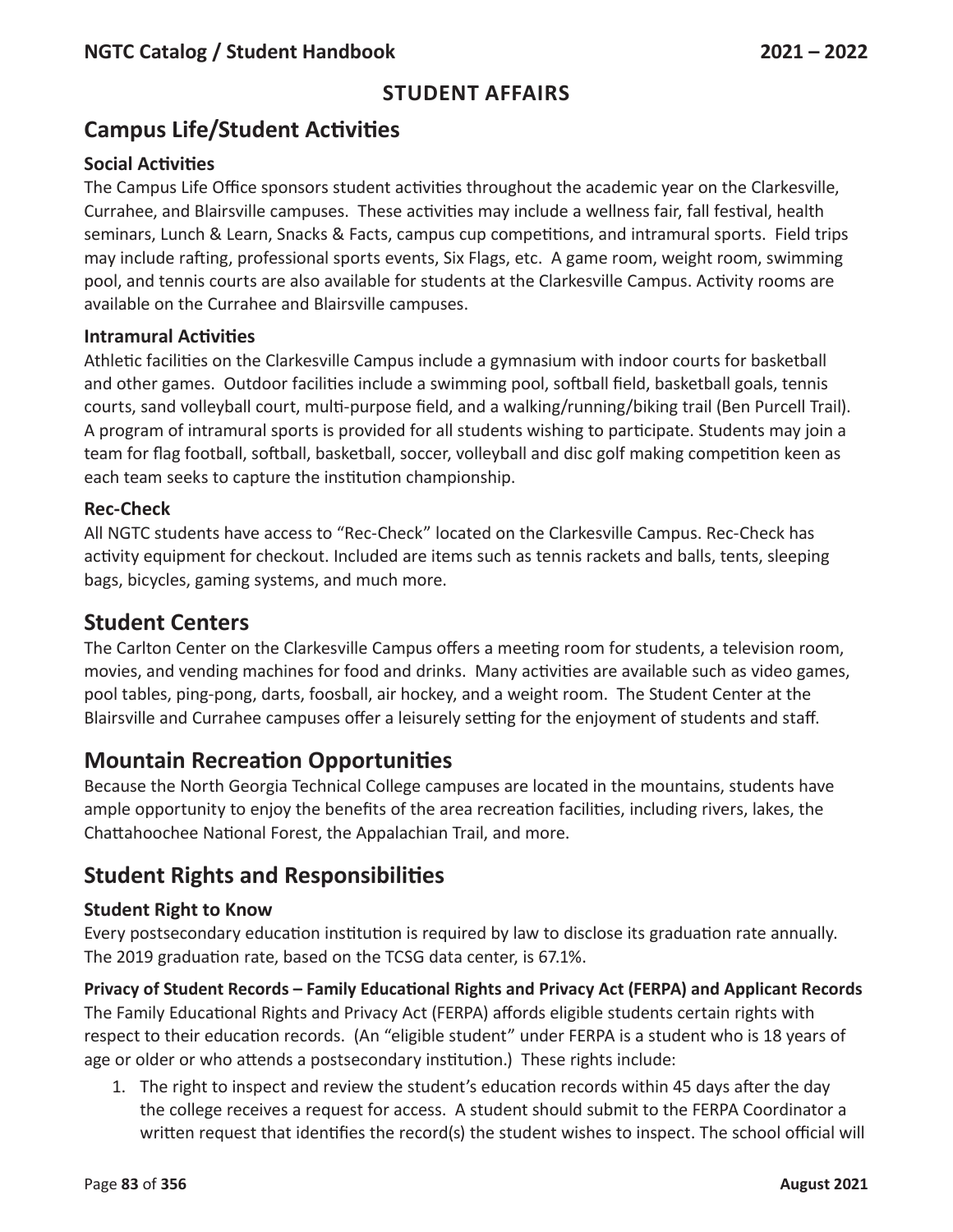make arrangements for access and notify the student of the time and place where the records may be inspected. If the records are not maintained by the school official to whom the request was submitted, that official shall advise the student of the correct official to whom the request should be addressed.

- 2. The right to request the amendment of the student's education records that the student believes is inaccurate, misleading, or otherwise in violation of the student's privacy rights under FERPA.
- 3. The right to provide written consent before the college discloses personally identifiable information (PII) from the student's education records, except to the extent that FERPA authorizes disclosure without consent.

The school discloses education records without a student's prior written consent under the FERPA exception for disclosure to school officials with legitimate educational interests. A school official is a person employed by the college in an administrative, supervisory, academic, research, or support staff position (including law enforcement unit personnel and health staff); a person serving on the board of trustees or board of directors; or a student serving on an official committee, such as a disciplinary or grievance committee. A school official also may include a volunteer or contractor outside of the college who performs an institutional service or function for which the school would otherwise use its own employees and who is under the direct control of the school with respect to the use and maintenance of PII from education records, such as an attorney, auditor, or collection agent or a student volunteering to assist another school official in performing his or her tasks. A school official has a legitimate educational interest if the official needs to review an educational record in order to fulfill his or her professional responsibilities for the college.

4. The right to file a complaint with the U.S. Department of Education concerning alleged failures by the college to comply with the requirements of FERPA. The name and address of the Office that administers FERPA is: Family Policy Compliance Office

U.S. Department of Education 400 Maryland Avenue, SW Washington, DC 20202

For more information, contact:

Ms. Kelsey McIntire, FERPA Coordinator North Georgia Technical College P.O. Box 65 Clarkesville, GA 30523 Phone: (706) 754-7768 E-mail: kmcintire@northgatech.edu

North Georgia Technical College has placed overall responsibility for administration of all student records with the Vice President for Student Affairs or his/her designee, who is designated the FERPA Coordinator. Separate records/files may be maintained by the following categories: admissions, academic, medical, psychiatric and counseling, financial aid, disciplinary, and financial. Only faculty and staff with a legitimate educational interest in the student's records will be permitted access. Certain third-party governmental agencies have access to a student's records without prior consent. These records are located in the Clegg Building on the Clarkesville Campus and in the Student Affairs Office on the Blairsville and Currahee campuses.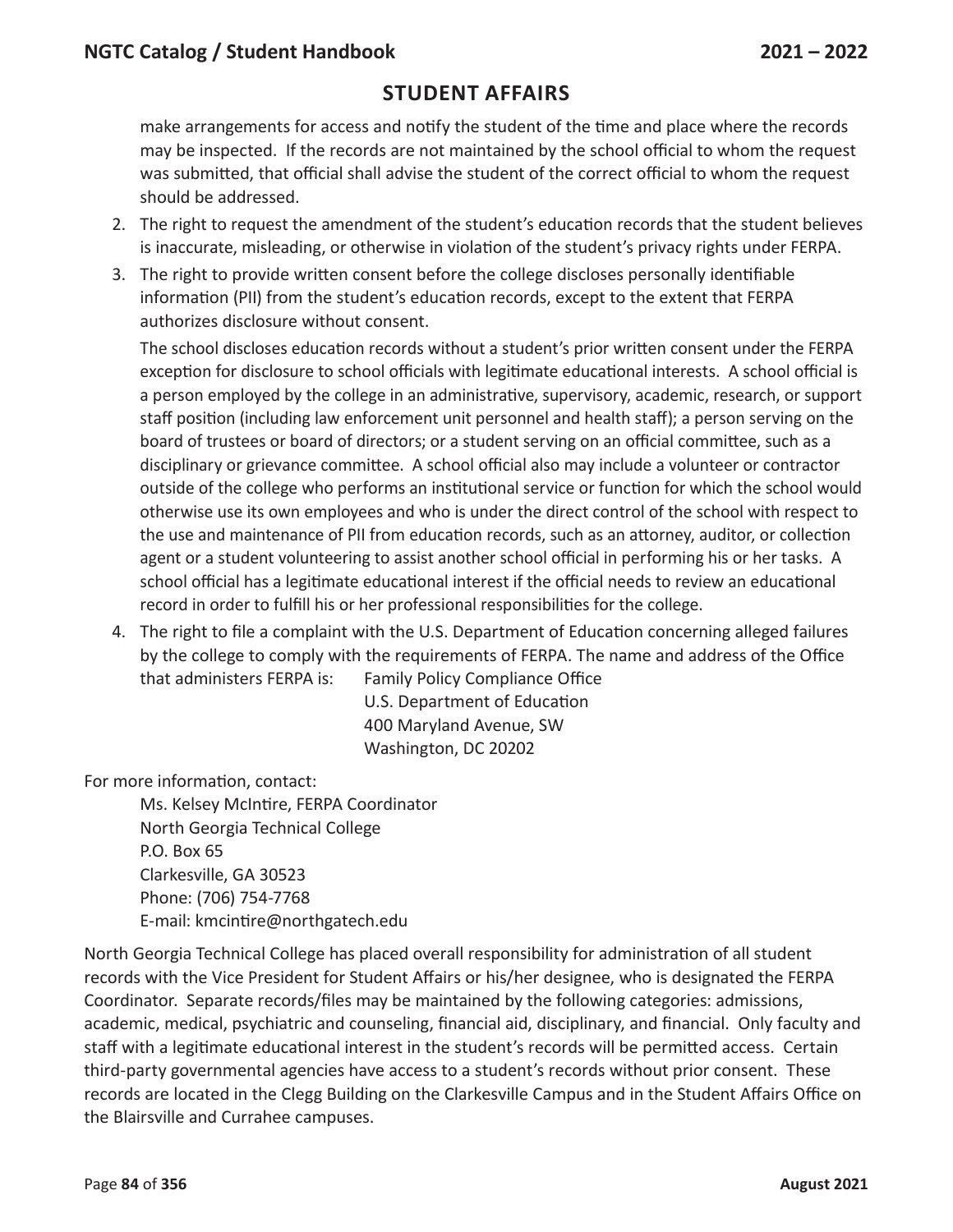# **Directory Information**

North Georgia Technical College defines:

- 1. "public directory information" as follows:
	- a. Full name of student
	- b. City of residence
	- c. County of residence
	- d. Major and field(s) of study
	- e. Enrollment Status (full time, part-time, etc.)
	- f. Degrees and awards and date received
	- g. Dates of attendance
	- h. Participation in official sports and activities
	- i. Height and weight of athletic team members
- 2. "non-public directory information" as follows:
	- a. Address
	- b. Email address
	- c. Telephone Number

Non-public directory information is not available to the public, but is available to any college official. If the student has indicated to restrict their data, then college officials can only access the information when it is needed for educational purposes.

Additionally, certain state and federal laws require the release of certain student information without prior notification to the student.

### **Practice of Nondisclosure**

All North Georgia Technical College officials will follow strict federal and state policies that information contained in a student's record is confidential and may not be disclosed to a third party without the student's prior written consent except as otherwise provided in the Technical College System of Georgia's policy manual found online at the college's website.

### **Fees for Copies**

Transcripts will be issued at a fee of \$7.50 each. (See the "Tuition and Fees" section for further information.) The fee for copying any other records is the actual copying cost of 25 cents per page. The institution reserves the right to deny transcripts or copies of records not required by the FERPA in any of the following situations:

- The student has unpaid financial obligations to the institution.
- There is an unresolved disciplinary action against the student.
- There is an unresolved litigation between the student and the institution.

### **Sexual Harassment and Misconduct**

The procedures of North Georgia Technical College are established for all employees and students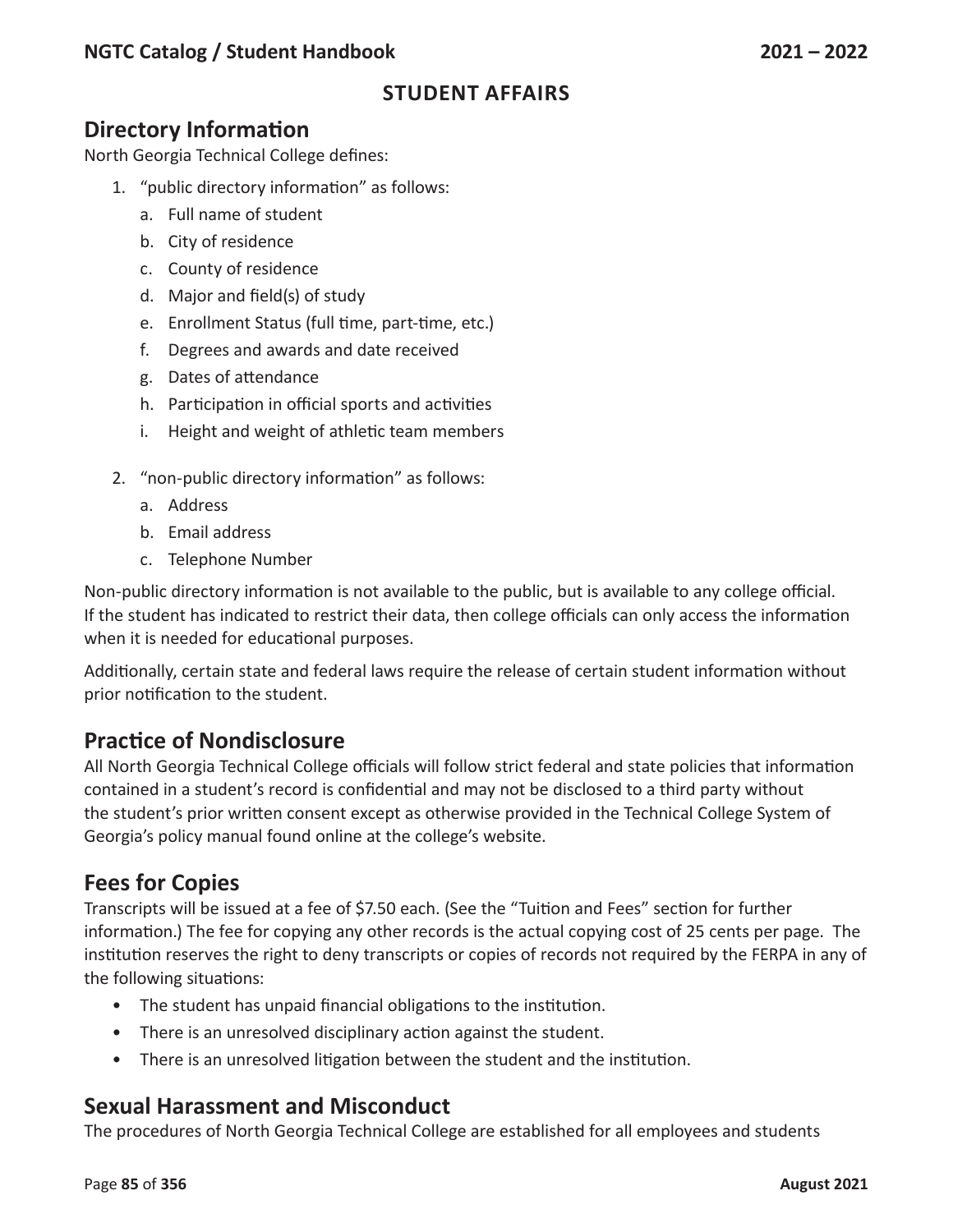### **Student Affairs**

to be able to enjoy a work and educational environment that is free from all forms of discrimination, including sexual harassment. North Georgia Technical College's follows TCSG procedure regarding student conduct codes, sexual harassment and misconduct. Anyone believing they have been harassed sexually should report it immediately to Dr. Mike King, Title IX Coordinator, at 706 754-7711 or mking@ northgatech.edu. The procedure is as follows:

#### **Procedure: 6.1.2p. Sexual Harassment and Misconduct Policy**

#### I. **PURPOSE:**

It is the purpose of this procedure to ensure that all students within the Technical College System of Georgia (TCSG) and its colleges are provided access to a safe educational environment free from any discrimination on the basis of sex. To that end, this procedure prohibits sex discrimination of any kind, including sexual harassment and sexual misconduct ("prohibited conduct"). Sexual misconduct includes, but is not limited to, domestic violence, sexual violence, dating violence, sexual assault, sexual exploitation, and stalking.

All students and employees are expressly prohibited from engaging in any form of prohibited conduct in all interactions with each other, whether or not the interaction occurs during class or on or off campus. Visitors to campuses also shall not engage in prohibited conduct, and may be barred from campus.

Any student or employee who has engaged in prohibited conduct will be subject to disciplinary action up to and including expulsion or dismissal. Nothing in this procedure shall be interpreted to interfere with any person's right to free speech as provided by the First Amendment to the Constitution of the United States of America.

TCSG strongly encourages all students and requires employees to report any instances of sexual harassment or sexual misconduct promptly and accurately. TCSG will not tolerate retaliation for having filed a good faith complaint or for having provided any information in an investigation. Any individual who retaliates against a complainant or witness in an investigation will be subject to disciplinary action, up to and including expulsion or dismissal.

Employee complaints of unlawful harassment or discrimination shall be conducted pursuant to the process outlined in the procedure governing Unlawful Harassment, Discrimination, and Retaliation in Employment.

#### II. **RELATED AUTHORITY:**

20 U.S.C. §§ 1681 et seq. O.C.G.A. § 19-7-5 Violence Against Women Reauthorization Act of 2013 Campus Sexual Violence Elimination Act (Campus SaVE) Titles VI and VII of the Civil Rights Act of 1964 Title IX of the Educational Amendments of 1972

#### III. **APPLICABILITY:**

All work units and technical colleges associated with the Technical College System of Georgia.

#### IV. **DEFINITIONS:**

**Advisor:** the person who will attend the Hearing with a Party and conduct the oral crossexamination of the other Party and Witnesses. This person may also offer advice and support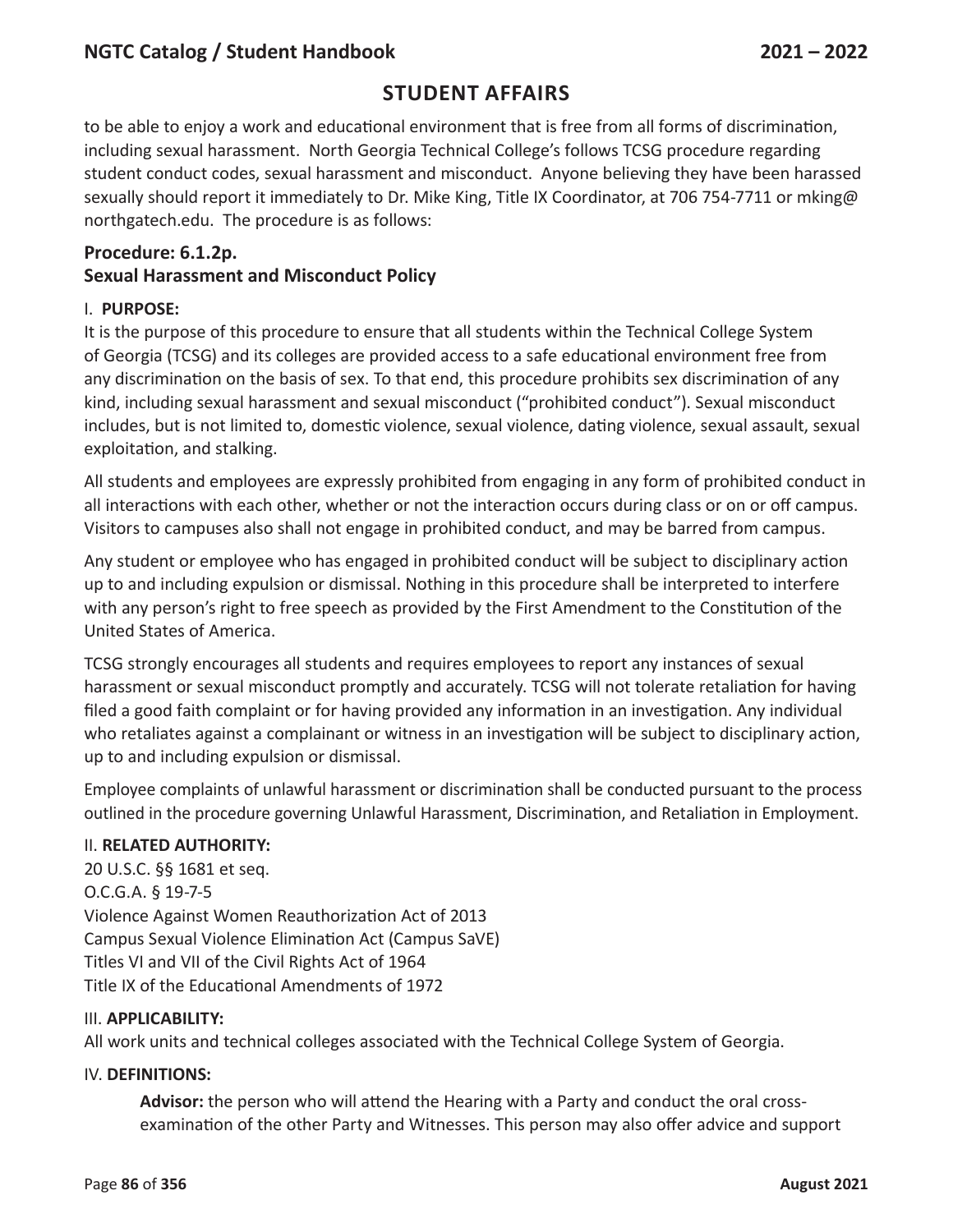from the time the Notice of Formal Complaint is issued and may attend any meetings involved in the investigatory process, but may not speak on behalf of the party during such meetings. The Advisor may be chosen by the Party and is permitted to be, but need not be, an attorney. If either Party is unable to select an Advisor, TCSG will furnish an Advisor to the Party. The Advisors are intended to maintain Privacy and confidentiality to the extent permitted by law.

**Affirmative Consent:** affirmative, conscious, and voluntary agreement to engage in sexual activity. It is the responsibility of each person involved in the sexual activity to ensure that the person has the Affirmative Consent of the other or others to engage in the sexual activity. Lack of protest or resistance does not mean Affirmative Consent, nor does silence or incapacitation mean Affirmative Consent. Affirmative Consent also cannot be procured by duress or intimidation, or by the use of anesthetizing or intoxicating substances. Affirmative Consent must be ongoing throughout a sexual activity and can be revoked at any time. Affirmative Consent may be based on a condition(s), e.g., the use of a condom, and that condition(s) must continue to be met throughout an activity, unless there is mutual agreement to forego or change the condition. When there is no Affirmative Consent present during sexual activity, the activity at issue necessarily occurred "against the person's will."

**Appeal Officer:** the Commissioner of TCSG or his designee, who will review the Parties' appeals and issue the Notice of Outcome of Appeal.

**Clinical Site:** any off-campus location to which students or faculty are assigned for completion of program requirements including labs, internships, or practicums.

**Complainant:** the Party to the process who has allegedly experienced the alleged Title IX Prohibited Conduct at issue.

**Confidential Resource:** a person who, by law, is exempted from the obligation to report an allegation of conduct that could constitute Title IX Prohibited Conduct to any entity, including the College's Title IX Coordinator or law enforcement in circumstances in which the reported conduct could be a crime (except, as to law enforcement, if the Complainant is a minor or if there is a belief that there is an imminent threat of harm to self or others).

**Confidentiality:** exists in the context of laws that protect certain relationships, including those who provide services related to medical and clinical care, mental health providers, counselors, and ordained clergy. The law creates a privilege between certain health care providers, mental health care providers, attorneys, clergy, spouses, and others, with their patients, clients, parishioners, and spouses.

**Court Order:** any formal order issued by a state or federal court or authorized police officer that restricts a person's access to another TCSG community member, such as an emergency, temporary or permanent restraining order.

**Dating Violence:** violence committed by a person who is or has been in a social relationship of a romantic or intimate nature with the Complainant, including sexual or physical abuse or the threat of such abuse, but excluding acts covered under the definition of Domestic Violence.

**Decision-Maker:** a professional appointed by the TCSG Commissioner experienced and trained in adjudicating matters of civil rights, sexual harassment and/or sexual violence and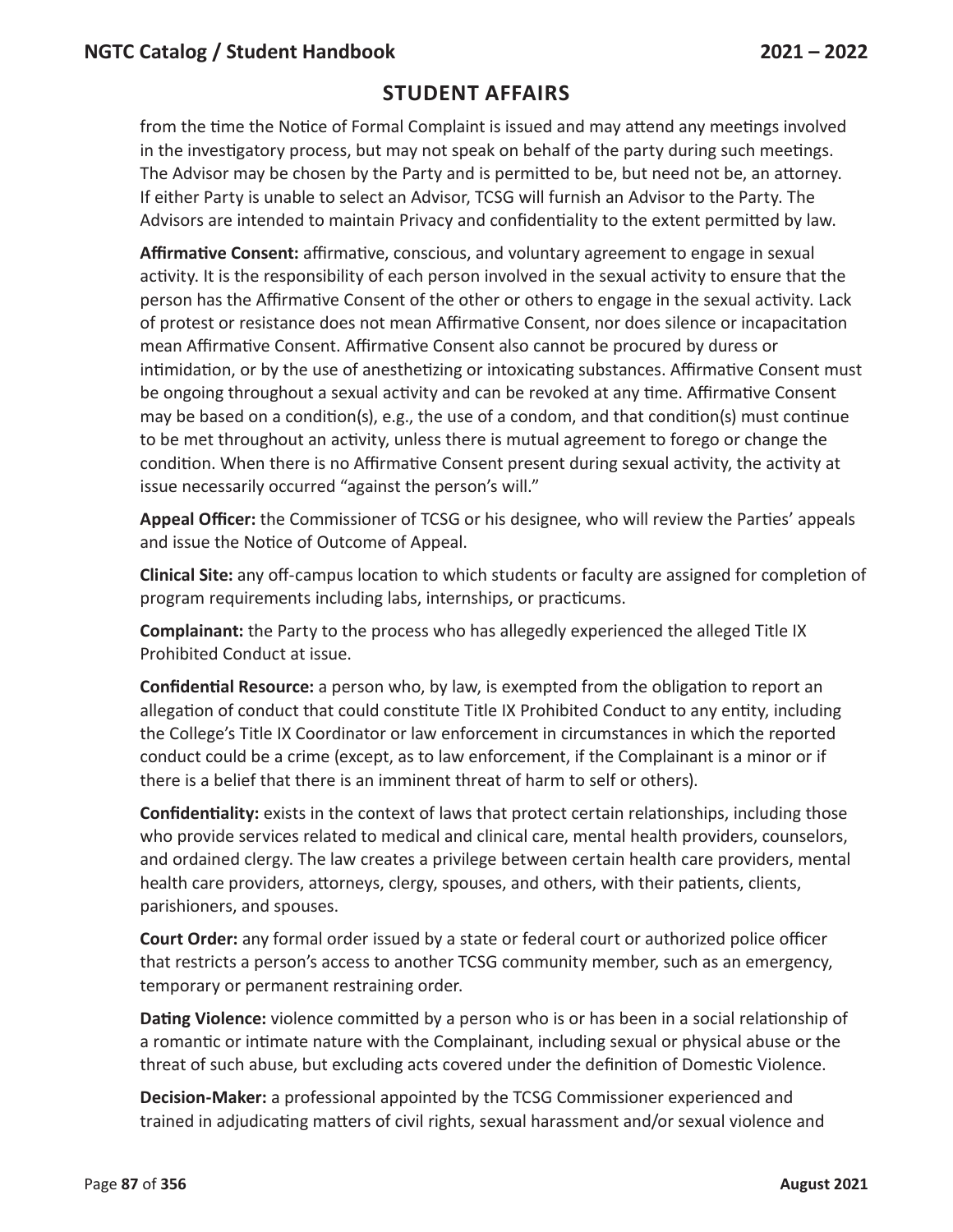trained on this Title IX Procedure who will preside over the Hearing and will issue the Written Determination Regarding Responsibility

**Domestic Violence:** a felony or misdemeanor crime of violence committed: (i) by a current or former spouse or intimate partner of the Complainant; (ii) by a person with whom the Complainant shares a child in common; (iii) by a person who is cohabitating with, or has cohabitated with, the Complainant as a spouse or intimate partner; (iv) by a person similarly situated to a spouse of the Complainant under the domestic or family violence laws of Georgia; (v) by any other person against an adult or youth Complainant who is protected from that person's acts under the domestic or family violence laws of Georgia. To categorize an incident as Domestic Violence, the relationship between the Respondent and the Complainant must be more than just two people living together as roommates. The people cohabitating must be current or former spouses or have an intimate relationship.

**Duress:** a direct or implied threat of force, violence, danger, hardship, or retribution that is enough to cause a reasonable person of ordinary sensitivity to do or submit to something that they would not otherwise do or submit to. When deciding whether the act was accomplished by duress, all the circumstances, including the age of the Complainant and their relationship to the Respondent, are relevant factors.

**Employee:** any individual employed in a full or part time capacity in any TCSG work unit or technical college.

**Expert Witness:** a Witness identified by a Party or the Title IX Office that has special expertise in a technical matter, such as forensic evidence.

**Force:** an act is accomplished by force if a person overcomes the other person's will by use of physical force or induces reasonable fear of immediate bodily injury.

**Formal Complaint:** a document filed and signed by a Complainant or filed and signed by the Title IX Coordinator alleging Title IX Prohibited Conduct against a Respondent and requesting that TCSG investigate the allegations.

**Hearing**: a live hearing conducted with all Parties physically present in the same geographic location or with participants appearing virtually with technology enabling participants simultaneously to see and hear each other. During the Hearing, the Decision-Maker permits each Party's Advisor to ask the other Party and Witnesses all relevant questions and follow-up questions, including those challenging credibility. A recording or transcript of the hearing will be made.

**Hearing Coordinator:** the person who manages Hearings under this Title IX Procedure.

**Hearing File:** the information collected during the Investigation that is deemed relevant to be considered by the Decision-Maker.

**Hearing Schedule:** a time-table specific to each matter that schedules key dates for the matter after it has been charged.

**Human Resources Director:** the highest ranking employee responsible for the human resources function at a technical college or TCSG work unit.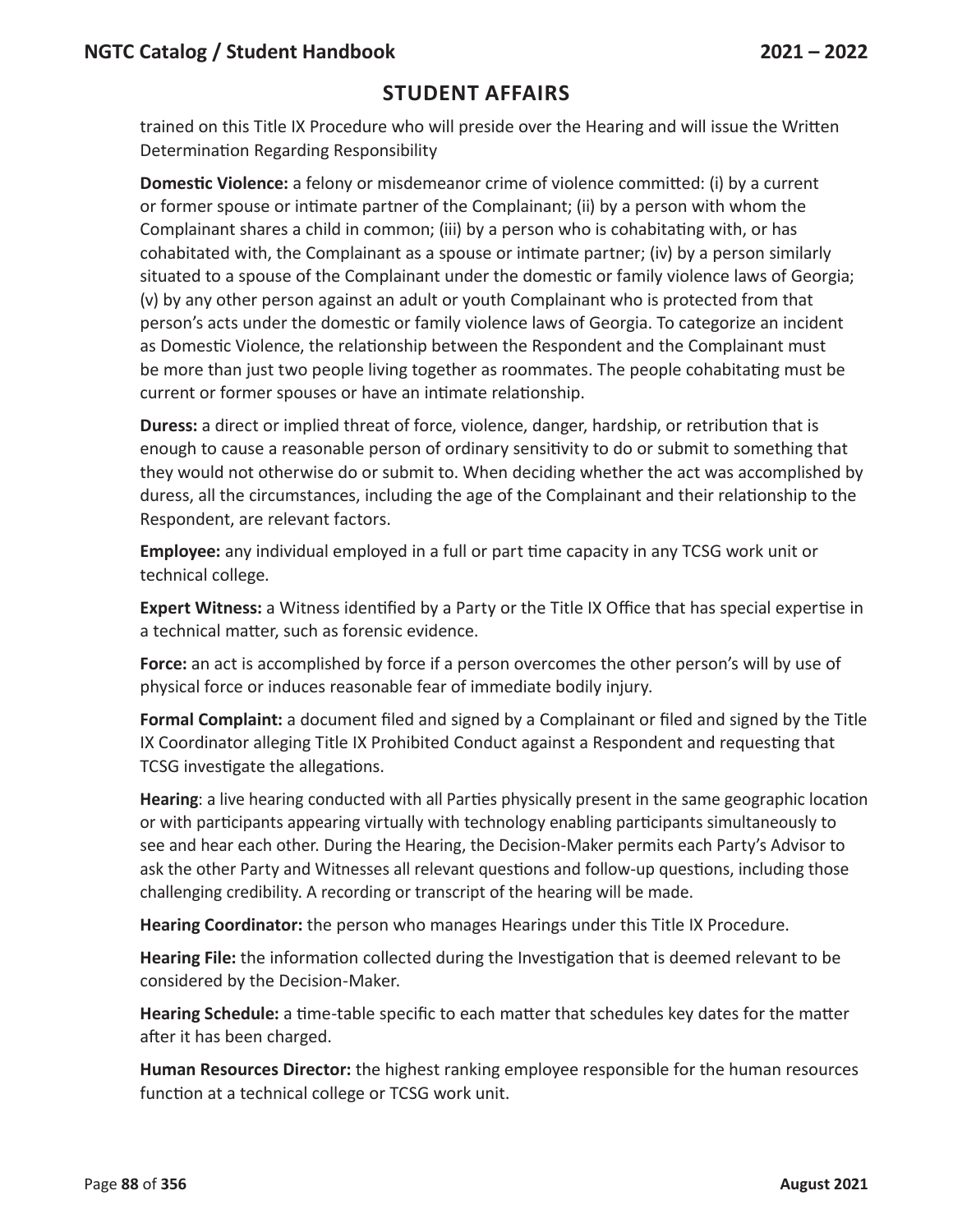### **Student Affairs**

**Incapacitation:** a state where a person lacks the ability to voluntarily agree (that is, to give Affirmative Consent) to sexual activity because the person is asleep, unconscious, under the influence of an anesthetizing or intoxicating substance such that the person does not have control over their body, is otherwise unaware that sexual activity is occurring, or is unable to appreciate the nature and quality of the act. Incapacitation is not necessarily the same as legal intoxication.

**Informal Resolution:** a voluntary process that the Parties may consent to participate in, as described in Section IV.F.

**Initial Report:** a report of conduct that may constitute Title IX Prohibited Conduct, which may be made by any individual, even if not the person alleged to have experienced the conduct. An Initial Report is made prior to a Formal Complaint, and triggers the Title IX Coordinator's obligation to contact the Complainant and inform the Complainant of Supportive Measures, as described in Section IV.A.1.

**Intimidation:** includes any threatening statement or conduct made with the intent to prevent or dissuade any Party or Witness from reporting or participating in the Title IX Procedure. Intimidation also includes the use of implied threats to overcome a person's freedom of will to choose whether or not to participate in sexual activity or provide affirmative consent.

**Investigation:** the phase of the Title IX Procedure when the Parties are invited to provide evidence and identify Witnesses to the Investigator related to the allegations in the Notice of Formal Complaint.

**Investigative Report:** a formal written document that fairly summarizes the relevant evidence gathered during the Investigation, including the parties' responses to the preliminary report.

**Investigator:** the person assigned by TCSG to investigate Formal Complaints under this Title IX Procedure. The Investigator shall have been trained on all elements of an Investigation as required by federal and state law.

**Menace:** a threat, statement, or act showing intent to injure someone.

**New Evidence:** evidence that was not available at the time of the charge decision, could not have been available based on reasonable and diligent inquiry, and is relevant to the matter.

**Nonforcible Sexual Violations:** Any of the following acts:

- 1. Incest: nonforcible sexual intercourse between persons who are related to each other within the degrees wherein marriage is prohibited by Georgia law.
- 2. Statutory Intercourse Violation: nonforcible sexual intercourse with a person who is under the statutory age of consent of Georgia.

**Notice of Charge:** the formal notification issued by the Title IX Coordinator following an investigation that the matter will be charged and will proceed to a Hearing.

**Notice of Dismissal:** the formal notification issued by the Title IX Coordinator following a determination that the matter does not meet the definitional or jurisdictional standards of Title IX and stating the reasons for dismissal.

**Notice of Formal Complaint:** the formal notification issued by the Title IX Coordinator that a Formal Complaint has been filed and including the details set forth in Section IV.C.1.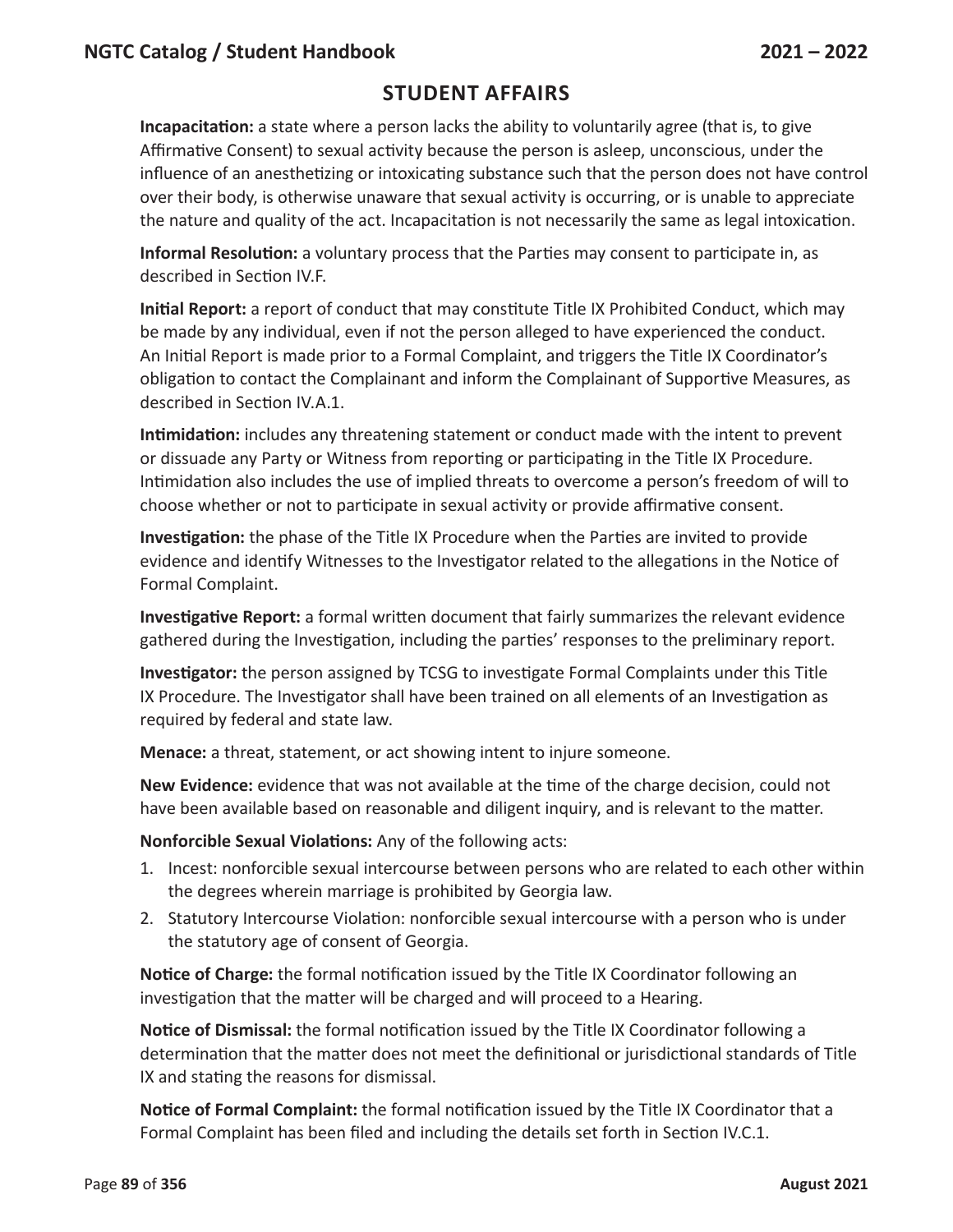**Notice of Outcome of Appeal:** a written determination describing the Appeal Officer's final decision of a matter brought forward on appeal.

Party/Parties: the generic or collective term used to refer to Complainant(s) and Respondent(s).

**Preponderance of the Evidence:** the standard of proof used by the Investigator and the Decision-Maker. A finding by the Preponderance of the Evidence means that the credible evidence on one side outweighs the credible evidence on the other side, such that, as a whole, it is more likely than not that the alleged fact or conduct occurred. It does not mean that a greater number of Witnesses or documents is offered on one side or the other, but that the quality or significance of the evidence offered in support of one side is more convincing than the evidence in opposition.

**President:** the chief executive officer responsible for the management and operation of the technical college where the complainant and/or accused violator are enrolled or employed.

**Privacy:** means that information related to a complaint will be shared with only a limited number of TCSG employees who "need to know" in order to assist in the assessment, Investigation, and resolution of the report. All employees who are responsible for TCSG's response to Title IX Prohibited Conduct receive specific training and guidance about sharing and safeguarding private information in accordance with state and federal law. The privacy of student education records will be protected in accordance with the Family Educational Rights and Privacy Act ("FERPA"), and the privacy of employee records will be protected in accordance with Georgia law and TCSG policy.

**Rebuttal Evidence:** evidence presented to contradict other evidence in the Hearing File, which could not have been reasonably anticipated by a Party to be relevant information at the time of the Investigation.

**Remedies:** individualized measures implemented after a Hearing or as part of an Informal Resolution that are designed to restore or preserve equal access to College Programs or Activities, and may include Supportive Measures, but need not be nondisciplinary or nonpunitive and need not avoid burdening the Respondent.

**Respondent:** the person alleged to have engaged in Title IX Prohibited Conduct.

**Retaliation:** includes, but is not limited to, adverse action related to employment, academic opportunities, participation in TCSG and/or College programs or activities, or similar punitive action taken against an individual because that person has made an Initial Report or Formal Complaint, responded to a Formal Complaint, testified, assisted, or participated or refused to participate in any manner in an Investigation, proceeding, or Hearing.

**Sanctions:** individualized measures implemented after a Hearing that may be disciplinary in nature.

**Sexual Assault:** any of the following acts:

- 1. Rape: penetration, no matter how slight, of the vagina or anus with any body part or object, or oral penetration by a sex organ of another person, without the consent of the Complainant.
- 2. Sodomy: oral or anal sexual intercourse with another person:
	- forcibly and/or against that person's will; OR
	- not forcibly or against the person's will (non-consensually) in instances where the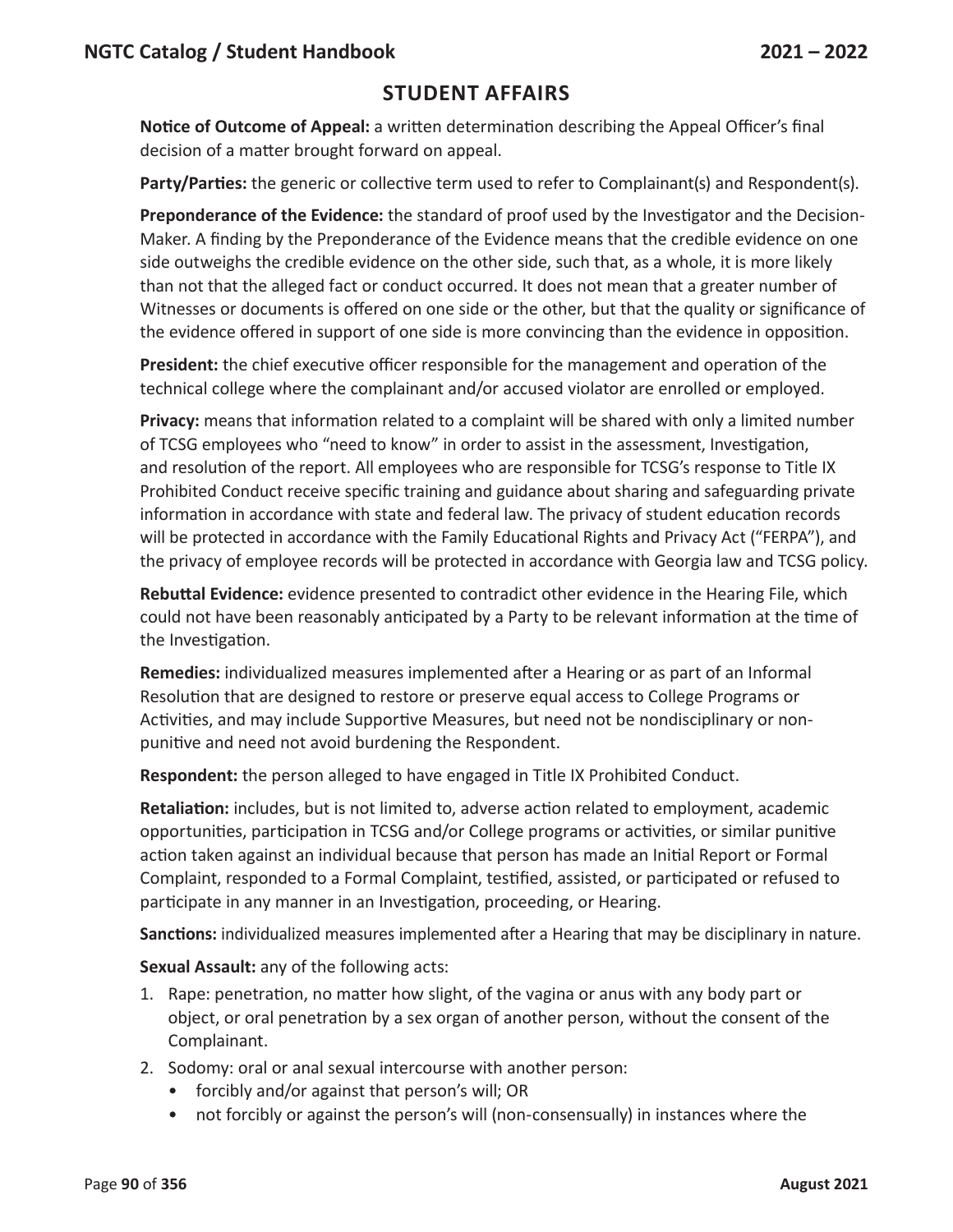Complainant is incapable of giving consent because of age or because of temporary or permanent mental or physical incapacity.

- 3. Sexual Assault with an Object: to use an object or instrument to penetrate, however slightly, the genital or anal opening of the body of another person:
	- forcibly and/or against that person's will; OR
	- not forcibly or against the person's will (non-consensually) in instances where the Complainant is incapable of giving consent because of age or because of temporary or permanent mental or physical incapacity.
- 4. Fondling: the touching of the private body parts of another person (buttocks, groin, breasts) for the purpose of sexual gratification:
	- forcibly and/or against that person's will (non-consensually); OR
	- not forcibly or against the person's will in instances where the Complainant is incapable of giving consent because of age or because of temporary or permanent mental or physical incapacity.

**Stalking:** engaging in a course of conduct directed at a specific person that would cause a reasonable person to: (i) fear for the person's safety or the safety of others; or (ii) suffer substantial emotional distress. Course of conduct means two or more acts, including, but not limited to, acts in which the stalker directly, indirectly, or through third parties, by any action, method, device, or means, follows, monitors, observes, surveils, threatens, or communicates to or about a person, or interferes with a person's property. Reasonable person means a reasonable person under similar circumstances and with similar identities to the Complainant. Substantial emotional distress means significant mental suffering or anguish that may but does not necessarily require medical or other professional treatment or counseling.

**Supportive Measures:** non-disciplinary, non-punitive individualized services offered as appropriate, as reasonably available, and without fee or charge to the Complainant or the Respondent before or after the filing of a Formal Complaint or where no Formal Complaint has been filed. Such measures are designed to restore or preserve equal access to TCSG Programs or Activities without unreasonably burdening the other Party, including measures designed to protect the safety of all Parties or the TCSG educational environment, or deter sexual harassment. Supportive measures may include extensions of deadlines or other course-related adjustments, modifications of work or class schedules, campus escort services, mutual restrictions on contact between the parties, changes in work or housing locations, leaves of absence, increased security and monitoring of certain areas of the campus, and other similar measures.

**Title IX Prohibited Conduct:** the collective term used in this Title IX Procedure to refer to the conduct described in the definitions for Title IX Sexual Harassment, Sexual Assault, Dating Violence, Domestic Violence, and Stalking.

**Title IX Sexual Harassment:** conduct, on the basis of sex that satisfies one or more of the following:

- 1. unwelcome conduct determined by a reasonable person to be so severe, pervasive, and objectively offensive that it denies a person equal educational access.
- 2. an employee of the college conditioning the provision of an aid, benefit, or service of the college on an individual's participation in unwelcome sexual conduct.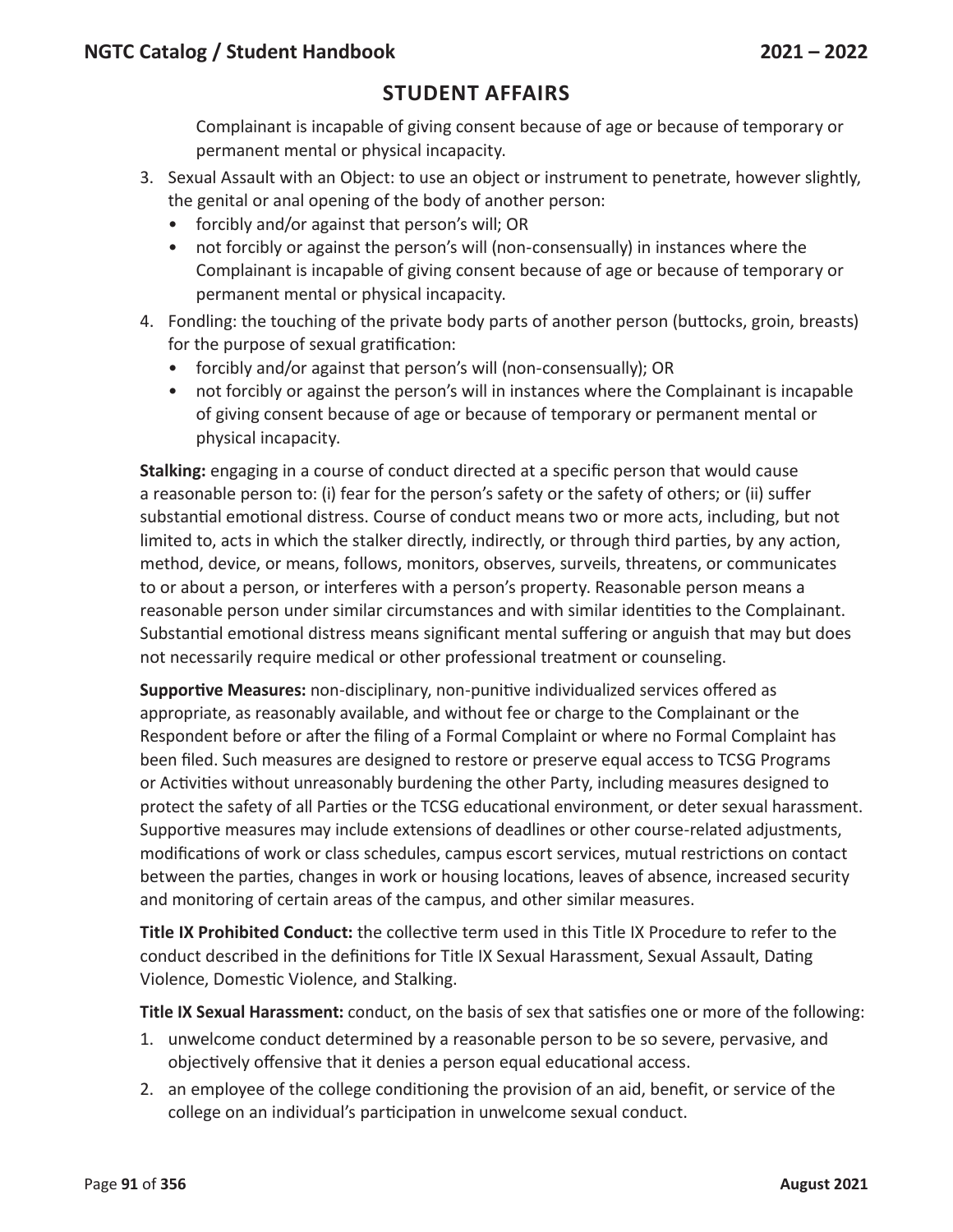### **Student Affairs**

**TCSG Compliance Officer:** the individual designated by the Deputy Commissioner to coordinate TCSG compliance with Title IX of the Educational Amendments of 1972 and other state and federal laws governing unlawful discrimination and harassment and educational access by disabled individuals.

**TCSG Program or Activity:** locations, events, or circumstances over which TCSG and/or the College exercised substantial control over both the alleged Respondent and the context in which the Title IX Prohibited Conduct occurs, and also includes any building owned or controlled by a student organization that is officially recognized by TCSG and/or the College.

**Technical College System of Georgia:** all work units and technical colleges under the governance of the State Board of the Technical College System of Georgia.

**Title IX Coordinator:** an individual designated by the president of the college to ensure compliance with Title IX of the Educational Amendments of 1972, 20 U.S.C. §§ 1681 et seq., and related federal regulations. The Title IX Coordinator may also be assigned the responsibility for compliance with other state and federal civil rights laws that prohibit discrimination in programs or activities that receive federal financial assistance from the U.S. Department of Education.

**Violence:** the use of physical force to cause harm or injury.

**Visitor:** any third party (e.g. volunteer, vendor, contractor, member of the general public etc.) who conducts business or regularly interacts with a work unit or technical college.

**Witness:** a person asked to give information or a statement under this Title IX Procedure.

**Written Determination Regarding Responsibility:** the formal written notification issued by the Decision-Maker after a Hearing that includes: (i) identification of the allegations potentially constituting Title IX Prohibited Conduct; (ii) a description of the procedural steps taken from the receipt of the Formal Complaint through the determination, including any notifications to the Parties, interviews with Parties and Witnesses, site visits, methods used to gather other evidence, and Hearing held; (iii) findings of fact; (iv) conclusions about whether the alleged Title IX Prohibited Conduct occurred, applying the definitions set forth in this Title IX Procedure to the facts; (v) the rationale for the result as to each allegation; (vi) any disciplinary Sanctions imposed on the Respondent; (vii) whether Remedies or Supportive Measures will be provided to the Complainant; and (viii) information about how to file an appeal.

#### V. **ATTACHMENTS:**

#### **Attachment 7.1.1p.a1.**

- Web Page: Sources of Counseling, Advocacy and Support
- Word Document: Sources of Counseling, Advocacy and Support

#### **Attachment 7.1.1p.a2.**

• TCSG Usage for Statement of Equal Opportunity

#### VI. **PROCEDURE:**

- A. Administration and Implementation
	- 1. Each college president shall designate one or more officials to serve as the Title IX Coordinator and post contact information for the coordinator and the TCSG's Statement of Equal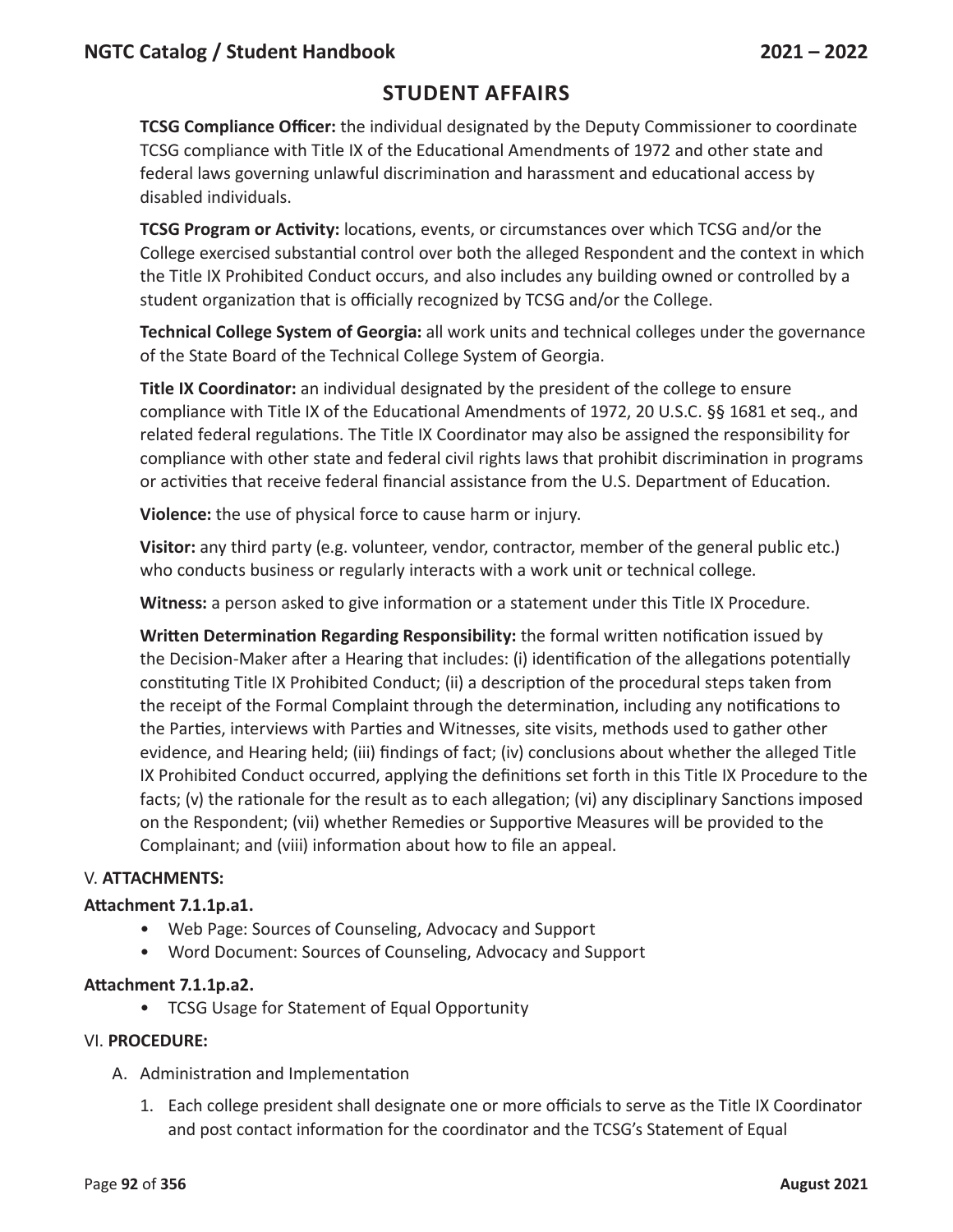Opportunity in electronic or written college publications and academic materials as described in the TCSG Usage for Statement of Equal Opportunity (e.g. bulletin boards, the college website, catalogs, student and employee handbooks, orientation materials, and flyers). The college president will ensure the designated officials have received appropriate training.

- 2. Instructors/administrators must take ongoing proactive steps to ensure educational opportunities (to include classrooms, clinics, labs, programs, etc.) and student activities (clubs, sports, etc.) are accessible and free from any type of sex discrimination or harassment.
- 3. The Compliance Officer will coordinate training programs and monitor the colleges to ensure the correct administration and implementation of this procedure, and will ensure that proactive or corrective measures have been taken to prevent sex discrimination and sexual misconduct. The training materials will be posted on the college's website or made available for members of the public to inspect.
- 4. Colleges are required to provide sexual harassment and sexual violence prevention training to students and employees and to provide programs for ongoing awareness training as required by VAWA and the Clery Act. As of the effective date of this procedure, colleges have been provided the Haven training modules for this purpose and are required to incorporate the training in new student and employee orientation activities.
- 5. Each technical college shall publish a list of local sources for counseling, support and advocacy in conjunction with the publishing of this procedure. (See attachment for sample format) Individuals who report sexual violence, sexual assault, stalking or dating/domestic violence will be provided with and/or referred to the list of resources.
- B. Reporting and Management Action
	- 1. All students are encouraged to report incidents of sex discrimination and sexual misconduct against themselves or others to the Title IX Coordinator at the technical college. The Title IX regulations define "sexual harassment" to include three types of misconduct on the basis of sex which jeopardize the equal access to education that Title IX is designed to protect. These types of misconduct include: any instance of quid pro quo harassment by a TCSG and/or College employee; any conduct on the basis of sex that in the view of a reasonable person is so severe and pervasive and objectively offensive that it effectively denies a person equal access to a TCSG and/or College education program or activity; and any instance of sexual assault, dating violence, domestic violence, or stalking (collectively "Title IX Prohibited Conduct," as defined in this Procedure). Students may find contact information for the Title IX Coordinator on the technical college website, and in the student handbook and college catalog. Complaints may also be emailed to unlawfulharassment@tcsg.edu.
	- 2. To utilize this procedure, a Complainant must file a Formal Complaint which is defined herein as a document filed and signed by a Complainant or filed and signed by the Title IX Coordinator alleging Title IX Prohibited Conduct against a Respondent and requesting that TCSG investigate the allegations
	- 3. Any allegation of sex discrimination, sexual misconduct or retaliation against employees must be reported to the Human Resources Director and the Title IX Coordinator.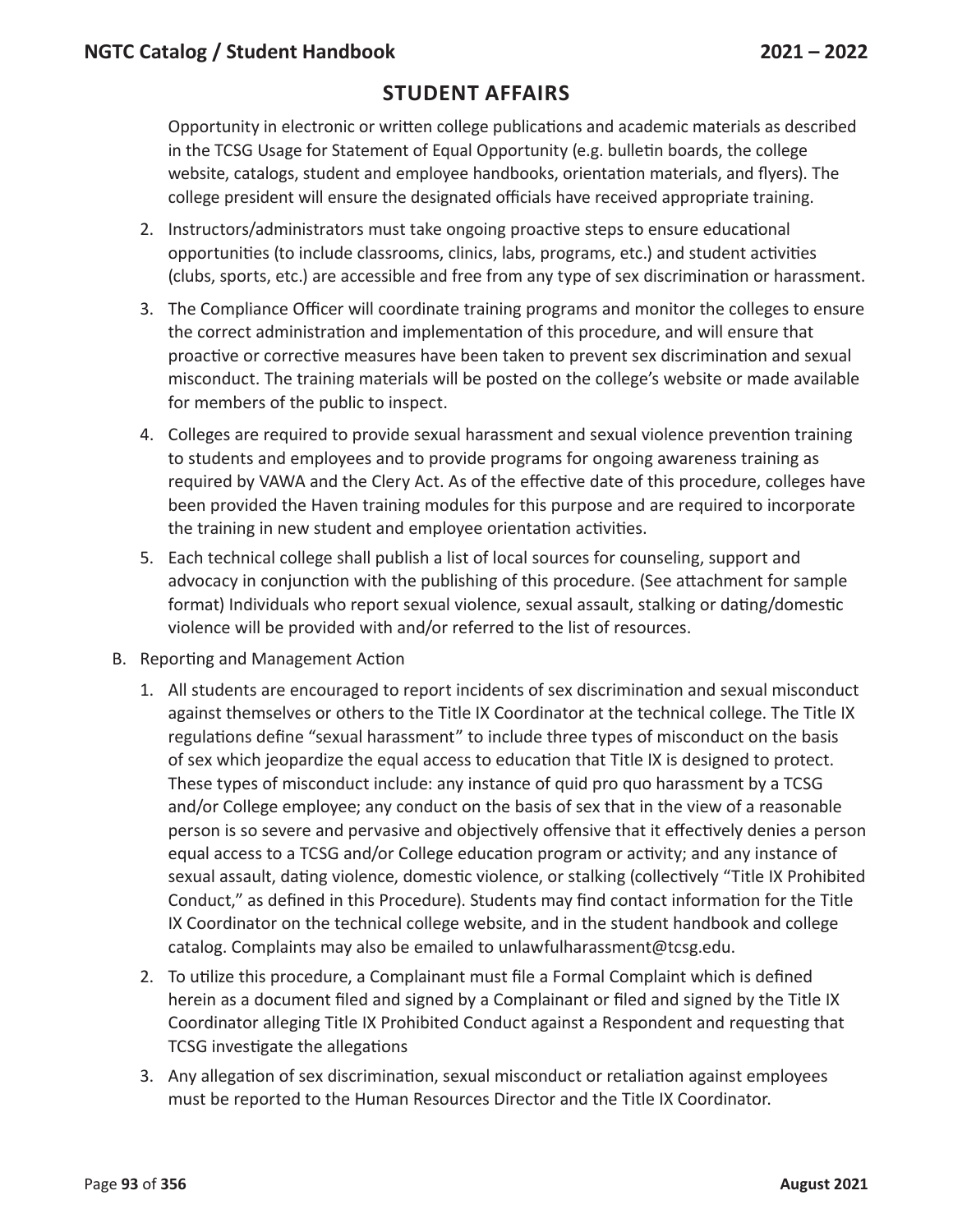- 4. All allegations of sex discrimination and sexual misconduct on one of TCSG's college campuses or clinical locations must be reported to the Title IX Coordinator regardless of whether the allegations involve students or employees. All students, faculty, staff, and others participating in TCSG and/or College programs and activities in the United States are subject to this Title IX Procedure. If the allegations do not fall within the jurisdiction under this procedure, they may be referred and processed under the student code of conduct procedure.
- 5. Students have the right to file (or not to file) a criminal complaint for sexual violence with the local law enforcement authorities before, during, or after filing a complaint with the college. The investigation under this procedure shall not be unreasonably delayed to await the outcome of any criminal investigation. Sexual violence reports made to the Title IX Coordinator will be investigated and adjudicated separately from any criminal complaints. A student may request that the Title IX Coordinator and/or the Investigator assist the student with notifying local law enforcement authorities. If a technical college's campus law enforcement receives a complaint alleging sexual harassment and/or sexual misconduct as defined in this procedure, the Title IX Coordinator for the college shall be immediately notified so that appropriate action may be taken by the Title IX Coordinator regarding the complaint.
- 6. If a student filing a complaint alleging sexual misconduct requests confidentiality, anonymity or asks that the complaint not be pursued, the college must inform the complainant that its ability to respond may be limited, that retaliation for filing a complaint is prohibited, and that steps to prevent harassment and retaliation will be taken. Consistent with the request, all reasonable steps to investigate and respond to the complaint should be made and other steps to limit the effects or recurrence of the alleged misconduct will be taken.
	- a. Regardless of a student's request for confidentiality, anonymity of a complaint, or a request that a complaint not be pursued, if the complaint includes allegations of sexual assault, sexual violence, domestic violence, dating violence, or stalking, the Title IX Coordinator must report the incident to campus law enforcement for inclusion in the college's Annual Security Report ("ASR"). The complainant should be informed that their name will not be disclosed to campus law enforcement if they have requested confidentiality during the processing of the complaint.
- 7. Colleges may weigh a request for confidentiality, anonymity or a request they not pursue a complaint considering the following factors: the seriousness of the alleged conduct, the complainant's age, and the respondent's right to receive information about the allegations if the information is maintained as an "education record" under FERPA. The college must inform the complainant if the request cannot be granted and the reasons for the denial.
- 8. Reports concerning all prohibited conduct referenced in this procedure will be processed confidentially to the extent permitted by law; communications regarding complaints will be disseminated to others on a need-to-know basis to ensure that necessary steps are taken to protect the community as a whole and that appropriate corrective actions are considered and taken.
- 9. If an allegation of sex discrimination or sexual misconduct is made to an employee not designated to receive such reports, the employee receiving the complaint must report the allegation to the Title IX Coordinator. The College must take corrective actions to stop harassment to which it has notice, prevent recurrence of the harassment, and remedy the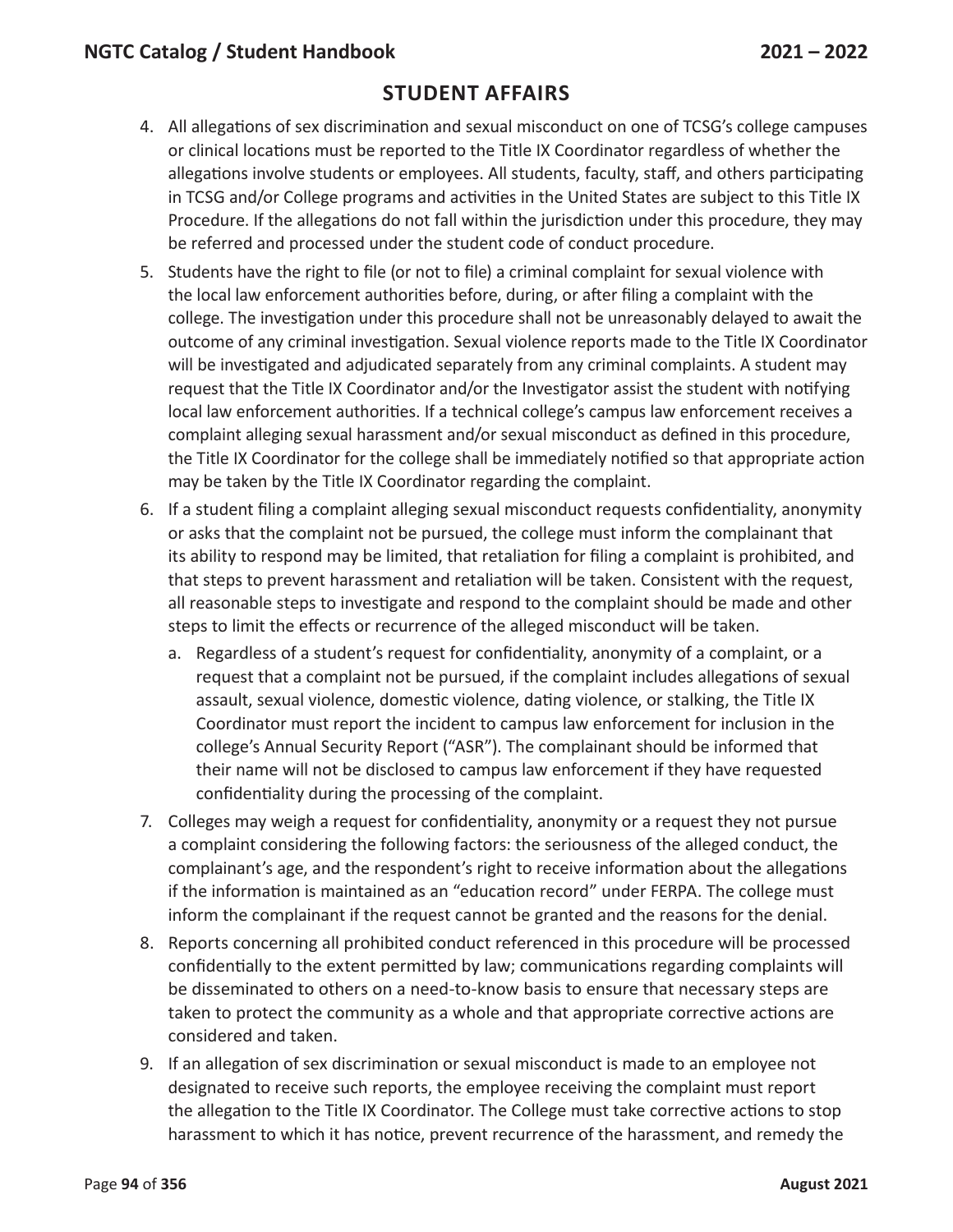effects on the complainant promptly and effectively. The College will be deemed to have notice if a responsible employee knew, or in the exercise of reasonable care should have known, about the harassment. A responsible employee includes any employee who has the authority to take action to redress the harassment, who has a duty to report the harassment to the Title IX Coordinator, or who a student could reasonably believe has this authority or responsibility, including instructors and staff at the college.

- 10. Allegations of any sexual conduct involving individuals under the age of 18 must also be reported as an allegation of child abuse as outlined in O.C.G.A. § 19-7-5.
- 11. Supportive measures must be offered to the complainant by the college president or the Title IX Coordinator or his/her designee before the final outcome of an investigation and until final resolution of the allegations if failure to take the interim measures would constitute an immediate threat to the safety and well-being of the complainant, the respondent, or other members of the college, or to ensure equal access to the college's programs and activities. Supportive measures may include: adjustments to academic workload (including extending deadlines); adjustment to class or work schedules; no contact orders; and suspensions, transfers or reassignments in order to prevent further harassment, discrimination, sexual violence or retaliation, to facilitate the investigation, or to implement preventive or corrective actions under this procedure; informal resolutions or discretionary dismissals.
- 12. Discretionary Dismissal.
	- a. TCSG and/or the College may dismiss the Formal Complaint if:
		- i. the Respondent is no longer enrolled or employed by TCSG and/or the College;
		- ii. specific circumstances prevent TCSG and/or the College from gathering sufficient evidence to reach a determination; or
		- iii. the Complainant informs the Title IX Coordinator in writing that the Complainant desires to withdraw the Formal Complaint or allegations therein.
	- b. A Complainant may notify the Title IX Coordinator at any time that the Complainant does not wish to proceed with the Investigation and/or Hearing process. If such a request is received, the Title IX Coordinator will inform the Complainant that the TCSG and/or the College's ability to respond to the allegation may be limited if the allegations are withdrawn.
	- c. The Title IX Coordinator will consider the relevant factors in reaching a determination as to whether to terminate the Investigation and/or Hearing process. In the event that the Title IX Coordinator determines that the Investigation will continue, the Title IX Coordinator will notify the Complainant of that determination. The Title IX Coordinator will include in that notification a statement that the Complainant is not required to participate in the Investigation and/or Hearing process but that the process will continue. In the event that the Title IX Coordinator determines that the Investigation will be terminated, both Parties will be notified.
- C. Investigations
	- 1. All complaints of prohibited conduct under this procedure will be reported immediately to the Investigator who will be responsible for conducting the investigation in a fair, prompt, and impartial manner.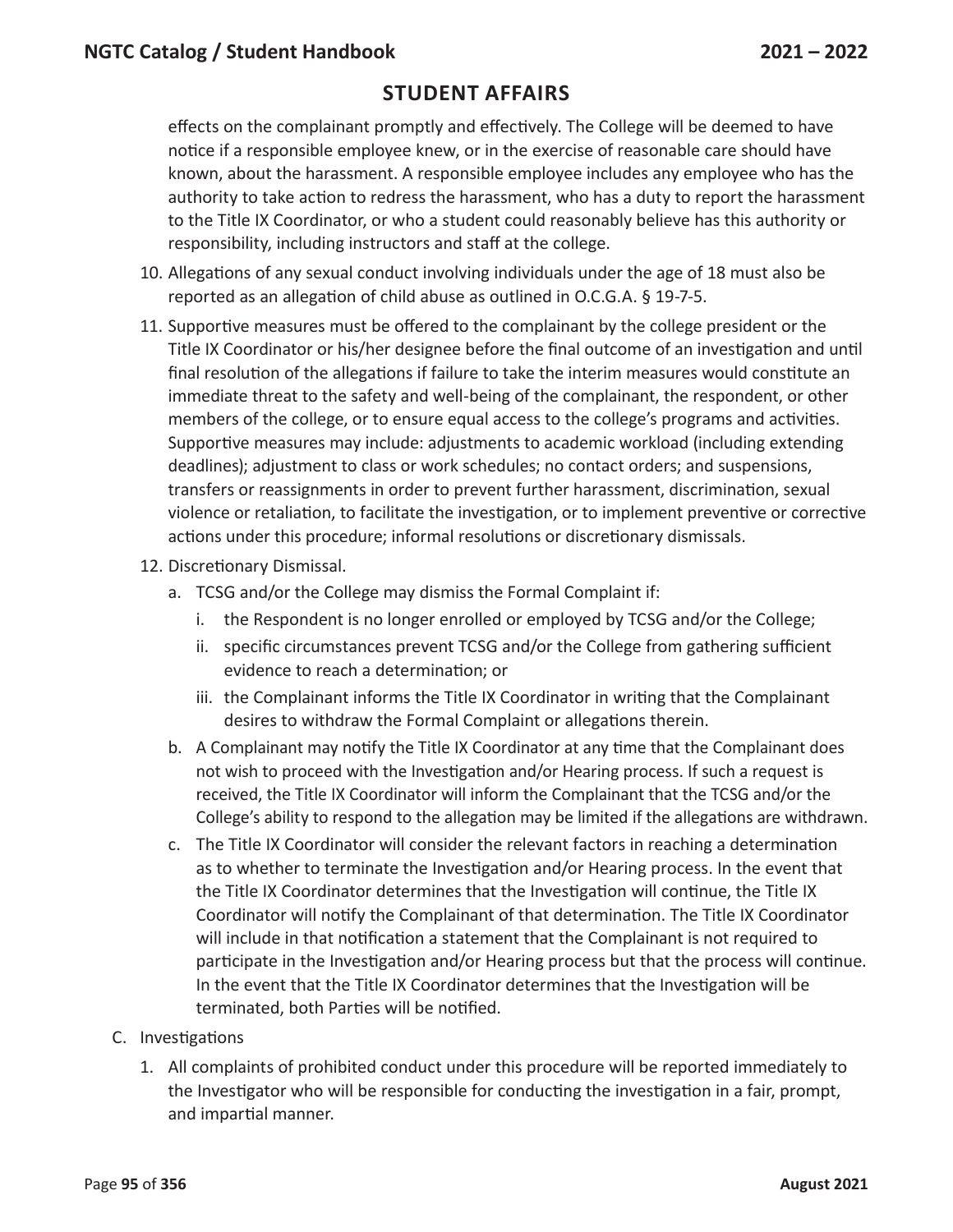### **Student Affairs**

- 2. The Investigator shall disclose to the TCSG Compliance Officer any relationship with the parties that could call into question his/her ability to be objective prior to taking any action with respect to the investigation. The TCSG Compliance Officer will reassign alternate individuals if necessary.
- 3. The Investigator shall send written notice to both parties of the allegations upon receipt of a formal complaint.
- 4. Either the complaining party or the respondent may challenge the Investigator or designee to recommend corrective action on the grounds of personal bias by submitting a written statement to the TCSG Compliance Officer setting forth the basis for the challenge no later than 3 business days after the party reasonably should have known of the alleged bias. The TCSG Compliance Officer will determine whether to sustain or deny the challenge.
- 5. The investigation should be completed within 45 business days of the receipt of the complaint by the Investigator. The investigator will notify the parties and the Title IX Coordinator, in writing (typically by email), if extraordinary circumstances exist requiring additional time.
- 6. The parties will be notified within 5 business days of receipt of the complaint by the Investigator if the complaint does not specify facts sufficient to allege sex discrimination, harassment, sexual violence or retaliation, or if the allegations of sexual misconduct did not occur in the college's education program or activity against the complaining party while he or she was located in the United States, and that a formal investigation will not be conducted pursuant to this procedure, although a referral and investigation may be made by the Title IX Coordinator as to some or all of the matter for consideration under other applicable TCSG policy or procedure, if any. The complaining party may appeal the decision in writing to the president within 5 business days of receiving the notice. The president's decision will be final.
- 7. Individuals designated to investigate or recommend corrective actions in response to allegations of sexual misconduct will be trained annually to conduct investigations in a manner that protects the safety of complainants, promotes fairness of the process and accountability.
- 8. Investigations will be conducted by gathering relevant information and interviewing appropriate witnesses.
	- a. It is important that all parties preserve any documents or other evidence which may pertain to the investigation.
	- b. Any medically related evidence is best preserved by trained medical personnel.
	- c. Students are encouraged to seek medical services both for treatment and preservation of any medical evidence.
- 9. Both the complaining party and the respondent (the parties) will be given equal opportunity to identify witnesses and offer evidence in person or in writing. Best efforts will be made to interview all witnesses identified by the parties. If a witness identified by either party is not interviewed during the investigation, an explanation for the decision not to interview the witness should be documented in the investigatory report. Both parties will be given timely notice of meetings at which one or the other or both parties may be present. Both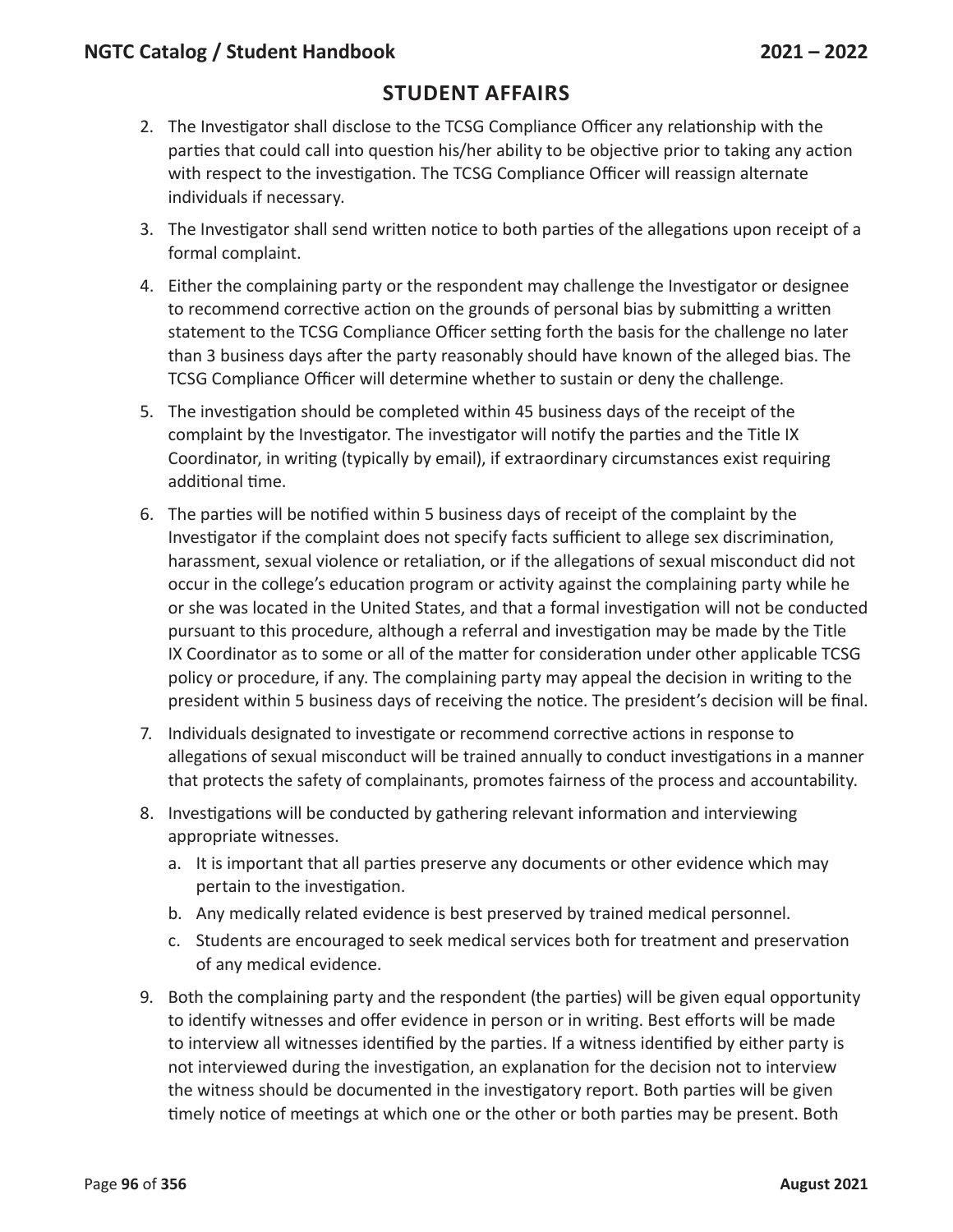the complaining party and the respondent may be accompanied by an advisor of his or her choice during any meetings involved in the investigatory process in which the advisee is also eligible to be present. However, the advisor may not speak on behalf of the party.

- 10. Any evidence collected during the investigation should be maintained in accordance with the record retention requirements below. Personally identifiable information, including, but not limited to home address, telephone number, student ID or social security number should not be maintained in investigative records.
- 11. A report of investigation will be provided to the college's Title IX Coordinator within five (5) business days of completion of the investigation. The Title IX Coordinator will provide both parties simultaneously with a copy of the report and any supporting evidence. The parties shall be given ten (10) calendar days from receipt of the report to respond to the report and the supporting evidence, which must be considered by the Investigator before finalizing the report. Any information prohibited from disclosure by law or policy will be redacted from any documents prior to distribution. With regard to complaints of sexual misconduct, disclosures made to comply with the Violence Against Women Reauthorization Act ("VAWA") do not constitute a violation of FERPA.
- 12. If the Investigator determines that all or some of the allegations made in the complaint are substantiated and that the conduct at issue constitutes a violation of this or other applicable procedure, the Title IX Coordinator shall forward the report to the appropriate officials at the college for further action in accordance with the provisions below and the college's Student Code of Conduct and Disciplinary Procedure or the Positive Discipline Procedure for employees.
- D. Hearings
	- 1. Format of Hearing:
		- a. Hearings may be conducted with all Parties physically present in the same geographic location or, at the discretion of the Decision Maker, any or all Parties, Witnesses, and other participants may appear at the live Hearing virtually, with technology enabling participants simultaneously to see and hear each other.
		- b. At the request of either Party, TCSG will provide for the Hearing to occur with the Parties located in separate rooms with technology enabling the decision-maker(s) and Parties to simultaneously see and hear the Party or the Witness answering questions.
	- 2. Recording of Hearing:
		- a. Hearings will be transcribed or recorded through audio or audiovisual means, and TCSG and/or the College will make the transcript or recording available to the Parties for inspection and review upon request.
	- 3. Role of Advisor:
		- a. If a Party does not have an Advisor present at the Hearing, TCSG and/or the College will provide, without fee or charge to that Party, an Advisor of TCSG and/or the College's choice, who may be, but is not required to be, an attorney, to conduct cross-examination on behalf of that Party.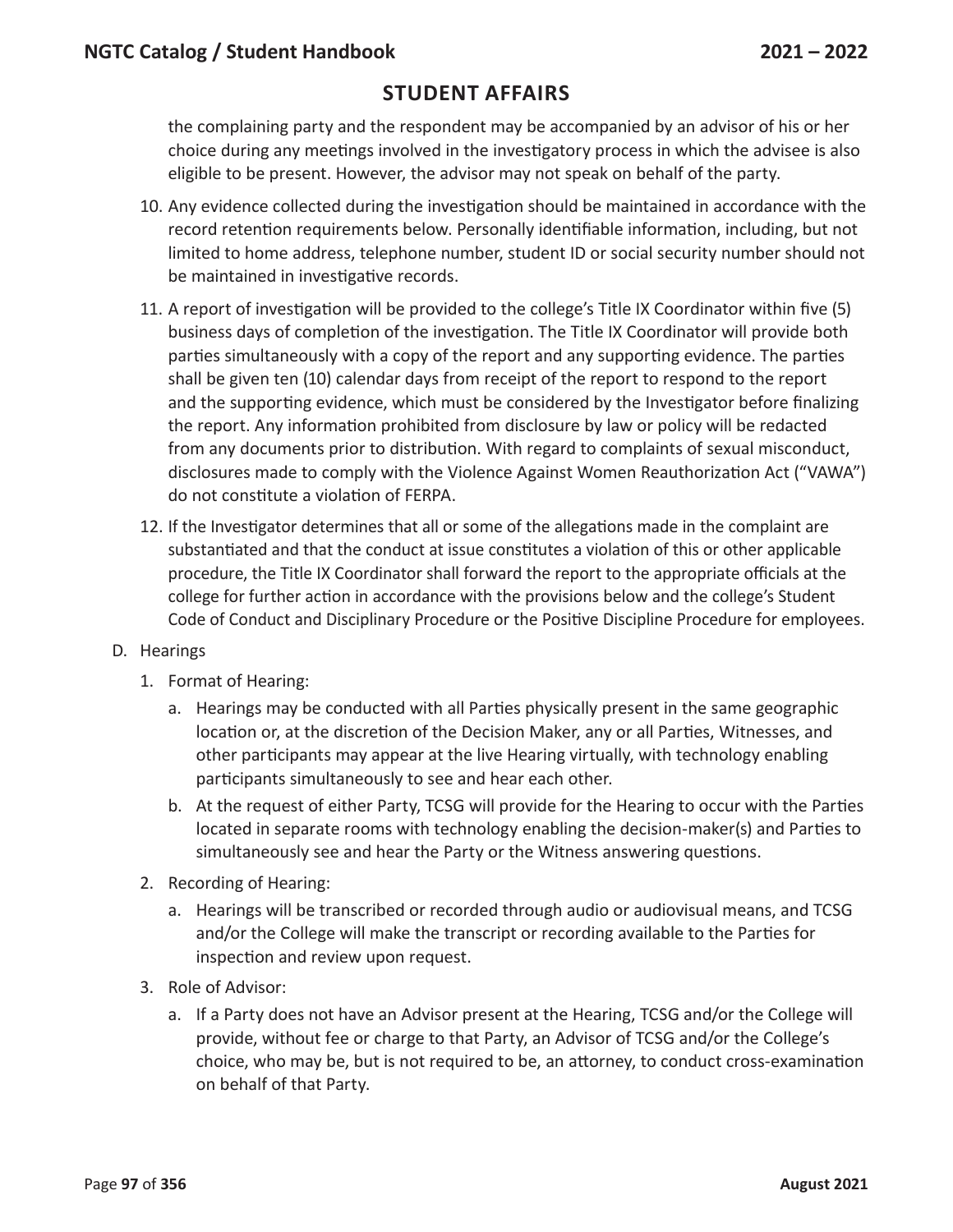- 4. Role of the Decision-Maker:
	- a. The Decision-Maker will:
		- i. be a professional appointed by the TCSG Commissioner who is experienced and trained in adjudicating matters of civil rights, sexual harassment and/or sexual violence and trained on this Title IX Procedure;
		- ii. preside over the Hearing and will issue the Written Determination Regarding Responsibility;
		- iii. be identified to the Parties before the Hearing at least three calendar days prior to the Hearing. B.
	- b. Conflict of Interest:
		- i. No person who has a conflict of interest may serve as the Decision Maker.
		- ii. A conflict of interest exists if the Decision-Maker has prior involvement in or knowledge of the allegations at issue in the case, has a personal relationship with one of the Parties or Witnesses, or has some other source of bias.
		- iii. Either Party may assert, in writing, that a Decision-Maker has a conflict of interest.
		- iv. A request to recuse a Decision-Maker based on a conflict must be submitted to the Hearing Coordinator within 1 business day's receipt of the name of the Decision- Maker.
		- v. A determination will be made by the Commissioner or his designee whether a Decision-Maker has a conflict of interest, and if so that Decision-Maker will be replaced by an alternate.
	- c. At the Hearing, the Decision-Maker will:
		- i. Permit Cross-examination. At the Hearing, the Decision-Maker will permit each Party's Advisor to ask the other Party and any Witnesses all relevant questions and follow-up questions, including those challenging credibility. Such cross-examination at the Hearing must be conducted directly, orally, and in real time by the Party's Advisor of choice and never by a Party personally. The Parties may, however, jointly agree in advance to waive oral cross-examination and instead submit written cross- examination to the Decision-Maker to conduct the examination. Even if the Parties so agree, the Parties are still required to have a Advisor present at the Hearing. The Decision-Maker has discretion to otherwise restrict the extent to which Advisor may participate in the proceedings.
		- ii. Determine Relevance of Questions. Only relevant cross examination and other questions may be asked of a Party or Witness. Before a Complainant, Respondent, or Witness answers a cross-examination or other question, the Decision Maker must first determine whether the question is relevant and explain any decision to exclude a question as not relevant.
		- iii. Provide Rape Shield Protections for Complainants. The Decision Maker will prohibit any questions and evidence about the Complainant's sexual predisposition or prior sexual behavior as not relevant, unless such questions and evidence about the Complainant's prior sexual behavior are offered to prove that someone other than the Respondent committed the conduct alleged by the Complainant, or if the questions and evidence concern specific incidents of the Complainant's prior sexual behavior with respect to the Respondent and are offered to prove consent.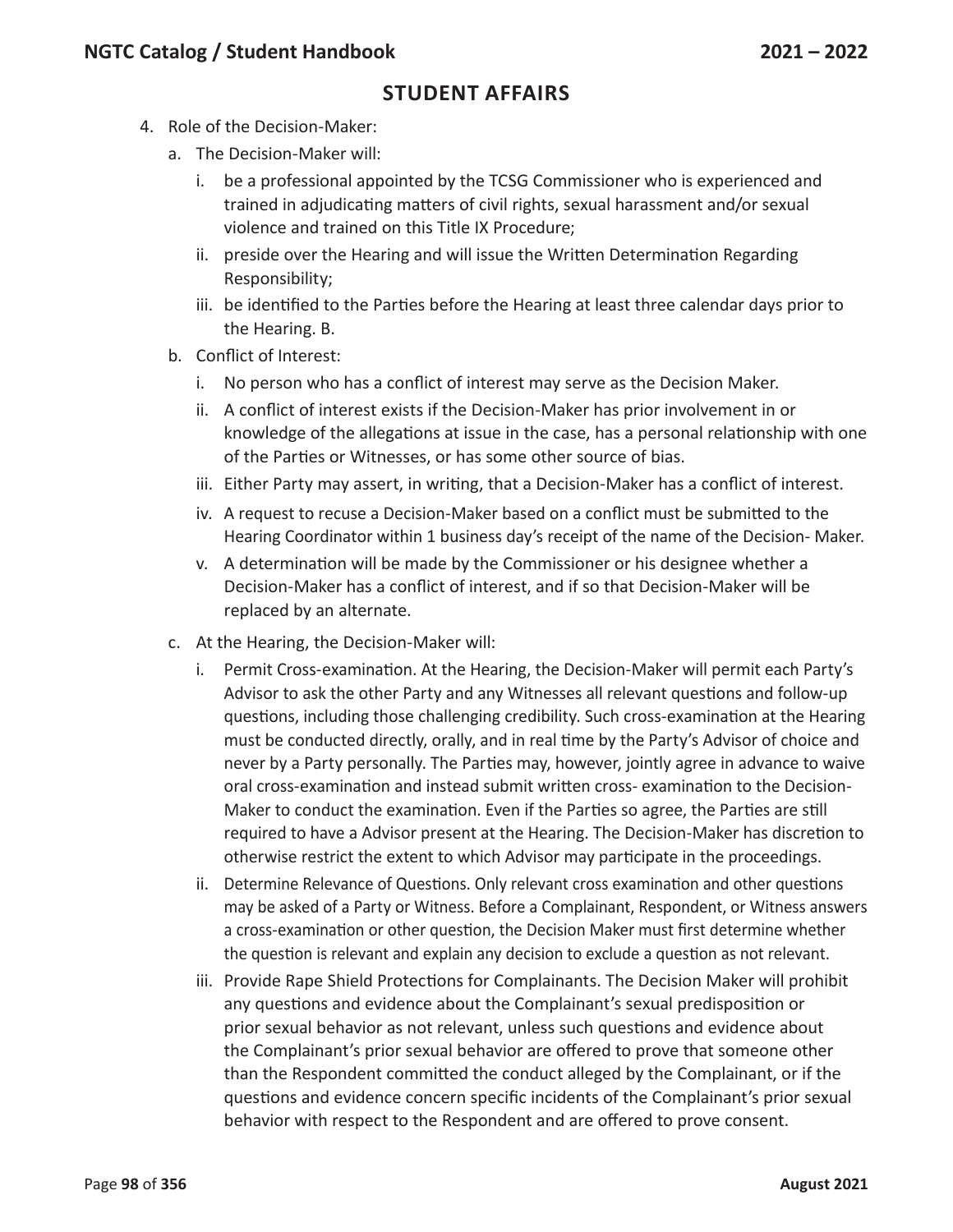- iv. Exclude Statements, as Relevant, in Reaching a Determination Regarding Responsibility. If a Party or Witness does not submit to cross-examination at the live Hearing, the Decision-Maker must not rely on any statement of that Party or Witness in reaching a determination regarding responsibility. The Decision-Maker cannot draw an inference about the determination regarding responsibility based solely on a Party's or Witness's absence from the live Hearing or refusal to answer crossexamination or other questions.
- 5. Hearing Process:
	- a. The Investigator will be available to answer any questions from the Decision-Maker about the Investigation.
	- b. The Decision-Maker may meet with the Parties and Witnesses for the purpose of making findings of fact.
	- c. The Parties and Witnesses may not speak to matters beyond the scope of the Hearing File (for example, by raising potential misconduct allegations that go beyond the scope of the charged conduct).
	- d. Parties and Witnesses must not disclose or reference information to the Decision-Maker that was excluded from the Hearing File.
	- e. The Decision-Maker may ask questions of the Parties and/or Witnesses.
	- f. Parties are permitted to listen to Witnesses as they are speaking to the Decision-Maker. The Decision-Maker is not obligated to speak to all Witnesses.
	- g. Written Determination Regarding Responsibility:
		- i. The Decision-Maker shall issue a Written Determination Regarding Responsibility within 10 business days of the hearing, applying the Preponderance of the Evidence standard (as required by Georgia law), which shall include:
			- identification of the allegations potentially constituting Title IX Prohibited Conduct;
			- a description of the procedural steps taken from the receipt of the Formal Complaint through the determination, including any notifications to the Parties, interviews with Parties and Witnesses, site visits, methods used to gather other evidence, and Hearings held;
			- findings of fact;
			- conclusions about whether the alleged Title IX Prohibited Conduct occurred, applying the definitions set forth in this Title IX Procedure to the facts;
			- the rationale for the result as to each allegation;
			- any disciplinary Sanctions imposed on the Respondent;
			- whether Remedies or Supportive Measures will be provided to the Complainant; and
			- information about how to file an appeal.
		- ii. Sanctions:
			- The Decision-Maker may ask the Parties to submit Sanctions statements at the conclusion of the Hearing.
			- The Decision-Maker may also consult with TCSG and/or College personnel,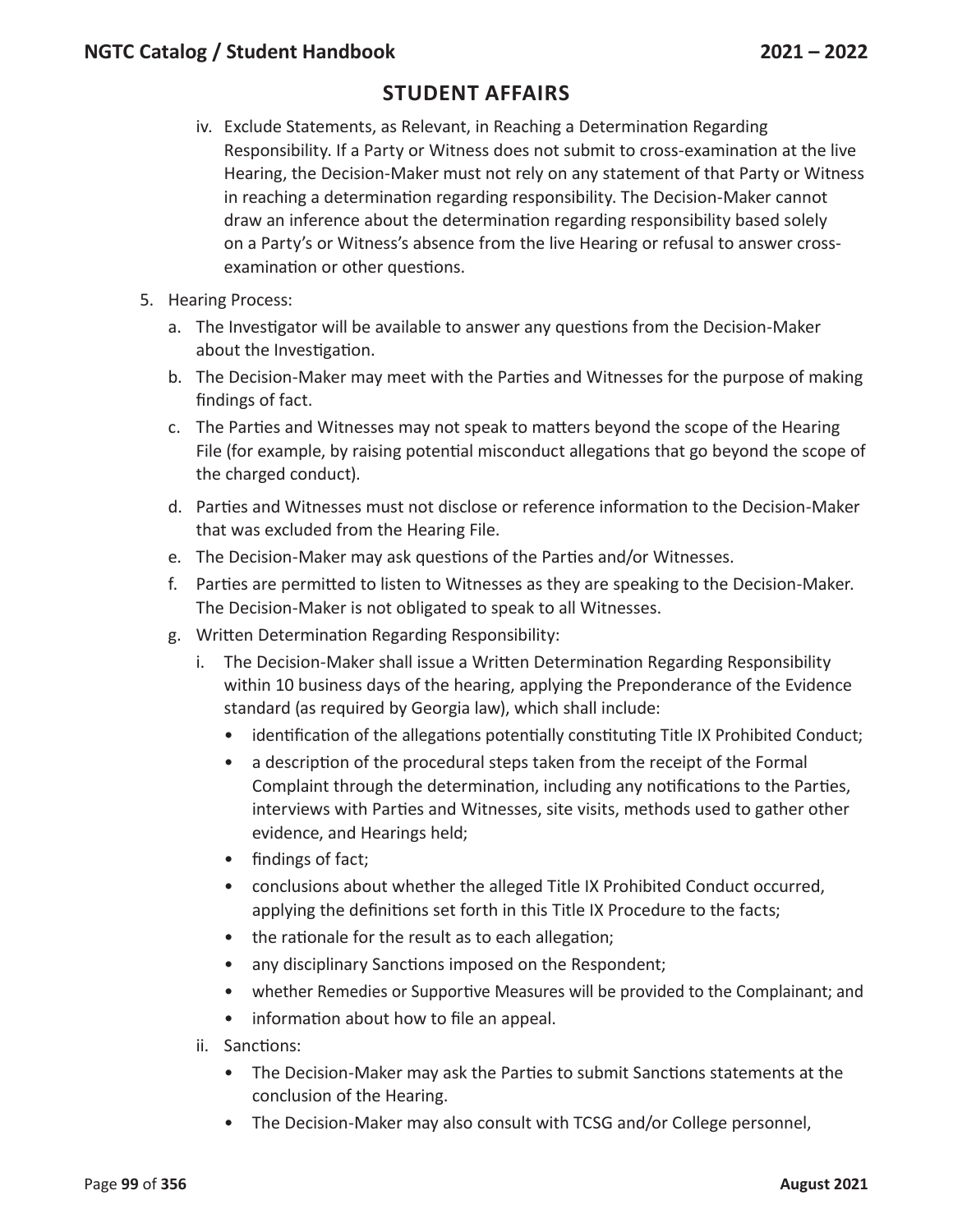including the Human Resources Director or Vice President of Student Affairs, regarding any Sanctions and Remedies appropriate to the specific Respondent and Complainant under the circumstances of the case.

- The Sanction determination will be provided to the Title IX Coordinator who will be responsible for implementing the Supportive Measures and/or Remedies, including the continuation of any Supportive Measures and/or any additional or on-going accommodations for both Parties.
- iii. The Title IX Coordinator will cause the Written Determination Regarding Responsibility to be sent to the Parties.
- iv. The Title IX Coordinator will provide copies of the Written Determination Regarding Responsibility and Sanctions and/or Remedies (if any) for the purpose of maintaining records as follows:
	- For students, to the Office of Student Affairs
	- For staff, to Human Resources
	- For faculty, to the Office of Academic Affairs
- v. The Decision-Maker must explain decisions on responsibility and Sanctions (if applicable) and Remedies with enough specificity for the Parties to be able to file meaningful appeals.
- vi. The consideration of whether Remedies and Sanctions go into immediate effect or are temporarily delayed pending appeal or some combination thereof, will be determined on a case by-case basis by the Title IX Coordinator.
- vii. The Written Determination Regarding Responsibility becomes final:
	- if an appeal is not filed, the date on which an appeal would no longer be considered timely; or
	- if an appeal is filed, on the date that TCSG and/or the College provides the Parties with the written determination of the result of the appeal.
- E. Corrective Actions
	- 1. Colleges will take all reasonable steps to prevent unlawful retaliation against complainants and any other individuals participating in investigations under this procedure.
	- 2. If prohibited conduct is determined to have occurred following the investigation, steps shall be taken to prevent a recurrence and to correct the discriminatory effects on the complaining party and others as appropriate.
		- a. Steps may include, but are not limited to mandating training or evaluation, disciplinary sanctions, policy implementation, issuing no-contact orders, or reassignment of students or employees.
		- b. Disciplinary sanctions for students are defined in TCSG Procedure governing Student Discipline and may include: reprimand, restriction, disciplinary probation, disciplinary suspension, and disciplinary expulsion.
		- c. Disciplinary sanctions for employees are defined in TCSG's Positive Discipline Procedure and may include: formal reminders, decision making leave, or dismissal.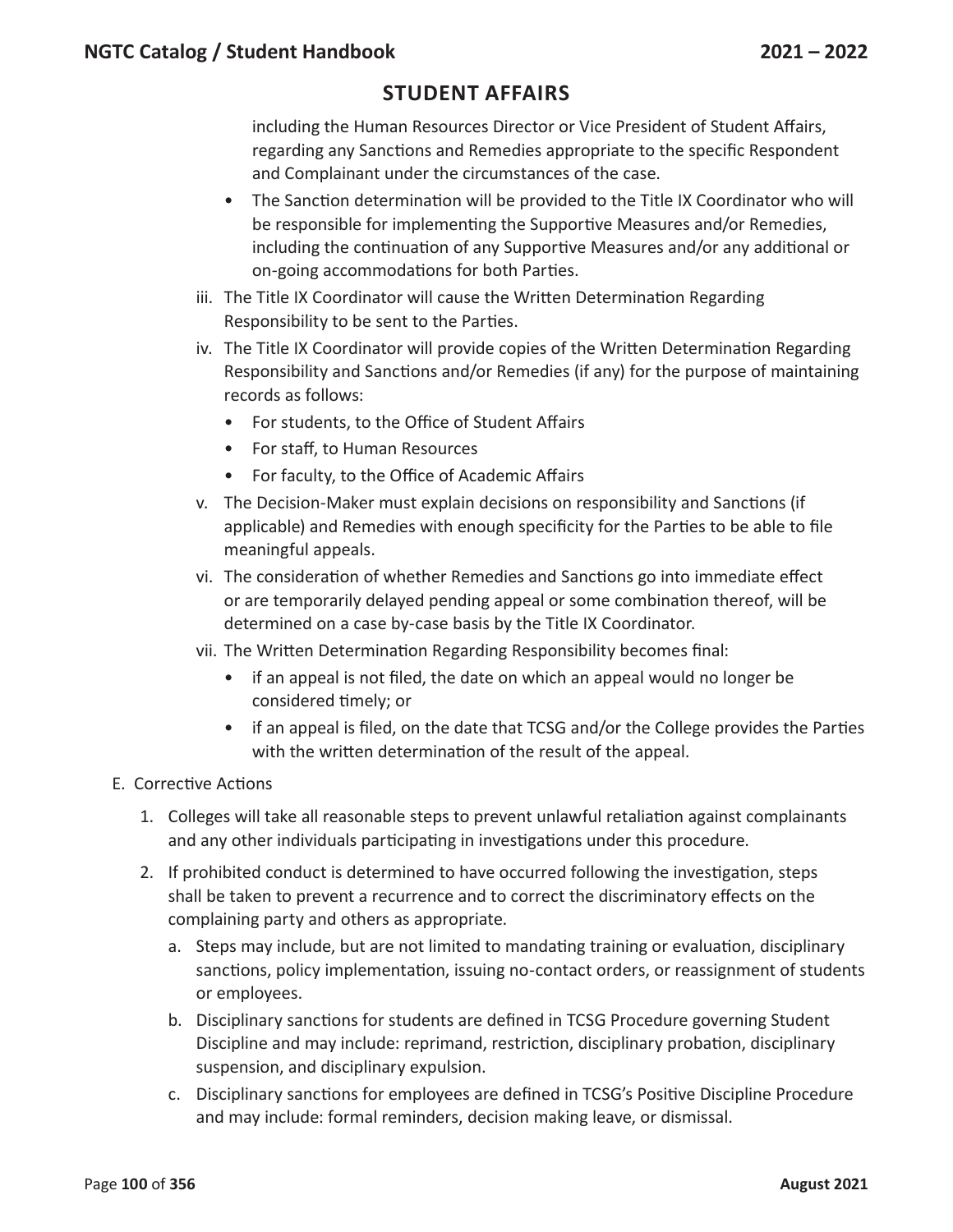### **Student Affairs**

- 3. The severity of sanctions or corrective actions may depend on the severity, frequency and/ or nature of the offense, history of past discriminatory, harassing, or retaliatory conduct, the respondent's willingness to accept responsibility, previous college response to similar conduct, and the college's interests in performing its education mission.
	- a. Should recommended disciplinary sanctions involve academic suspension or expulsion, the matter must be referred to the Vice President for Student Affairs, as provided by the college's Student Code of Conduct and Disciplinary Procedure.
- 4. Even in the absence of sufficient evidence to substantiate a finding that sex discrimination, sexual misconduct or retaliation has occurred, colleges are expected to address any inappropriate conduct and take all reasonable steps to prevent any future sex discrimination, harassment, sexual violence or retaliation.
- 5. Individuals who are responsible for conducting investigations, under this procedure, may not also serve as reviewing officials or Decision Makers in the appeal of sanctions arising from an investigation.
- F. Appeals
	- 1. Appeal of a Written Determination Regarding Responsibility
		- a. Submission of Appeal
			- i. Both Parties have the right to an appeal from a Written Determination Regarding Responsibility on the bases set forth below.
			- ii. Appeals may be submitted by a Complainant or Respondent in writing to the Hearing Coordinator, who will forward the appeal to a designated Appeal Officer to decide the appeal.
			- iii. The Appeal Officer will be the Commissioner of TCSG or his designee.
			- iv. Each Party may submit a written appeal of up to 6,000 words in length, which will be shared with the other Party.
			- v. The Parties must submit the appeal to the Commissioner within ten (10) calendar days from the receipt of the Written Determination Regarding Responsibility (if any).
		- b. Grounds for appeal are limited to the following:
			- i. Were there any procedural irregularities that substantially affected the outcome of the matter to the detriment of the appealing Party?
			- ii. Was there any substantive new evidence that was not available at the time of the decision or Hearing and that could not have been available based on reasonable and diligent inquiry that would substantially affect the outcome of the decision?
			- iii. Did the Title IX Coordinator, Investigator(s), or Decision-Maker have a conflict of interest or bias for or against Complainants or Respondents that affected the outcome of the matter?
			- iv. For matters that proceeded to Sanctioning and imposition of Remedies, are the Sanction and/or Remedies ones that could have been issued by reasonable persons given the findings of the case?

NOTE: In composing appeals, Parties should format their arguments following these four grounds as the organizational structure.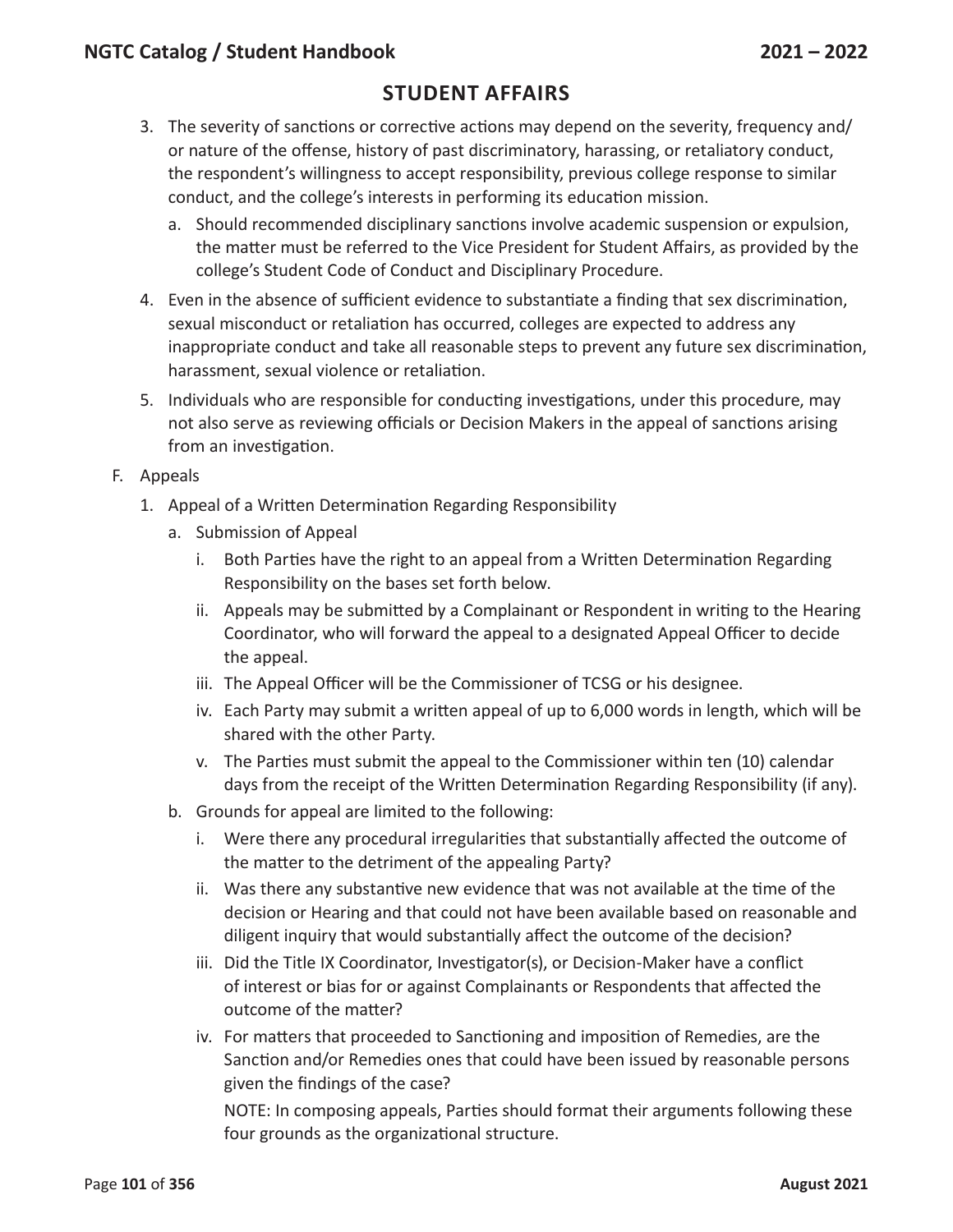- c. Receipt of Appeal
	- i. Upon receipt of a Party's appeal, the Hearing Coordinator will share it with the other Party.
	- ii. Each Party may submit a response to the other Party's appeal (no more than 3,000 words).
	- iii. Each Party must submit this response to the Commissioner within 10 calendar days after the other Party's appeal has been shared.
	- iv. The appealing Party will have access to the other Party's response to the appeal, but no further responses will be permitted.
- d. Response to Appeal
	- i. The Title IX Coordinator is permitted, but not required, to file a response to a Party's appeal to respond to concerns relating to procedural irregularities or bias in the Investigation and Hearing process.
	- ii. The Title IX Coordinator may submit one response for each Party that files an appeal (that raises a procedural irregularity).
	- iii. Each response by the Title IX Coordinator should be no more than 1,500 words.
	- iv. The Parties will have access to the Title IX Coordinator's response(s) to the appeal, but no further responses will be permitted.
- e. Appeal Decision
	- i. The Appeal Officer will provide the Notice of Outcome of Appeal no later than ten (10) business days after receipt of all appeal documents.
	- ii. As needed, the Appeal Officer will consult with the Title IX Coordinator regarding the management of ongoing Remedies.
	- iii. The Appeal Officer may reject the appeal in whole or in part, issue a new decision regarding responsibility, issue new or revised Sanctions and Remedies, or refer the matter to a new Decision-maker.

#### VII. **RECORD RETENTION:**

Documents relating to formal complaints including investigations, the investigatory report, witness statements, evidence, dispositions and the complaint itself shall be held for 7 years after the graduation of the student or the date of the student's last attendance. Any of the documents containing confidential information shall be held in a secure location under the custody and control of the Investigator, Vice President of Student Affairs or the President's designee. Documents pertaining to employees that are maintained by the Office of Human Resources shall be maintained in a secure location and in accordance with the Georgia Archives records retention schedule, but in no case fewer than 7 years.

## **Personal Belongings**

When a student graduates or terminates training at North Georgia Technical College, all personal belongings must be removed from campus at time of checkout. If a student cannot remove his/her belongings at that time, he/she will be given two weeks or the last date of the semester (whichever comes first) to remove all of his/her belongings from campus. College personnel will not be responsible for any personal items left in the classroom, the residence hall, or any other campus location. Any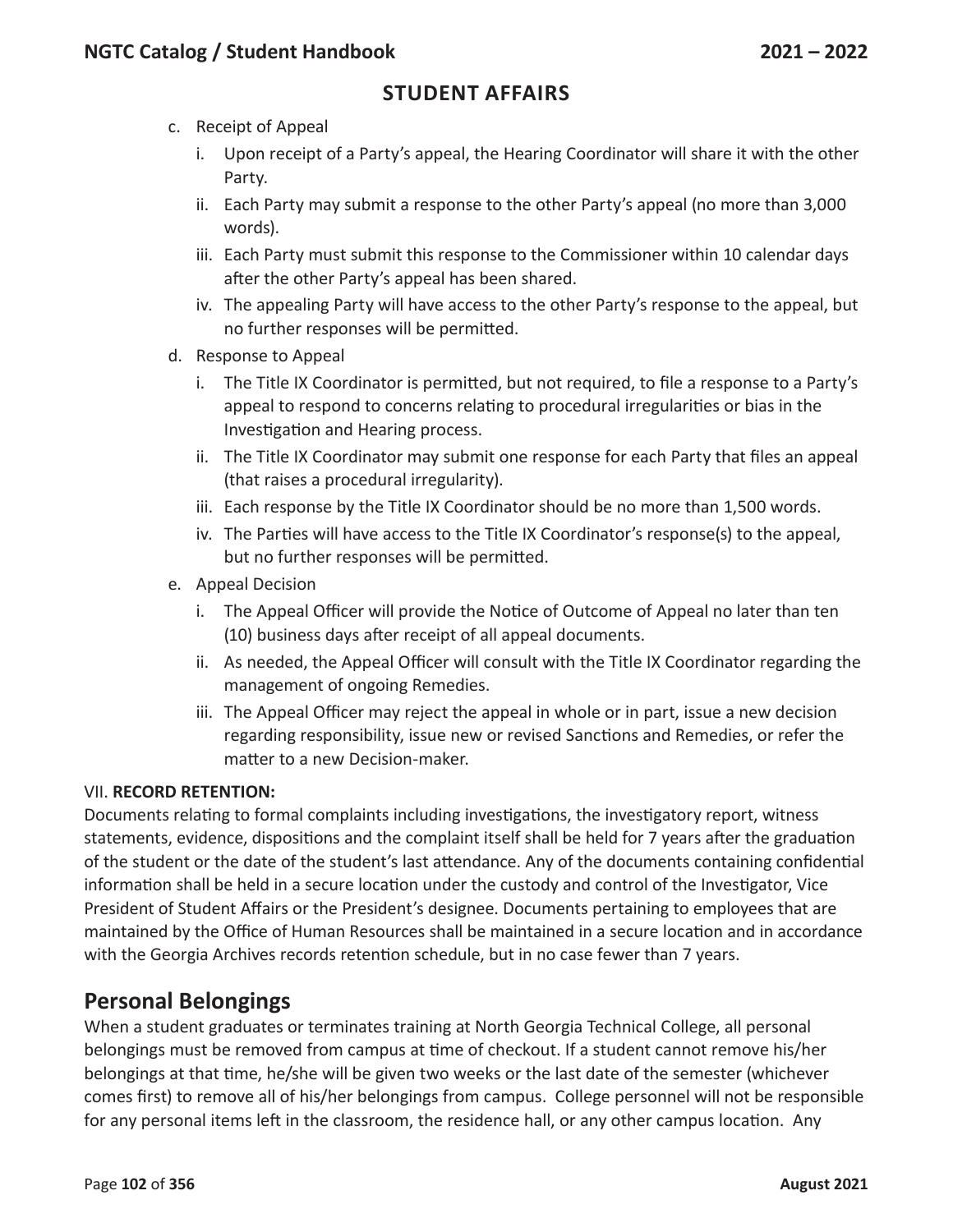### **Student Affairs**

unclaimed items, including motor vehicles or major appliances, will be removed from the campus after two weeks; and the student will be charged for the removal.

## **Disciplinary Procedure**

The administration reserves the right to maintain a safe and orderly educational environment for students and staff. Therefore, when, in the judgment of college officials, a student's conduct disrupts or threatens to disrupt the college community, appropriate disciplinary action will be taken to restore and protect the atmosphere of collegiality and mutual respect on campus. This procedure is intended to provide an orderly protocol for handling student disciplinary cases in accordance with the principles of due process and justice.

Students admitted to North Georgia Technical College are expected to be mature, to be law-abiding, and to have acceptable personal standards of conduct and ethics. Also, students are expected to have a responsible attitude toward regulations and standards of the college and the laws of the community, state, and nation, and to respect their fellow students. These regulations state clearly some things which students must do and some specific things which they must not do if they wish to remain associated with the institution. North Georgia Technical College, however, does not attempt to define by formal rules every action that is forbidden.

## **Procedure for Filing a Student Code of Conduct Complaint**

Any person may file a complaint with the Vice President for Student Affairs or the President's designee against any student for an alleged violation of the Student Code of Conduct. The individual(s) initiating the action should provide a written description of the incident to the Vice President for Student Affairs or the President's designee.

Academic Misconduct is handled through the Office of the Vice President for Student Affairs and the Office of the Vice President of Academic Affairs. An incident of Academic Misconduct may result in academic and disciplinary consequences.

#### A. Investigation and Decision

- 1. Within five business days after the Student Code of Conduct Complaint Form (the "Complaint") is filed, the Vice President for Student Affairs or the President's designee shall complete a preliminary investigation of the incident, and schedule a meeting with the student against whom the complaint was filed in order to discuss the incident and the allegations. In the event that additional time is necessary, the student will be notified. After discussing the complaint with the student, the Vice President for Student Affairs or the President's designee shall determine whether the student committed the alleged conduct, and whether the alleged conduct constitutes a violation of the Student Code of Conduct.
- 2. The student shall have five (5) business days from the date contacted by the Vice President for Student Affairs or the technical college president's designee to schedule the meeting. This initial meeting may only be rescheduled one time. If the student fails to respond to the Vice President for Student Affairs or the President's designee within five (5) business days to schedule the meeting, reschedules the meeting more than once, or fails to appear at the meeting, the Vice President for Student Affairs or the President's designee will consider the available evidence without student input and make a determination.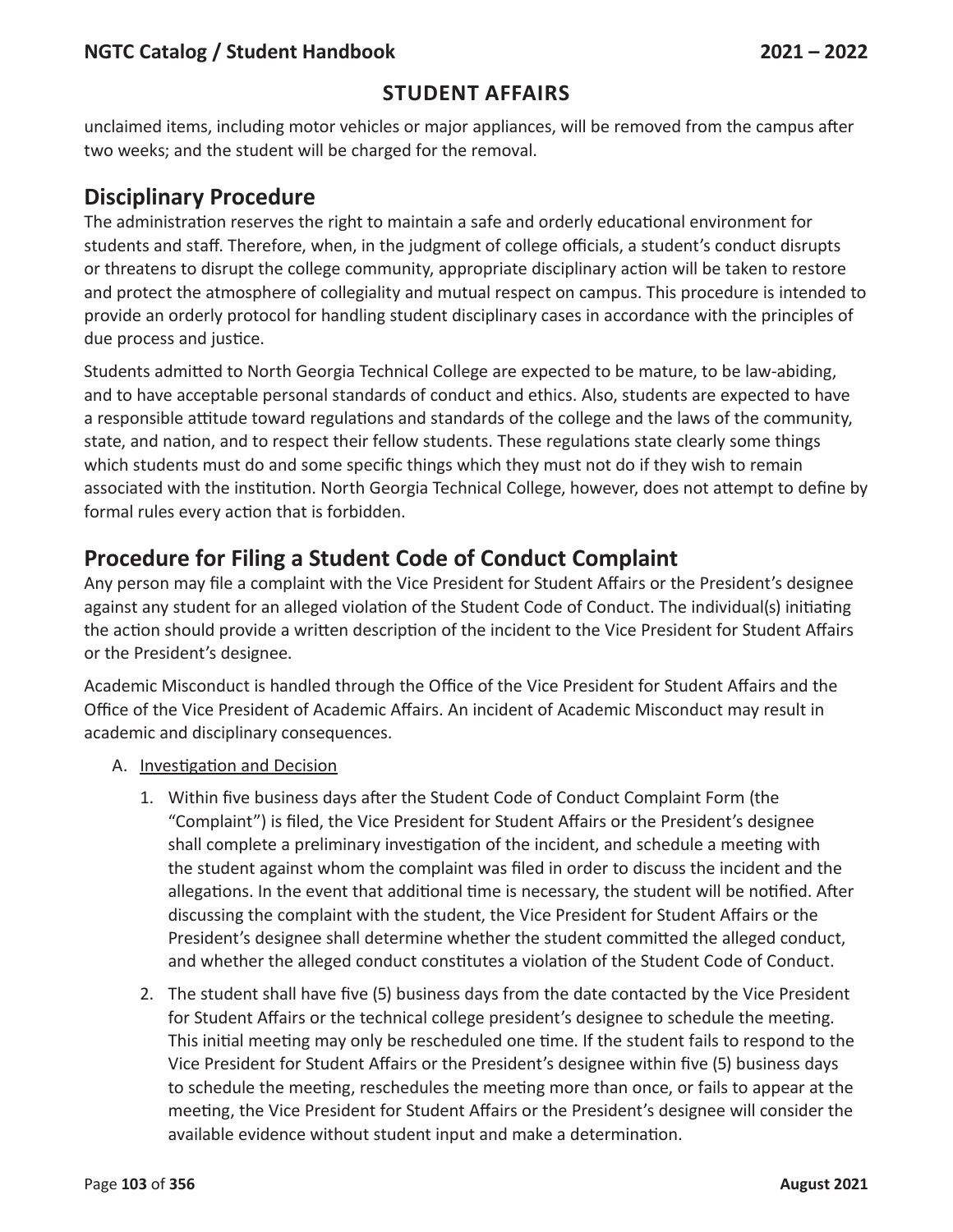### **Student Affairs**

- 3. In the event that a complaint alleges violations of the Student Code of Conduct by more than one student, each student's disciplinary proceeding, as well as any appeals relating to that proceeding, shall be conducted individually.
- 4. If the Vice President for Student Affairs or the President's designee determines that the student has violated the Student Code of Conduct, he/she shall impose one or more disciplinary sanctions consistent with those described below. If the Vice President for Student Affairs or the President's designee determines that the alleged conduct did not occur, or that the conduct was not a violation of the Student Code of Conduct, he/she shall not impose any disciplinary sanctions on the student and the investigation shall be closed.
- B. Disciplinary Sanctions

Based on the severity of the incident, the Vice President for Student Affairs may take one of two actions:

- 1. After a determination that a student has violated the Student Code of Conduct, the Vice President for Student Affairs or the President's designee may impose, without referral to the Hearing Body, one or more of the following sanctions. Notification shall be sent to the student and the person(s) who initially filed the complaint.
	- a) Restitution A student who has committed an offense against property may be required to reimburse the technical college or other owner for damage to or misappropriation of such property. Any such payment in restitution shall be limited to the actual cost of repair or replacement.
	- b) Reprimand A written reprimand may be given to any student. Such a reprimand does not restrict the student in any way, but it signifies to the student that he/she is in effect being given another chance to conduct himself/herself as a proper member of the technical college, and that any further violation may result in more serious sanctions.
	- c) Restriction A restriction upon a student's privileges for a period of time may be imposed. This restriction may include but is not limited to denial of the right to represent the technical college in any way, denial of use of facilities, alteration or revocation of parking privileges, or restrictions from participating in extracurricular activities.
	- d) Disciplinary Probation Continued enrollment of a student on probation may be conditioned upon adherence to specified terms. Any student placed on probation will be notified of the terms and length of probation in writing. Any conduct determined after due process to be in violation of these terms while on probation may result in the imposition of more serious disciplinary sanctions, as specified by the terms of probation.
	- e) Failing or lowered grade In cases of Academic Misconduct, the Vice President for Student Affairs or the Technical College President's designee will make a recommendation to the Vice President for Academic Affairs or his/her designee who may authorize the instructor to award a failing or lowered grade in the course, or a loss of credit on the assignment or examination.
	- f) Monetary Fine A fine may be imposed on a student to emphasize the seriousness of the violation. The student will have a minimum of 10 days to pay the fine and a Hold will be placed on their account until such a time as the fine is paid.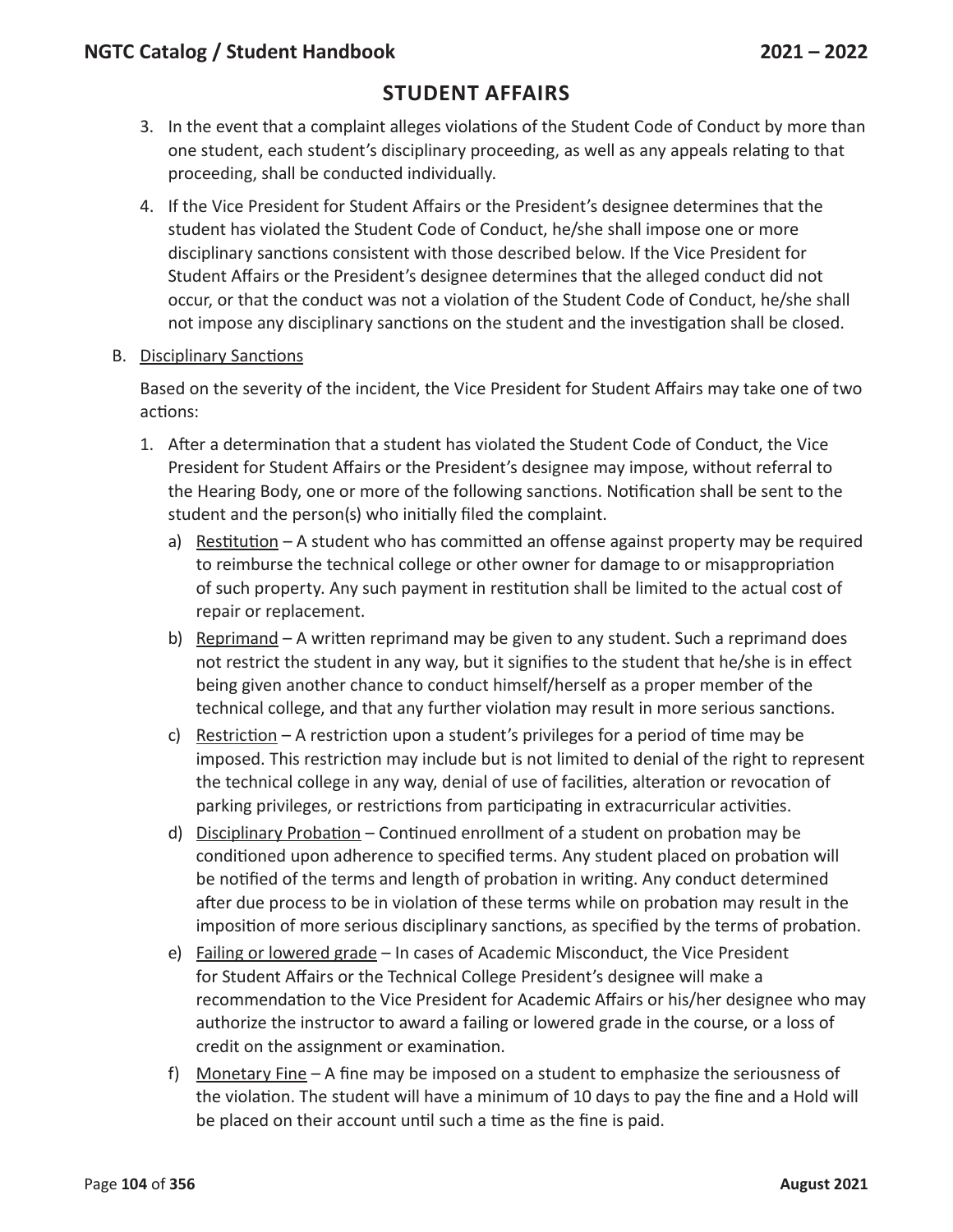- 2. After a determination that a student has violated the Student Code of conduct, the Vice President for Student Affairs or the President's designee may recommend the imposition of one of the following sanctions if appropriate. The Vice President for Student Affairs' recommendation will be forwarded to the Hearing Body, which may impose one or more of the following sanctions, as well as those described above, following a hearing. A copy of the written recommendation shall be provided to the student and the person filing the complaint.
	- a) Disciplinary Suspension If a student is suspended, he/she is separated from the technical college for a stated period of time. Conditions of reinstatement, if any, must be stated in the notice of suspension.
	- b) Disciplinary Expulsion Removal and exclusion from the technical college, North Georgia Technical College controlled facilities, programs, events, and activities. A record of the reason for the student's dismissal is maintained by Vice President for Student Affairs or the President's designee. Students who have been dismissed from the technical college for any reason may apply in writing to the Vice President for Student Affairs for reinstatement twelve (12) months following the expulsion. If approval for reinstatement is granted, the student will be placed on disciplinary probation for a specified term. The probationary status may be removed at the end of the specified term at the discretion of the Vice President for Student Affairs or the technical college President's designee.
	- c) Interim Disciplinary Suspension  $-$  As a general rule, the status of a student accused of violations of the Student Code of Conduct should not be altered until a final determination is made regarding the allegations against him/her. However, interim suspension may be imposed upon a finding by the Vice President for Student Affairs or the President's designee that the continued presence of the accused student on campus constitutes a potential or immediate threat to the safety and well-being of the accused student or any other member of the technical college or its guests, or that the continued presence of the student on campus creates a risk of substantial disruption of classroom or other technical college-related activities. If an interim disciplinary suspension is imposed, the matter must be referred as soon as possible to the Hearing Body. The student need not request an appeal.
	- d) System-Wide Expulsion Where a student has been expelled or suspended three times from the same or different colleges in the Technical College System of Georgia in the past seven years, the student will not be permitted to register at any college in the Technical College System of Georgia for a period of ten years after the most recent expulsion/suspension.
- C. Violation of Federal, State, or Local Law
	- 1. If a student is convicted or pleads nolo contendere to an off-campus violation of federal, state, or local law, but not with any other violation of the Student Code of Conduct, disciplinary action may be taken and sanctions imposed for misconduct that is detrimental to the technical college's vital interests and stated mission and purpose.
	- 2. Disciplinary proceedings may be instituted against a student charged with violation of a law that is also a violation of the Student Code of Conduct if both violations result from the same factual situation, without regard to criminal arrest and/or prosecution. Proceedings under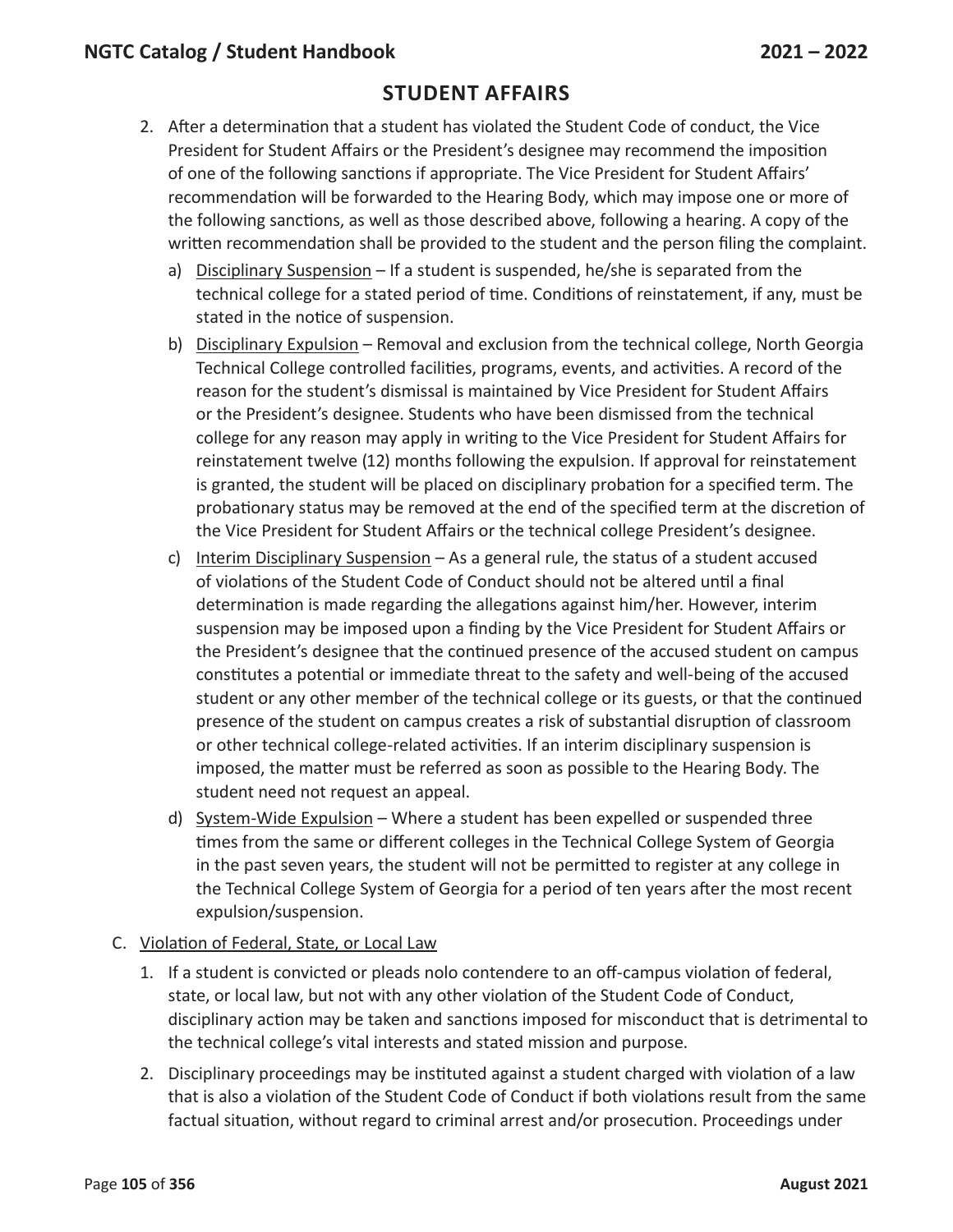this Student Code of Conduct may be carried out prior to, simultaneously with, or following criminal proceedings.

3. When a student is charged by federal, state, or local authorities with a violation of law, the technical college will not request or agree to special consideration for that individual because of his/her status as a student. The technical college will cooperate fully with law enforcement and other agencies in the enforcement of criminal law on campus and in the conditions imposed by criminal courts for the rehabilitation of student violators. Individual students, acting in their personal capacities, remain free to interact with governmental representatives, as they deem appropriate.

#### D. Conditions of Disciplinary Suspension and Expulsion

- 1. A student who has been suspended or expelled from the technical college shall be denied all privileges afforded a student and shall be required to vacate technical college premises at a time determined by the Vice President for Student Affairs or the President's designee.
- 2. In addition, after vacating the technical college premises, a suspended or expelled student may not enter upon the technical college premises at any time, for any purpose, in the absence of written permission from the Vice President for Student Affairs or the President's designee. A suspended or expelled student must contact the Vice President for Student Affairs or the President's designee for permission to enter the technical college premises for a limited, specified purpose.
- 3. If the student seeks to submit a signed Disciplinary Sanction Appeal Form, the Vice President for Student Affairs or the President's designee must accept the form by mail or fax if he/she refuses the student's request to enter the North Georgia Technical College premises for that specified purpose.
- 4. A scheduled appeal hearing before the Hearing Body shall be understood as expressed permission from the Vice President for Student Affairs or the President's designee for a student to enter the technical college premises for the duration of that hearing.

#### E. Mediation

At the discretion of the technical college President, the technical college may adopt a mediation procedure to be utilized prior to the appeals set forth herein. Mediation may never be used in cases of alleged sexual misconduct.

#### F. Hearing/Appeals Procedure

- 1. A student who wishes to appeal a disciplinary decision by the Vice President for Student Affairs or the President's designee regarding an assigned sanction of restitution, reprimand, restriction, disciplinary probation, monetary fine, or failing or lowered grade must file a written notice of appeal through the President's office for review by the Hearing Body within five (5) business days of notification of the decision. The person filing the initial complaint against the student must be notified of the hearing date.
- 2. If the Vice President for Student Affairs or the President's designee recommended a sanction of disciplinary suspension, disciplinary expulsion, interim disciplinary suspension, or system-wide expulsion, the matter will be referred to the Hearing Body by the Vice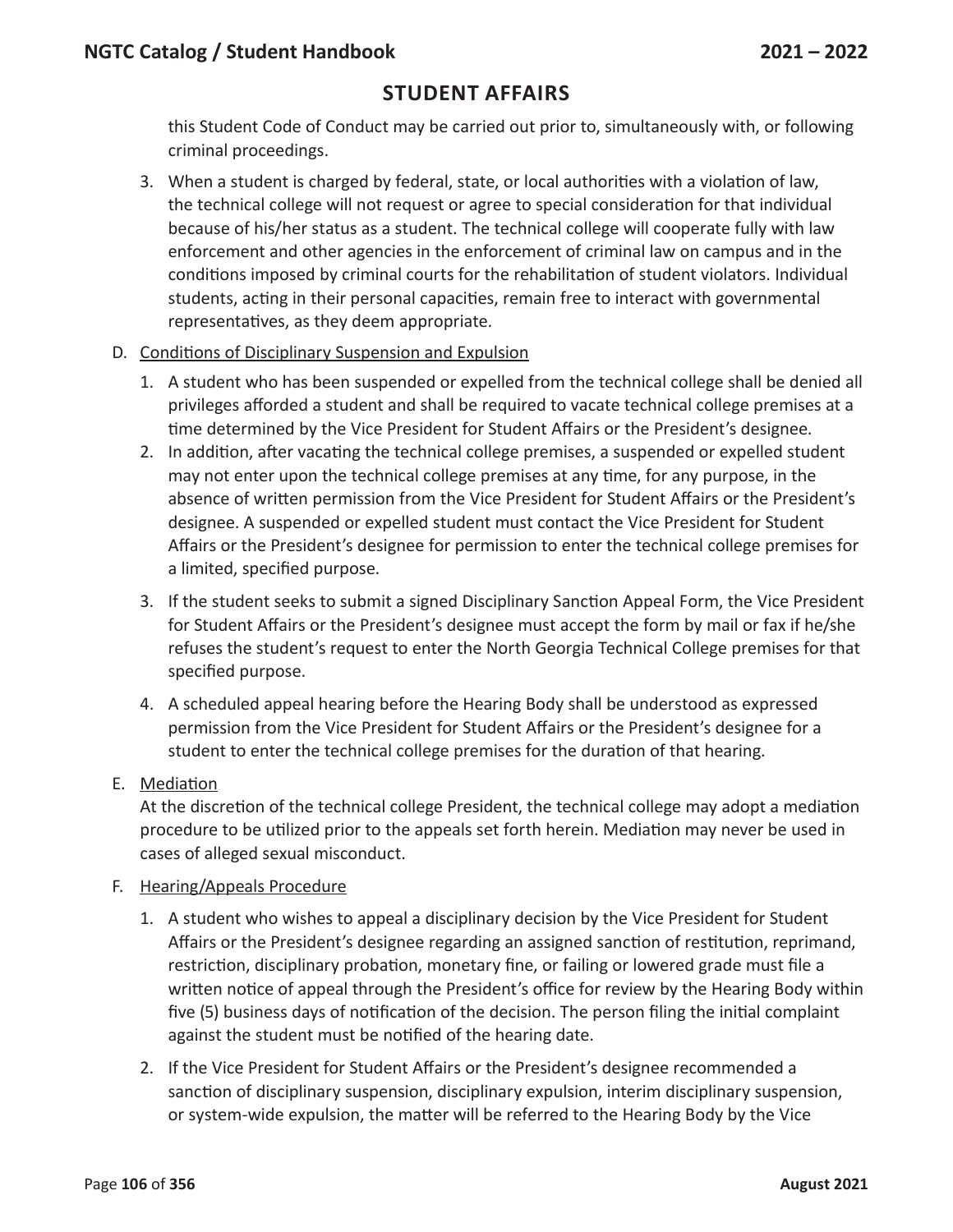President for Student Affairs. The student need not file a written notice of his or her desire to appear before the Hearing Body. The person filing the initial complaint shall also be given notification of the hearing.

- 3. The student will then have the right to appear in a hearing before a Hearing Body assigned by the technical college President or his/her designee within ten (10) business days to present evidence and/or testimony. If the student has been placed on an interim disciplinary suspension, the hearing must be held as soon as possible, preferably within five (5) days. The student has the right to be assisted by any single advisor he/she chooses, at his/her own expense. The student is responsible for presenting his/her own information and, therefore, advisors are not permitted to speak or to participate directly in any hearing before a Hearing Body. The Hearing Body may consist of a single person or a group of people drawn from the Technical College. There shall be a single official record, such as a tape recording, of all hearings before the Hearing Body. The official record shall be the property of the technical college. The standard of proof in all hearings shall be a preponderance of the evidence. The chairperson of the Hearing Body shall notify the President and the Vice President for Student Affairs in writing of the Hearing Body's decision. The President or the President's designee will notify the student in writing of the Hearing Body's decision.
- 4. If the student appeared before the Hearing Body to appeal the Vice President for Student Affairs or the President's designee's sanction of restitution, reprimand, restriction, disciplinary probation, monetary fine, or failing or lowered grade, the Hearing Body's decision regarding the appeal is final. The President or the President's designee will notify the student and the person who filed the original complaint in writing of the Hearing Body's decision.
- 5. If the student appeared before the Hearing Body after the Vice President for Student Affairs or the President's designee recommended disciplinary suspension, disciplinary expulsion, interim disciplinary suspension, or system-wide expulsion, the student shall have the opportunity to appeal directly to the President.
- 6. If entitled to an appeal to the President, the student shall have five (5) business days after receiving written notification of the Hearing Body's decision to request in writing an appeal. The student shall ensure that all relevant information is included with this request. The person who filed the original complaint shall be notified of the student's appeal.
- 7. The President of the technical college or his/her designee's review shall be in writing and shall only consider evidence currently in the record; new facts not brought up in earlier stages of the appeal shall not be considered. The President or his/her designee shall deliver the decision to the student and the person who filed the original complaint within ten (10) business days. The decision of the President or his/her designee shall be final and binding.

#### G. Document Retention

The Vice President for Student Affairs or the President's designee shall retain a copy of all documents concerning complaints, investigations, administrative actions, and communications in relation to any incident that resulted in a disciplinary investigation of any kind against a student. The Vice President for Student Affairs or the President's designee will also retain records of any disciplinary appeals filed by the affected student, as well as the resulting record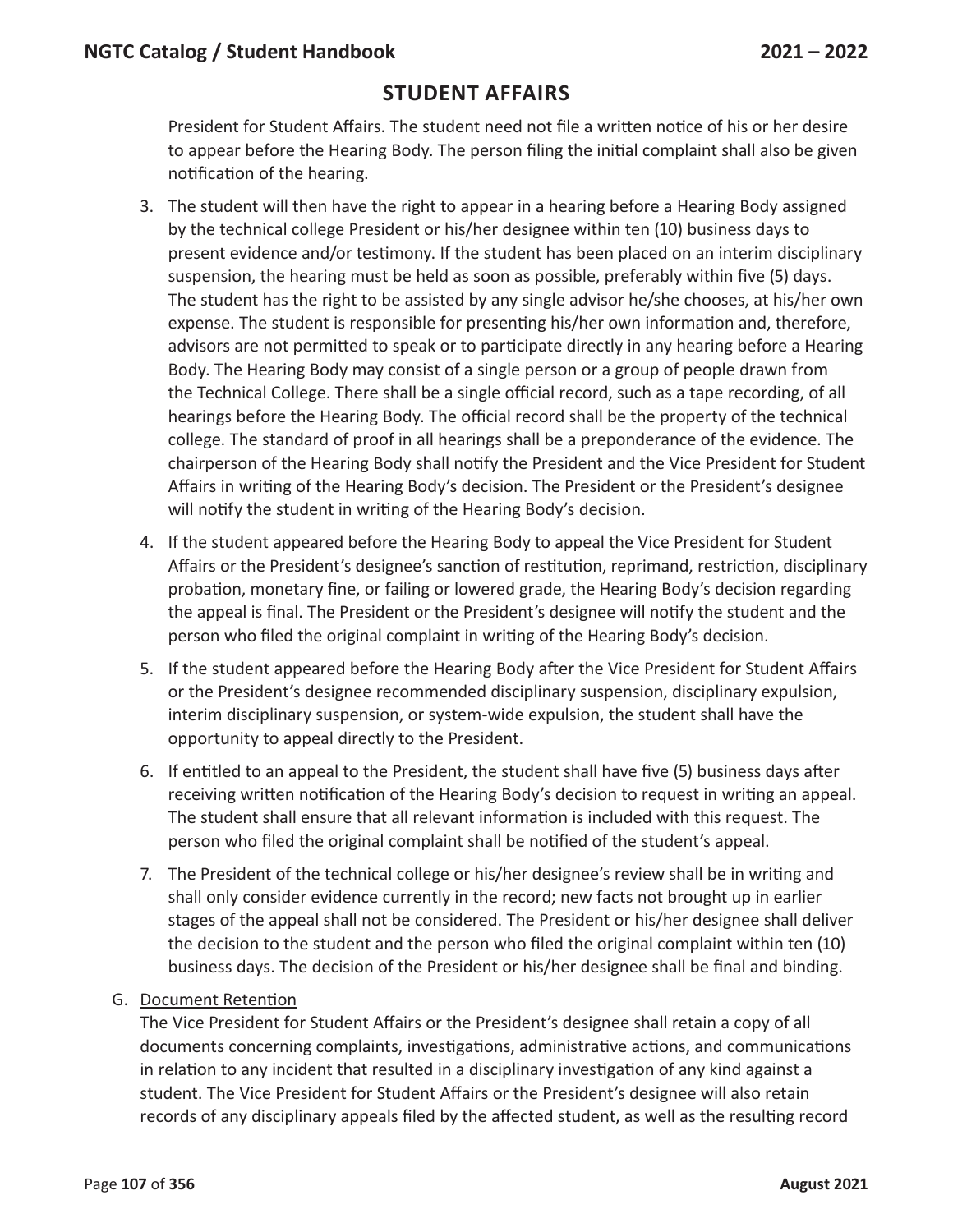### **Student Affairs**

of appeal and decision submitted by the Hearing Body and the technical college President or his/ her designee. A record of the final decision must also be retained. All records specified in this section shall be retained for a period of five years.

#### **Reinstatement**

Any student who is dismissed from the college for either academic or disciplinary reasons, who voluntarily withdraws while not in good standing, or who is on any type of probationary status and desires reinstatement must make a request for reinstatement in writing to the Vice President for Student Affairs. All decisions regarding reinstatement are made by the NGTC Admissions Committee.\*

*\*The North Georgia Technical College Admissions Committee consists of the North Georgia Technical College Vice President for Student Affairs, Financial Aid Director, Director of Career Services, Dean for Student Affairs, Admissions Director, and anyone appointed by the Vice President for Student Affairs.*

#### **Definitions**

**Business Days:** Weekdays that North Georgia Technical College's administrative offices are open.

**Hearing Body:** Any person or persons authorized by the President of North Georgia Technical College to provide a hearing as provided in this procedure.

**Member of North Georgia Technical College:** Any person who is a Faculty Member, Staff Member or any other person(s) employed by North Georgia Technical College.

**Policy:** The written regulations of North Georgia Technical College as found in, but not limited to, the Student Code of Conduct, North Georgia Technical College Course Catalog/Student Handbook, Students Handbook(s), Technical College Catalog(s), North Georgia Technical College Policy and Procedure Manual, and the Policy Manual approved by the State Board for the Technical College System of Georgia.

**Student:** All persons taking courses at North Georgia Technical College, both full-time and part-time dual enrollment, joint enrollment, non-credit and credit. Persons who are not officially enrolled for a particular term but who have a continuing relationship with North Georgia Technical College are considered "students."

**Student Organization:** Any number of persons who have complied with the formal requirements for North Georgia Technical College recognition.

**Technical College:** North Georgia Technical College, a college within the Technical College System of Georgia.

**Technical College Official:** Any person employed by North Georgia Technical College, performing assigned administrative responsibilities on a part-time, full-time, or adjunct basis.

**Technical College Premises:** All land, buildings, facilities, and other property in the possession of or owned, used, or controlled by North Georgia Technical College (including adjacent streets and sidewalks).

**Academic Misconduct:** Includes, but is not limited to, the definition found in the North Georgia Technical College Course Catalog/Student Handbook.

#### **Student Grievance Procedure and Resolution Process**

It is the practice of North Georgia Technical College to maintain a grievance process available to all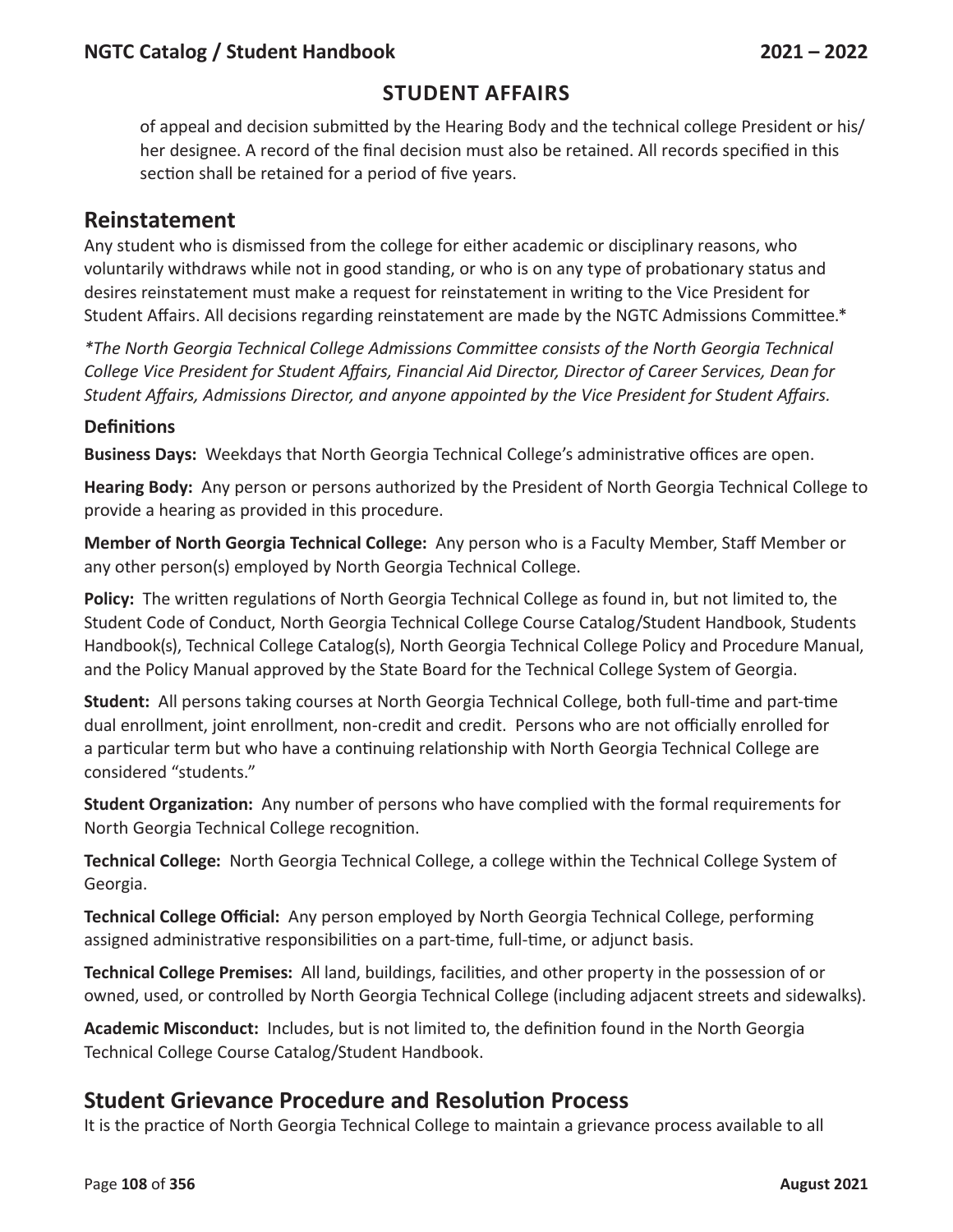### **Student Affairs**

students that provides an open and meaningful forum for their grievances and the resolution of these grievances. The college seeks to resolve student grievances, complaints and concerns in a time responsive and fair manner.

This procedure does not address grievances related to unlawful harassment, discrimination and/or retaliation for reporting harassment/ discrimination against students. Those complaints are handled in accordance to TCSG's Unlawful Harassment and Discrimination of Students Policy and Procedure.

Special Note: The Student Grievance Procedure and Form is NOT to be used for Grade Appeals, Academic Misconduct, and Harassment or Discrimination complaints. Please refer to the college's Course Catalog and Student Handbook for details on these respective procedures.

Students with a concern or grievance should begin the process at the institution (college) level.

• To submit a student concern/grievance at the local college level, please follow North Georgia Technical College's Student Grievance Procedure and use the Student Grievance Form.

If a resolution is not reached at the institution level, or if you believe that the nature of the complaint or its impact on the system, as a whole, warrants an immediate review by the Technical College System of Georgia (TCSG) administration, contact the TCSG Student Affairs Coordinator at studentaffairs@tcsg.edu or call (404) 679-1692.

- To submit a student grievance at the state level, follow the TCSG Student Concern/ Complaint Instructions and use the Program Integrity Complaint Form.
- Students residing outside of the State of Georgia who are taking an online course may also file a complaint with an agency located in their state. Information for state regulatory agencies is here (http://www.gvtc.org/Portals/40/States/TCSG%20StudentComplaints.pd).
- If the issue is not resolved at the institution or state level, students may take their grievance to the Southern Association of Colleges and Schools Commission on Colleges.\*

*\*North Georgia Technical College is accredited by the Southern Association of Colleges and Schools Commission on Colleges to award the associate degree. Contact the Commission on Colleges at 1866 Southern Lane, Decatur, Georgia 30033-4097 or call 404-679-4500 for questions about the accreditation of North Georgia Technical College.*

## **Student Grievance Procedure**

The Student Grievance Procedure is established to resolve difficulties or problems encountered in college-related activities. A grievance is taken seriously and therefore must be of a compelling, substantive, and verifiable nature. A grievance about a decision made by a member of the faculty or staff may only be filed by students who have been directly, adversely, and/or substantially affected by the decision. Repeated filings of the same grievance, filings of a frivolous nature, or a capricious grievance made against school personnel and policies will be considered an abuse of the student grievance process and will be dismissed.

The Student Grievance Procedure applies to matters that may include classroom learning environment, course content, access to classes, student advisement, and quality of services to students. The policy also applies to matters concerning services provided by all departments within the college. The Student Grievance Form is found here. The Student Grievance form should be sent to studentgreivance@northgatech.edu.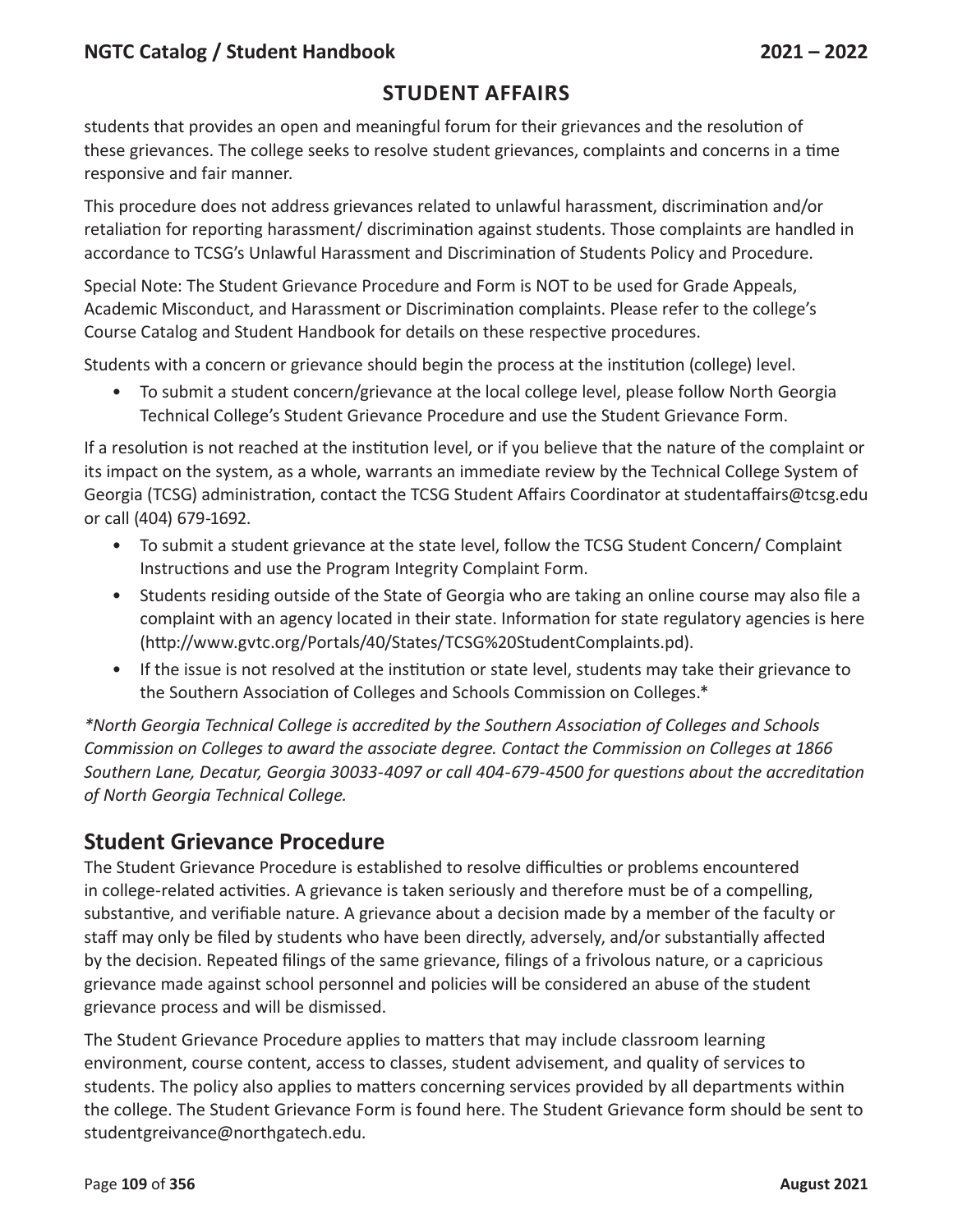## **Student Affairs**

#### **Definitions**

**Grievable issues:** Issues arising from the application of a policy/procedure to the student's specific case are always grievable. Specifically grievable are issues related to student advisement, improper disclosure of grades, unfair testing procedures and poor treatment of students; this is a representative list and is not meant to be exhaustive.

**Non-grievable issues:** Issues, which have a separate process for resolution (i.e. disciplinary sanctions, FERPA, financial aid, academic grades, discrimination, harassment etc.), are not grievable and a student must take advantage of the process in place for these areas.

**Business days:** weekdays that the college administrative offices are open.

**Vice President of Student Affairs (VPSA):** the staff member in charge of the student services division at the college.

**Retaliation:** unfavorable action taken, condition created, or other action taken by a student/employee for the purpose of intimidation directed toward a student because the student initiated a grievance or participated in an investigation of a grievance.

**Grievant:** the student who is making the complaint

## **Procedure for Filing a Grievance**

The following section details the process for resolving students' grievances. Grievances that do not follow the process described below will not be considered by the college.

For all timelines established herein, if a student will need additional time, an extension may be granted at the Vice President for Student Affairs' discretion.

- A. **Informal Grievance Procedure:** Students with grievable issues should resolve those issues, if possible, on an informal basis without the filing of a formal grievance.
	- 1) A student has ten (10) business days from the date of the incident being grieved to resolve the matter informally by approaching his/her instructor, department chair or any other staff or faculty member directly involved in the grieved incident.
	- 2) If this process does not result in a resolution of the grievable issue, the student may proceed to the formal grievance procedure below.
- B. **Formal Grievance Procedure:** If a student cannot resolve their grievance informally, he or she may use this formal grievance procedure.
	- 1) Within fifteen (15) business days of the incident being grieved, the student must file a formal grievance in the office of the Vice President for Student Affairs (VPSA) or the President's designee with the following information:
		- a. Name
		- b. Date
		- c. Brief description of incident being grieved
		- d. Remedy requested
		- e. Signature
		- f. Informal remedy attempted by student and outcome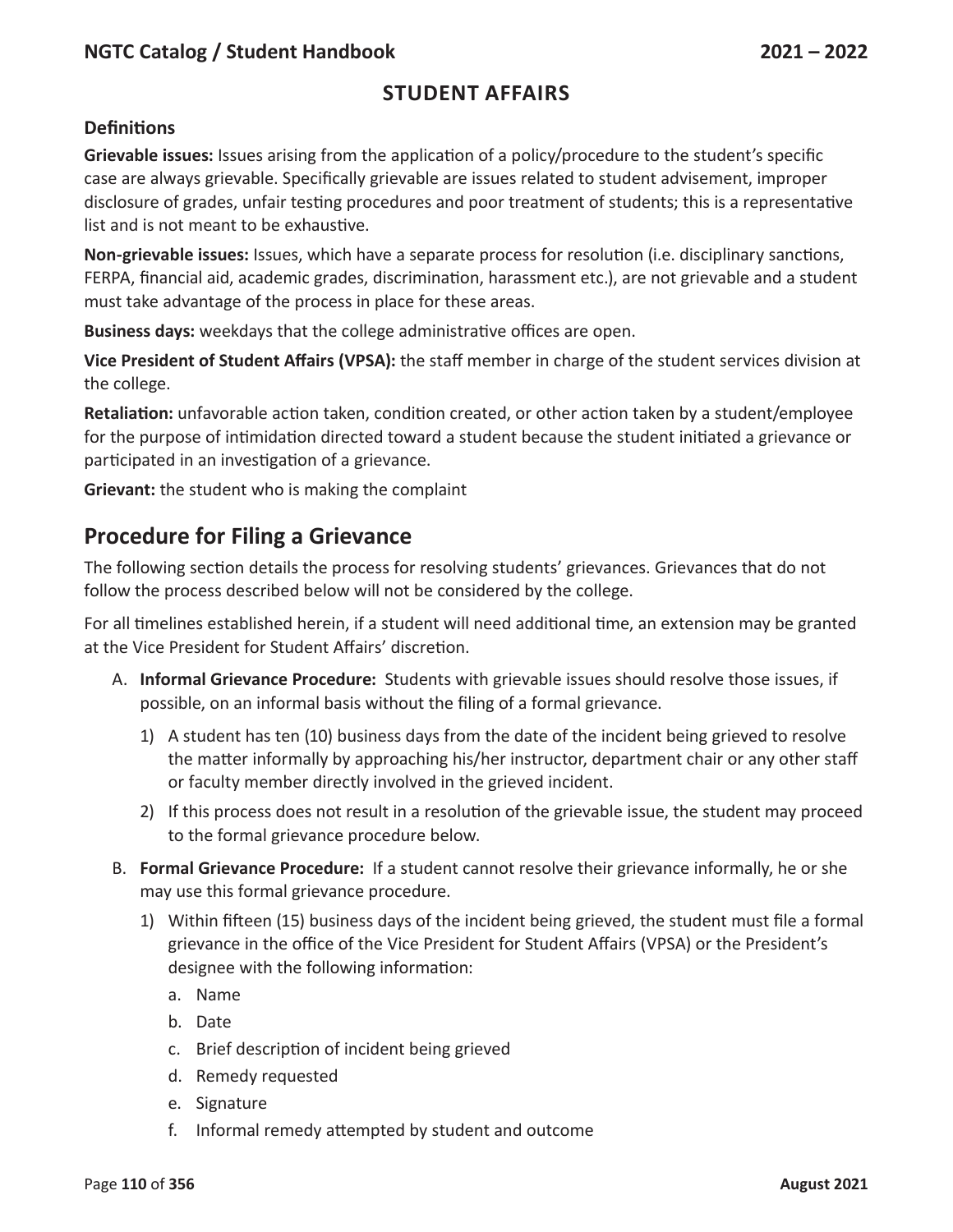- 2) If the grievance is against the VPSA, the student shall file the grievance with the President's Office.
- 3) The VPSA, or the President's designee, will investigate the matter and supply a written response to the student within fifteen (15) business days.
- 4) If the grieved incident involves possible unlawful harassment, discrimination, or retaliation for reporting unlawful harassment/discrimination, the investigation will be handled pursuant to the Procedure: Unlawful Harassment and Discrimination of Students.
- 5) If the grieved incident is closely related to an incident being processed through the harassment/discrimination or disciplinary procedures, the proceedings under the Unlawful Harassment and Discrimination of Student's procedure will take precedence, then the disciplinary procedure, and then the student's grievance will be addressed. The grievance will not be processed until after the other procedures have run their course.
- 6) The VPSA, or the President's designee, shall be granted an additional fifteen (15) business days to investigate the grievance upon notice to the grieving student.
- C: **Appeal:** The student may appeal the decision rendered by the VPSA or the President's designee to the President. Only the student has the right to appeal.
	- 1) A student shall file a written appeal to the President within five (5) business days of receiving the response of the investigation of the formal grievance.
	- 2) The appeal will be decided based entirely on documents provided by the student and the administration; therefore, the student must ensure that he or she has provided all relevant documents with his or her appeal.
	- 3) At the sole discretion of the President, grievance appeals at the institution may be held in one of the following two ways:
	- 4) The President may review the information provided by the student and administration and make the final decision; or
	- 5) The President may appoint a cross-functional committee to make the final decision.
	- 6) The decision of either the President or the cross-functional committee shall be made within ten (10) business days of receipt of the appeal.
	- 7) Whichever process is chosen by the President the decision of the grievance appeal is final.
- D. **Retaliation:** Retaliation against a student for filing a grievance is strictly prohibited.
- E. **Student Complaints:** All student complaints are recorded in the student complaint log, which is maintained by the Office of the Vice President for Student Affairs. The complaint log is reviewed annually by the Vice President for Student Affairs in order to identify trends and address recurring problems.
- F. **Document Retention:** Documents relating to formal grievances including investigations, dispositions and the grievance itself shall be held for five (5) years after the graduation of the student or the date of the student's last attendance.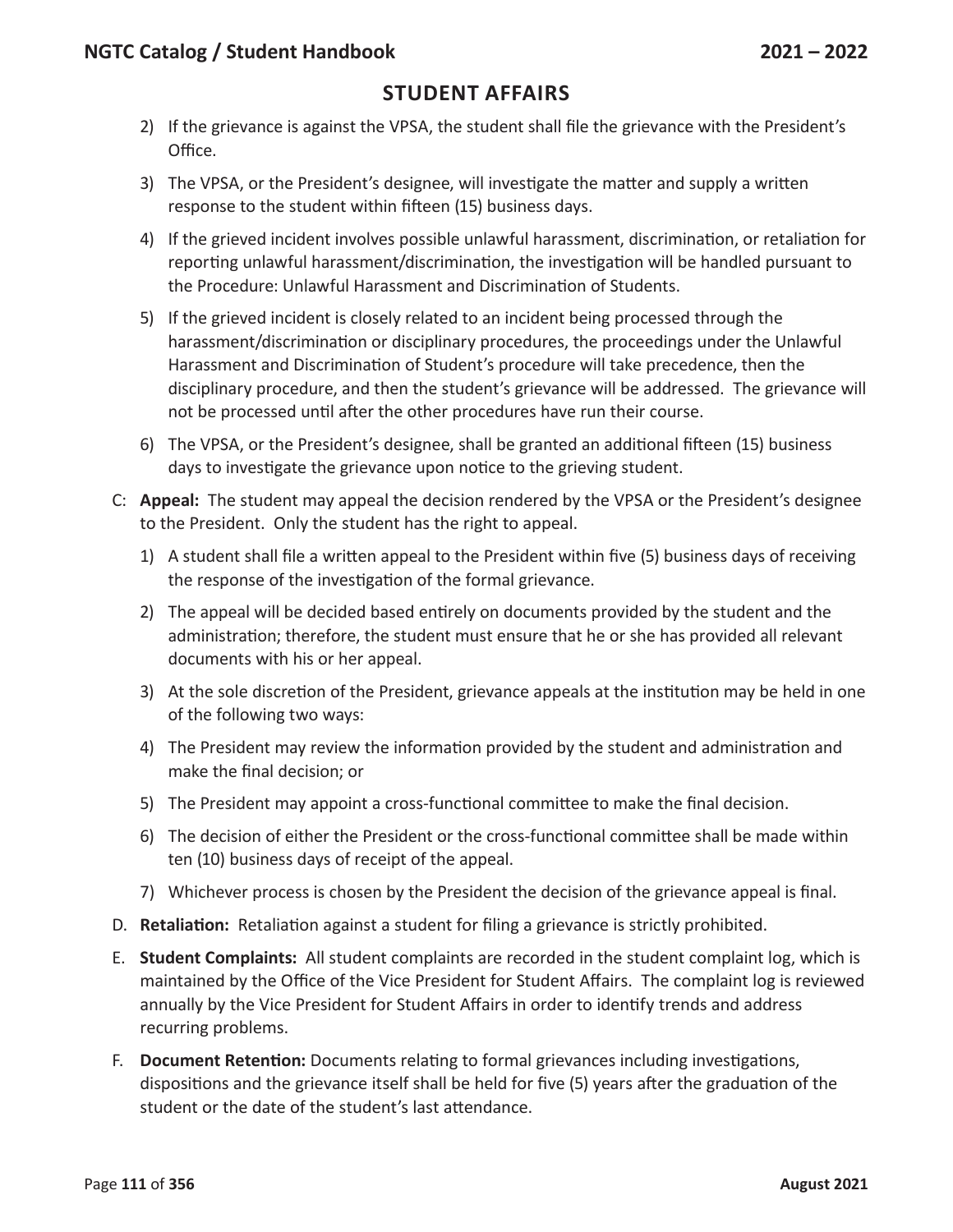# **Student Code of Conduct**

Academic institutions exist for the transmission of knowledge, the pursuit of truth, the development of students, and the well-being of society. Free inquiry and free expression are indispensable to the attainment of these goals. As members of this academic community, students are encouraged to develop the capacity for critical judgment and to engage in a sustained and independent search for knowledge.

Freedom to teach and freedom to learn are inseparable facets of academic conditions in the classroom, on the campus, other college sites, and in the community. Students are expected to exercise their freedom with responsibility. As members of the academic community, students are subject to the obligations which accrue to them by virtue of this membership. As members of the larger community of which the college is a part, students are entitled to all rights and protection accorded them by the laws of the community. Nothing in this Code of Conduct shall be interpreted to interfere with any person's right to free speech as provided by the First Amendment to the Constitution of the United States of America.

By the same token, students are also subject to all laws, the enforcement of which is the responsibility of duly constituted authorities. When students violate laws, they may incur penalties prescribed by legal authorities. In such instances, college discipline will be initiated if the presence of the student on campus is considered a possible threat to persons or property, or if that person's presence may disrupt the educational process of the college. However, when a student's violation of the law also adversely affects the college's recognized educational objectives, or violates the college's Student Code of Conduct, the college will enforce its own regulations. When students violate college regulations, they are subject to disciplinary action by the college whether or not their conduct violates the law.

It is the policy of the Technical College System of Georgia (TCSG) to provide technical and adult education programs for the people of Georgia. TCSG's technical colleges must provide opportunities for intellectual, emotional, social, and physical growth. Technical college students assume an obligation to act in a manner compatible with the fulfillment of the mission. The technical college community recognizes its responsibility to provide an atmosphere conducive to growth. With these principles in mind, the Technical College System of Georgia establishes this Student Code of Conduct.

Generally, technical college jurisdiction and discipline shall be limited to conduct which occurs on technical college premises, off-campus classes, activities or functions sponsored by North Georgia Technical College, an examination or any other written or oral work submitted for evaluation and/or a grade, or which otherwise adversely affects members of North Georgia Technical College community and/or the pursuit of North Georgia Technical College's objectives.

#### **Definitions**

**Business Days:** Weekdays that North Georgia Technical College's administrative offices are open.

**Faculty Member:** Any person hired by North Georgia Technical College to conduct teaching, service, or research activities.

**Hearing Body:** Any person or persons authorized by the President of a technical college to provide a hearing as defined in the Student Disciplinary Procedure.

**Member of North Georgia Technical College:** Any person who is a student, faculty member, contractor, technical college official or any other person/s involved with North Georgia Technical College, involved in the community or employed by North Georgia Technical College.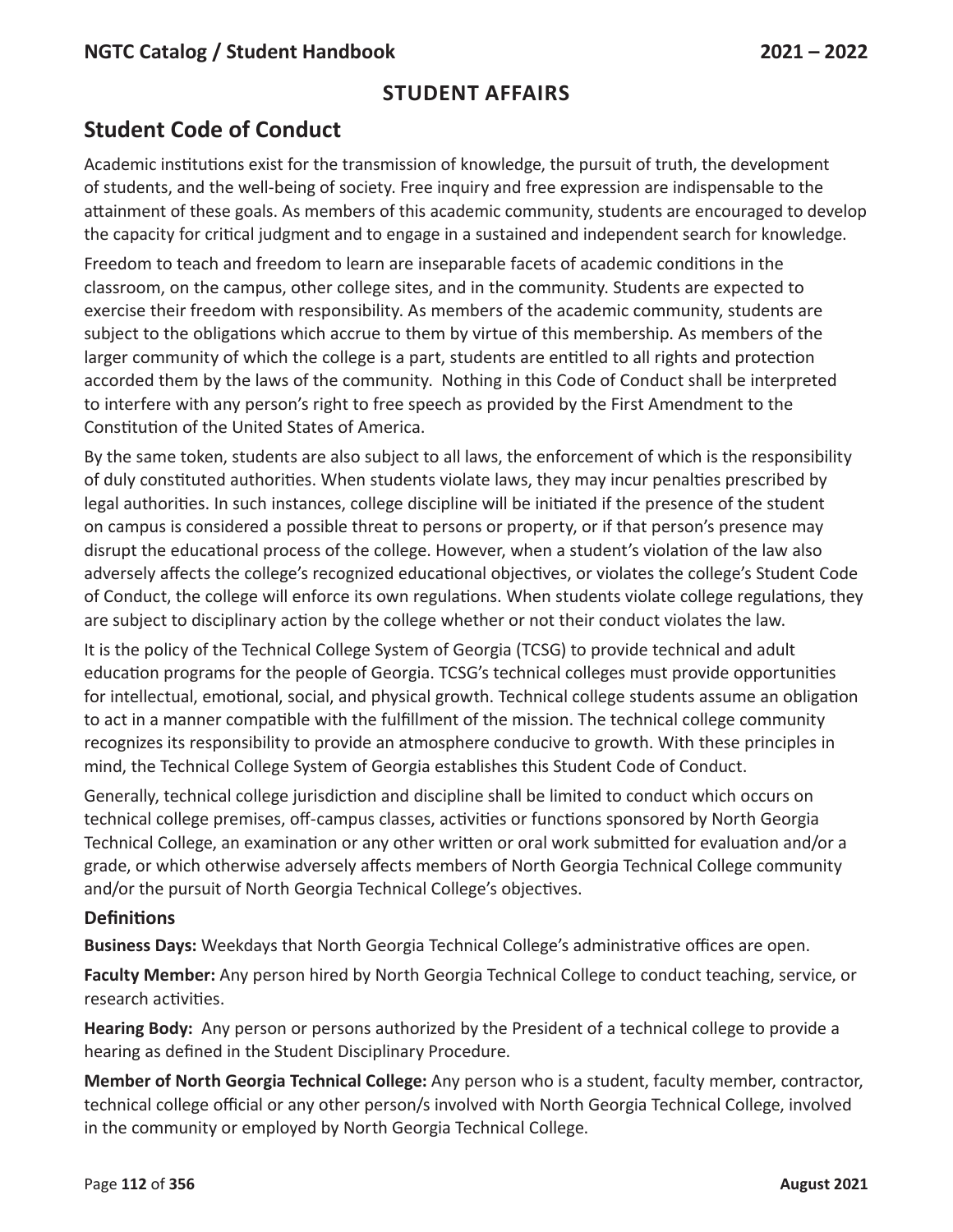### **Student Affairs**

**Policy:** The Policy Manual approved by the State Board for the Technical College System of Georgia.

**Student:** All persons taking courses at North Georgia Technical College, including full-time, part-time, dual enrollment, joint enrollment, non-credit and credit. Persons who are not officially enrolled for a particular term but who have a continuing relationship with North Georgia Technical College are considered "students."

**Student Organization:** Any number of persons who have complied with the formal requirements for North Georgia Technical College recognition.

System: The Technical College System of Georgia or TCSG.

**Technical College:** North Georgia Technical College, a college within the Technical College System of Georgia.

**Technical College Official:** Any person employed by North Georgia Technical College, performing assigned responsibilities on a part-time, full-time, or adjunct basis.

**Technical College Premises:** All land, buildings, facilities, and other property in the possession of or owned, used, or controlled by North Georgia Technical College (including adjacent streets and sidewalks).

## **Proscribed Conduct**

Any student found to have committed any of the following types of misconduct is subject to the disciplinary sanctions outlined in the Student Disciplinary Policy and Procedure.

#### **A. ACADEMIC**

Academic Misconduct Definitions

Academic Misconduct includes, but is not limited to, the following:

#### **1. Aiding and Abetting Academic Misconduct**

Knowingly helping, procuring, encouraging or otherwise assisting another person to engage in academic misconduct.

#### **2. Cheating**

- a) Use and/or possession of unauthorized material or technology during an examination, or any other written or oral work submitted for evaluation and/or a grade, such as tape cassettes, notes, tests, calculators, computer programs, cell phones and/or smart phones, or other electronic devices.
- b) Obtaining assistance with or answers to an examination or any other written or oral work submitted for evaluation and/or a grade from another person with or without that person's knowledge.
- c) Furnishing assistance with or answers to an examination or any other written or oral work submitted for evaluation and/or a grade to another person.
- d) Possessing, using, distributing or selling unauthorized copies of an examination, computer program, or any other written or oral work submitted for evaluation and/or a grade.
- e) Representing as one's own an examination or any other written or oral work submitted for evaluation and/or a grade created by another person.
- f) Taking an examination or any other written or oral work submitted for evaluation and/or a grade in place of another person.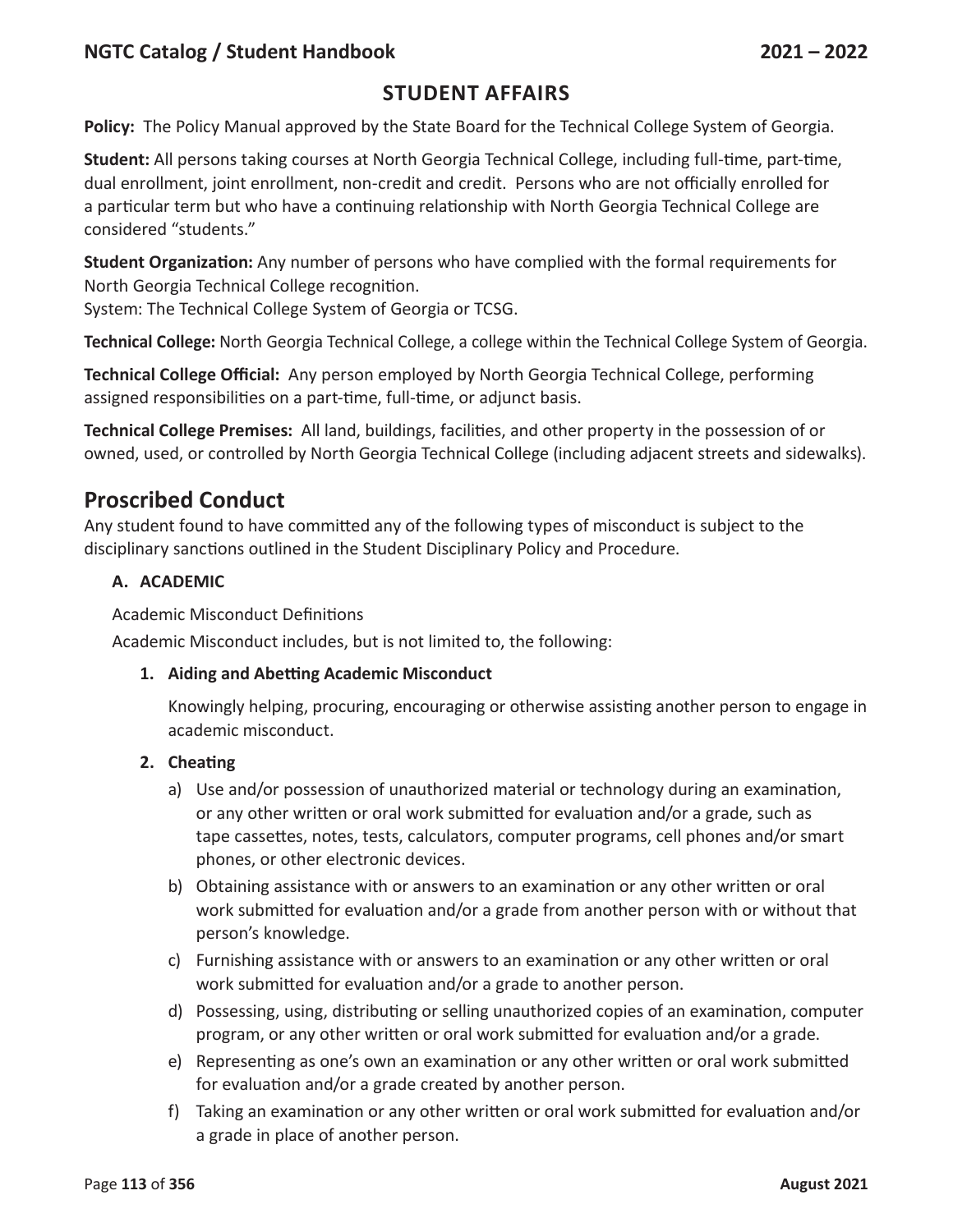- g) Obtaining unauthorized access to the computer files of another person or agency and/or altering or destroying those files.
- h) Obtaining teacher edition textbooks, test banks, or other instructional materials that are only intended to be accessed by technical college officials, college administrator or faculty member.

#### **3. Fabrication**

The falsification of any information or citation in an examination or any other written or oral work submitted for evaluation and/or a grade.

#### **4. Plagiarism**

- a) Submitting another's published or unpublished work in whole, in part or in paraphrase, as one's own without fully and properly crediting the author with footnotes, quotation marks, citations, or bibliographical reference.
- b) Submitting as one's own original work, material obtained from an individual or agency without reference to the person or agency as the source of the material.
- c) Submitting as one's own original work material that has been produced through unacknowledged collaboration with others without release in writing from collaborators.

#### **B: NON-ACADEMIC MISCONDUCT**

Non-Academic Misconduct includes, but is not limited to, the following:

#### **1. Behavior**

- a) Indecent Conduct: lewd or indecent conduct; or distribution of obscene or libelous written or electronic material.
- b) Violence: physical abuse of any person (including dating violence, domestic violence or sexual violence) on technical college premises or at technical college-sponsored or technical college-supervised functions, including physical actions which threaten or endanger the health or safety of any such persons. This includes fighting and/or other disruptive behavior, which includes any action or threat of violence which endangers the peace, safety, or orderly function of North Georgia Technical College, its facilities, or persons engaged in the business of North Georgia Technical College. Note: certain physical abuse may also be considered unlawful harassment.
- c) Harassment: North Georgia Technical College prohibits unlawful conduct based on race, color, creed, national or ethnic origin, gender, religion, disability, age, genetic information, political affirmation or belief, disabled veteran, veteran of the Vietnam Era or citizenship status addressed directly to any individual or group that has the purpose or effect of unreasonably and objectively interfering with that individual or group's: (1) performance, (2) work or educational environment or (3) ability to participate in an educational program or activity. North Georgia Technical College also prohibits stalking, or other behavior which objectively and unreasonably interferes with another's legal rights or creates an objectively intimidating, hostile, or offensive environment. (This also includes the display of or navigation to pornography and other inappropriate websites and materials and inappropriate behavior on social media and/or networking applications.) Impermissible harassment may include verbal, non-verbal and/or physical conduct.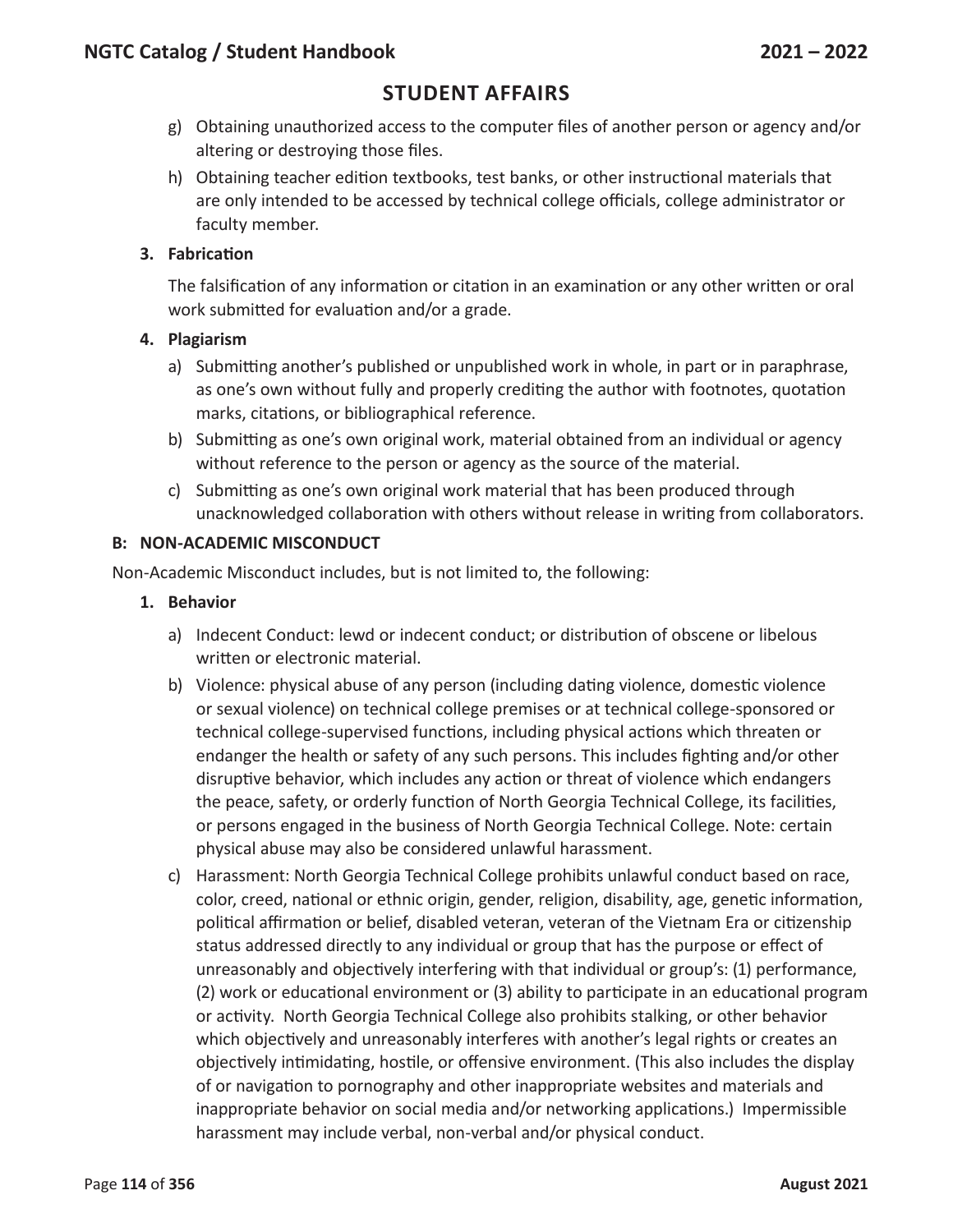- d) Disruption: prohibits activities not otherwise protected by law including the First Amendment to the Constitution of the United States of America, which intentionally obstructs or interrupts teaching, research, administration, disciplinary proceedings or other technical college activities, including public service functions and other duly authorized activities on technical college premises or at technical college-sponsored activity sites.
- e) Failure to Comply: Failure to comply with lawful directions of technical college officials and/or failure to identify oneself to these persons when requested to do so.

#### **2. Professionalism**

a) Personal Appearance: Refer to North Georgia Technical College Dress Code.

#### **3. Use of Technical College Property**

- a) Theft and Damage: prohibits theft of, misuse of, or harm to technical college property, or theft of or damage to property of a member of North Georgia Technical College community or a campus visitor on technical college premises or at a technical college function.
- b) Occupation or Seizure: illegal occupation or seizure in any manner of technical college property, a technical college premises, or any portion thereof for a use inconsistent with prescribed, customary, or authorized use.
- c) Presence on technical college premises: prohibits unauthorized entry upon technical college premises; unauthorized entry into technical college premises or a portion thereof which has been restricted in use; unauthorized presence in technical college premises after closing hours; or furnishing false information to gain entry upon technical college premises.
- d) Assembly: prohibits participation in or conducting an unauthorized gathering that objectively threatens or causes injury to person or property or that interferes with free access to technical college facilities or that is unprotected by the First Amendment to the Constitution of the United States of America and objectively harmful, obstructive, or disruptive to the educational process or functions of North Georgia Technical College.
- e) Fire Alarms: prohibits setting off a fire alarm or using or tampering with any fire safety equipment on technical college premises or at technical college-sponsored activity sites, except with reasonable belief in the need for such alarm or equipment. In the event of a fire alarm sounding, students must evacuate the building unless otherwise directed by a technical college official.
- f) Obstruction: prohibits obstruction of the free flow of pedestrian or vehicular traffic on technical college premises or at technical college sponsored or supervised functions. Refer to North Georgia Technical College Parking Rules and Regulations.

#### **4. Drugs, Alcohol and Other Substances**

Substances referred to under this policy include all illegal drugs, alcoholic beverages, and misused legal drugs (both prescription and over-the-counter).

a) Alcohol: Students must comply with all state and federal laws regulating alcohol as well as TCSG Policy II.C.6, Alcohol on Campus. Alcoholic beverages may not be served or sold at any student-sponsored function. Students being in a state of intoxication on technical college premises or at technical college-sponsored or supervised functions (including off-campus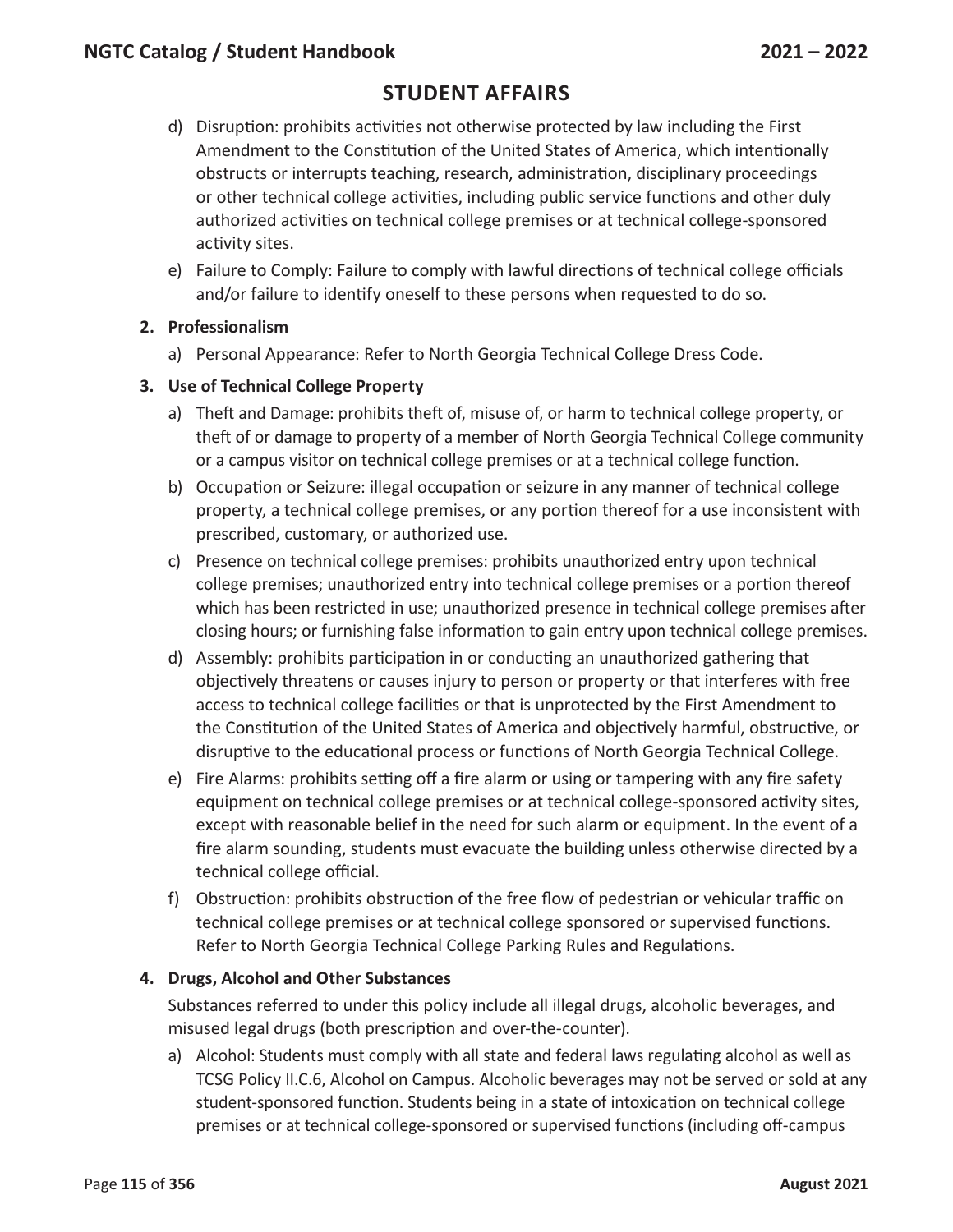functions), internships, externships, practicum, clinical sites, co-operative or academic sponsored programs or activities or in a technical college-owned vehicle is prohibited.

- b) Controlled substances, illegal drugs and drug paraphernalia: North Georgia Technical College prohibits possession, use, sale, or distribution of any controlled substance, illegal drugs, or drug paraphernalia except as expressly permitted by law. Any influence which may be attributed to the use of drugs or of alcoholic beverages shall not in any way limit the responsibility of the individual for the conduct or consequences of his/her actions.
- c) Food: North Georgia Technical College prohibits eating and/or drinking in classrooms, shops, and labs or other unauthorized areas on technical college premises, unless otherwise permitted by technical college officials.
- d) Smoking/Tobacco: North Georgia Technical College prohibits smoking, or using other forms of electronic (e.g. VAPE) alternative smoking devices or other forms of tobacco products in classrooms, shops, and labs or other unauthorized areas on technical college premises regardless of tobacco content. Refer to the Technical College System of Georgia Tobacco Procedure.

#### **5. Use of Technology**

- a) Damage and Destruction: Destruction of or harm to equipment, software, or data belonging to North Georgia Technical College or to others is considered unacceptable usage. This may include altering, downloading, or installing software on technical college computers, tampering with computer hardware or software configuration, improper access to North Georgia Technical College's network, and disconnection of technical college computers or devices.
- b) Electronic Devices: Unless otherwise permitted by technical college officials, North Georgia Technical College prohibits use of electronic devices in classrooms, labs, and other instructional, event, or affiliated facilities on technical college premises. Such devices include, but are not limited to cell phones, beepers, walkie-talkies, cameras, gaming devices, and other electronic devices, which may cause unnecessary disruption to the teaching/learning process on campus. North Georgia Technical College also prohibits attaching personal electronic devices to college computers under any circumstances.
- c) Harassment: North Georgia Technical College prohibits the use of computer technology to objectively interfere with another's legal right to be free from harassment based on that individual's race, color, creed, genetic information, national or ethnic origin, gender, religion, disability, age, political affirmation or belief, disabled veteran, veteran of the Vietnam Era or citizenship status.
- d) Unacceptable Use: Use of computing facilities to interfere with the work of another student, faculty member or technical college official. This includes the unauthorized use of another individual's identification and password. North Georgia Technical College prohibits any additional violation to the Technical College System of Georgia's Acceptable Computer and Internet Use procedure.

#### **6. Weapons**

The Technical College System of Georgia is committed to providing all employees, students, volunteers, visitors, vendors and contractors a safe and secure workplace and/or academic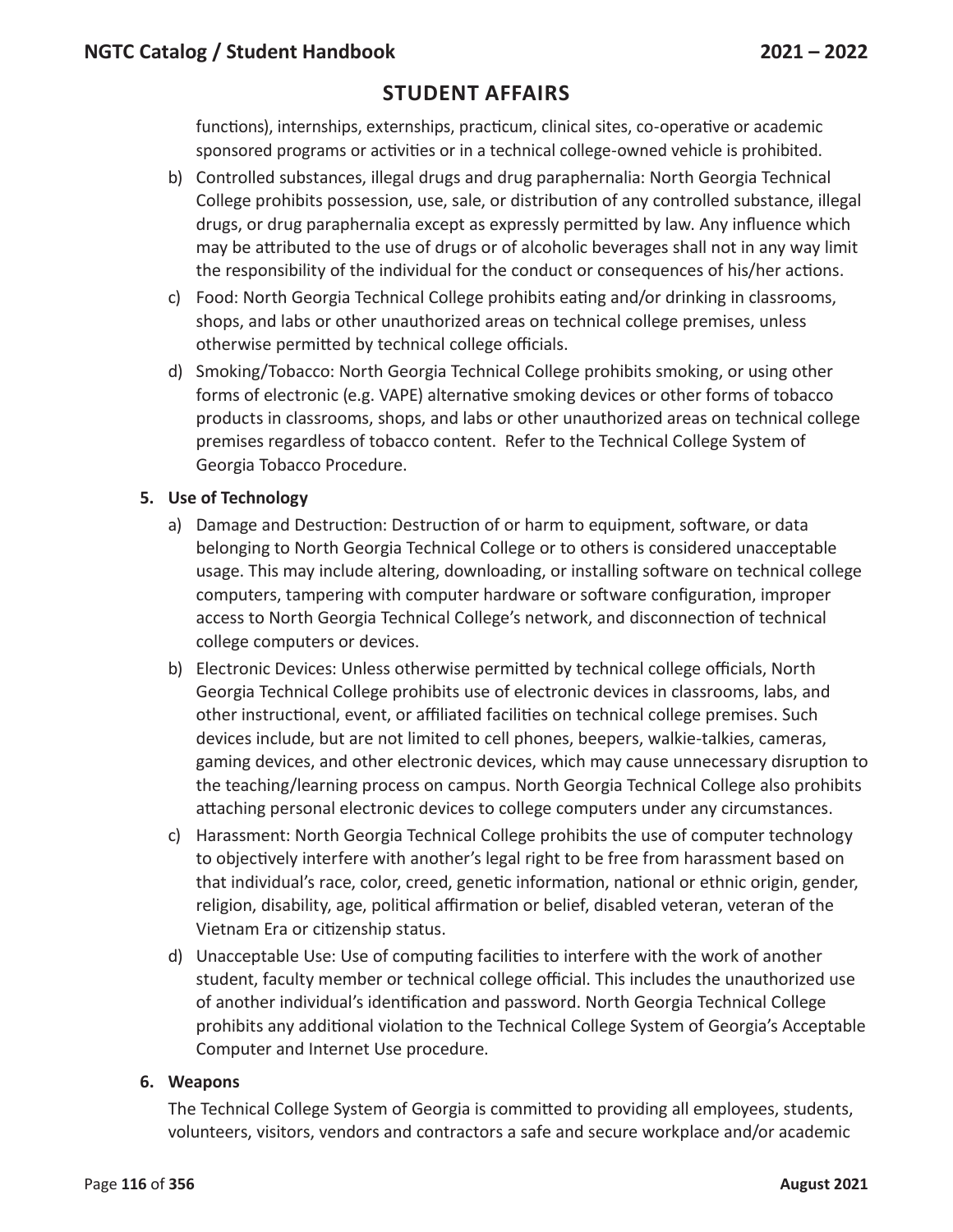setting. The possession, carrying, or transportation of a firearm, weapon, or explosive compound/material in or on college building or property shall be governed by Georgia state law. All individuals are expected to comply with the related laws. Failure to follow laws pertaining to weapons is considered a violation of the Student Code of Conduct. Relevant Georgia laws to be aware of and compliant with include but may not be limited to:

| $O.C.G.A.\S 16-8-12(a)(6)(A)(iii)$ | O.C.G.A.§ 16-11-127.1 |
|------------------------------------|-----------------------|
| O.C.G.A.§ 16-7-80                  | O.C.G.A.§ 16-11-129   |
| O.C.G.A.§ 16-7-81                  | O.C.G.A.§ 16-11-130   |
| O.C.G.A.§ 16-7-85                  | O.C.G.A.§ 16-11-133   |
| O.C.G.A.§ 16-11-121                | O.C.G.A.§ 16-11-135   |
| O.C.G.A.§ 16-11-125.1              | O.C.G.A.§ 16-11-137   |
| O.C.G.A.§ 16-11-126                | O.C.G.A.§ 43-38-10    |
| O.C.G.A.§ 16-11-127                |                       |

#### **7. Gambling**

The Technical College System of Georgia prohibits the violation of federal, state or local gambling laws on technical college premises or at technical college sponsored or supervised activities.

#### **8. Parking**

North Georgia Technical College prohibits violation of the College's regulations regarding the operation and parking of motor vehicles on or around North Georgia Technical College premises.

#### **9. Financial Irresponsibility**

North Georgia Technical College prohibits the theft or misappropriation of any technical college, student organization or other assets.

#### **10. Violation of Technical College Policy**

Violation of System or Technical College Policies, rules or regulations including, but not limited to, rules imposed upon students who enroll in a particular class or program, internships, externships, practicum, clinical sites, co-operative, or any academic sponsored programs or activities, student organizations or students who reside in on-campus housing.

#### **11. Aiding and Abetting**

Aiding, abetting, or procuring another person to do an activity which otherwise violates this Code of Conduct is prohibited.

#### **12. Falsification of Documentation**

Disciplinary proceedings may be instituted against a student who falsifies any documentation related to North Georgia Technical College either to the technical college or to others in the community, including, but not limited to falsification of: technical college transcripts; transcripts or other documentation from other institutions to obtain credit from or admission to the technical college; technical college report cards or other grade reports; documentation related to a student's citizenship status; tests, homework, attendance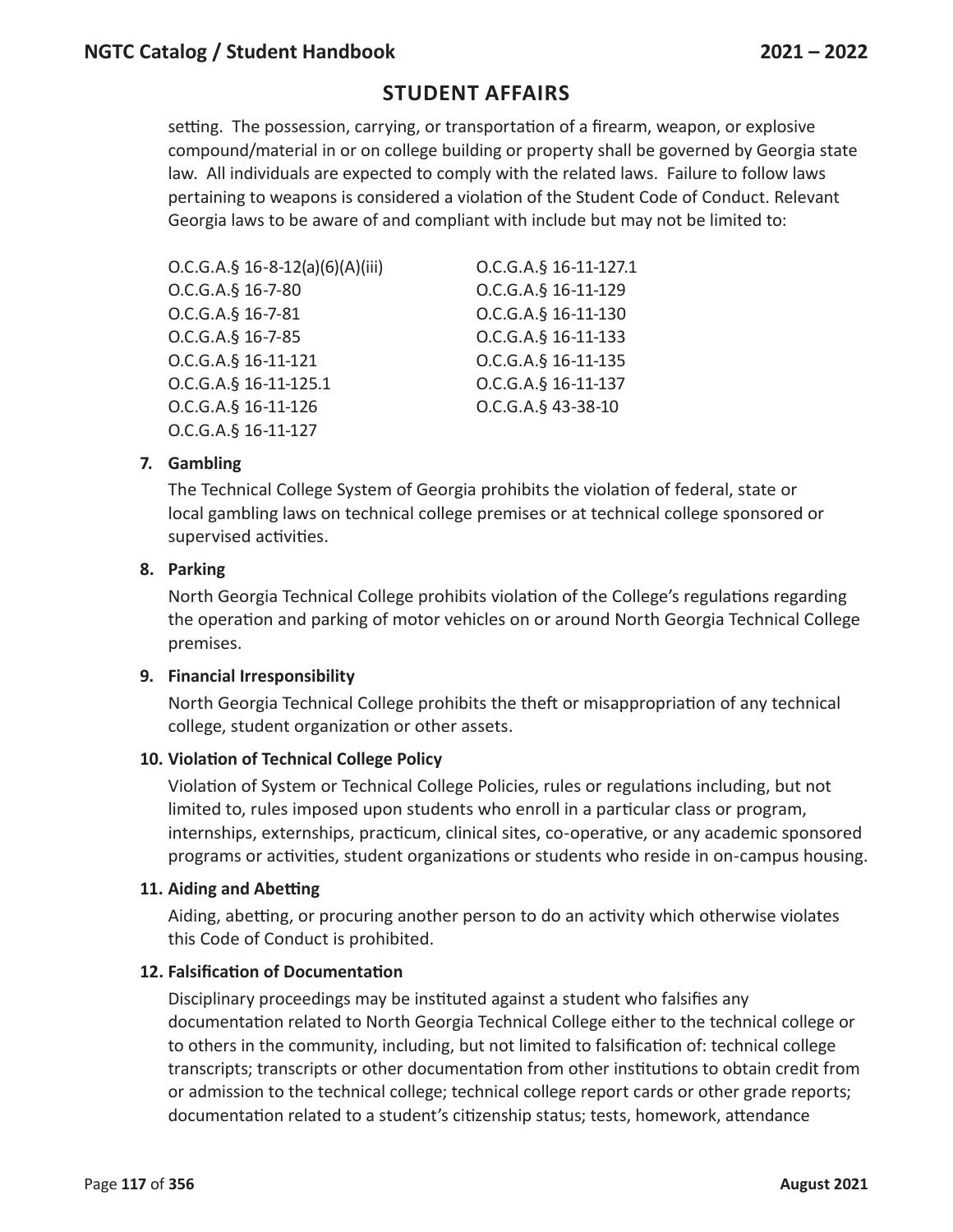records; signature of any technical college employee in his or her official capacity; signatures of any employee of a clinical or internship site where the student is participating in an educational program associated with the technical college or records related to any clinical, internship or other academic activity associated with the technical college.

#### **13. Violation of Law**

- a) If a Student is convicted or pleads Nolo Contendere to an on-campus or off-campus violation of federal, state, or local law, but not has not been charged with any other violation of the Student Code of Conduct, disciplinary action may nevertheless be taken and sanctions imposed if the violation of federal, state or local law is detrimental to North Georgia Technical College's vital interests and stated mission and purpose.
- b) Disciplinary proceedings may be instituted against a student charged with violation of a law that is also a violation of the Student Code of Conduct if both violations result from the same factual situation, without regard to criminal arrest and/or prosecution. Proceedings under this Student Code of Conduct may be carried out prior to, simultaneously with, or following criminal proceedings.
- c) When a student is charged by federal, state, or local authorities with a violation of law, North Georgia Technical College will not request or agree to special consideration for that individual because of his/her status as a student. North Georgia Technical College will cooperate fully with law enforcement and other agencies in the enforcement of criminal law on campus and in the conditions imposed by criminal courts for the rehabilitation of student violators. Individual students, acting in their personal capacities, remain free to interact with governmental representatives as they deem appropriate.

#### **14. Abuse of the Student Judicial Process, including but not limited to**

- a) Failure to obey the notification of the Vice President for Student Affairs or North Georgia Technical College President's designee, Hearing Body, Appellate Board or Technical College Official.
- b) Falsification, distortion, or misrepresentation of information in a judicial proceeding.
- c) Disruption or interference with the orderly conduct of a disciplinary proceeding.
- d) Initiating a disciplinary proceeding knowingly without cause.
- e) Attempting to discourage an individual's proper participation in, or use of, the disciplinary process.
- f) Attempting to influence the impartiality of a member of a Hearing Body, or Appellate Board prior to, and/or during the course of, the disciplinary proceeding.
- g) Harassment (verbal or physical) and/or intimidation of a member of a Hearing Body, or Appellate Board prior to, during, and/or after a disciplinary proceeding.
- h) Failure to comply with the sanction(s) imposed under the Student Code.

#### **Expressly Prohibited Are:**

- Behavior that jeopardizes the safety or well-being of other members of the college community or persons coming onto college property.
- Harassment of, or interference with, security officers, law officers, fire fighters or other persons engaged in the performance of their official duties.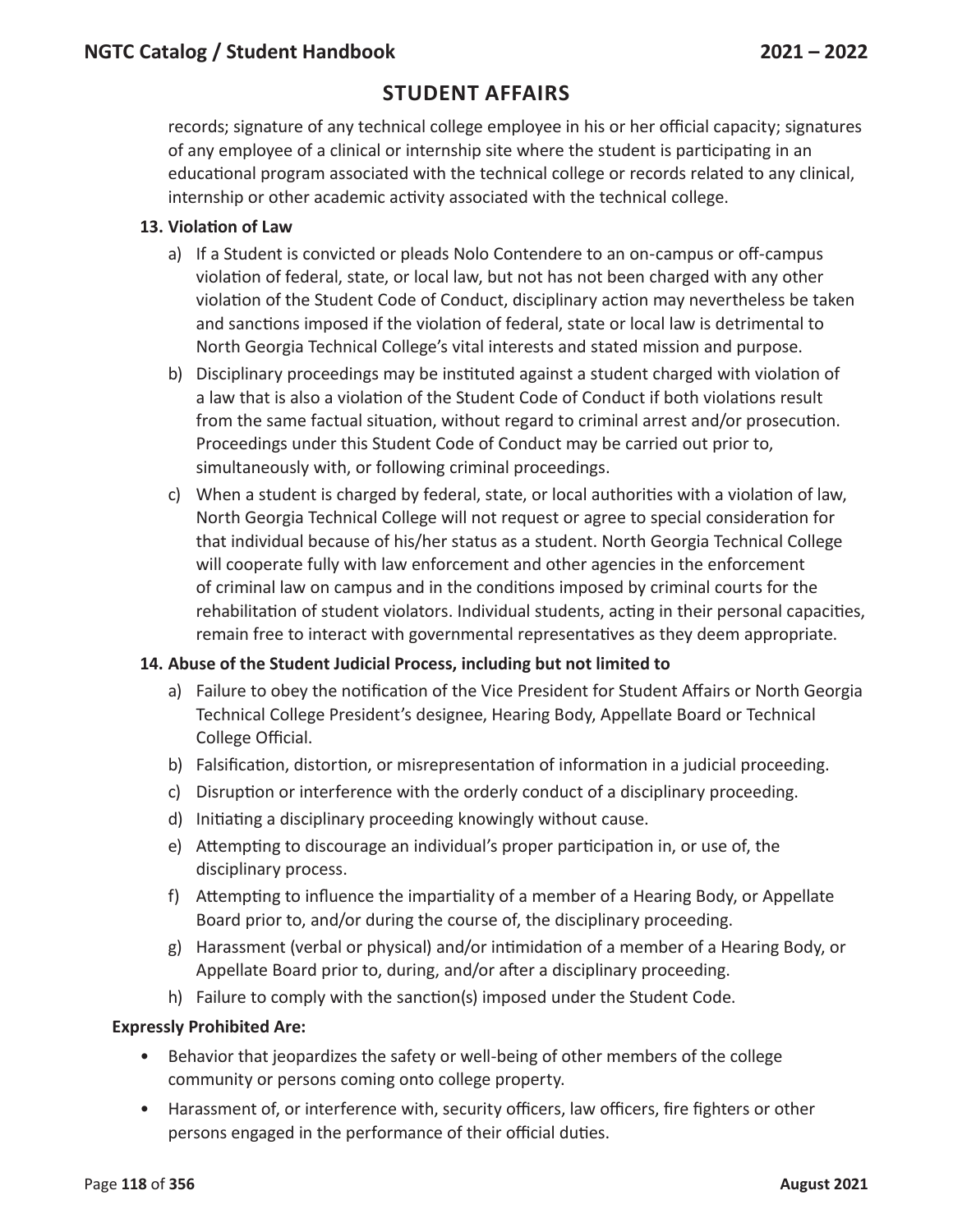• Small children present on the training site or in the residence hall at any time for visiting or babysitting purposes (safety and insurance considerations make this procedure mandatory).

## **Campus Dress Code**

One of the major objectives of North Georgia Technical College is to provide realistic occupational training for all students. Working conditions common to those found in business and industry are simulated as closely as possible. Students are required to meet standards of dress determined by faculty, the campus safety officer, and the Vice President for Student Affairs.

The following regulations shall be observed for dress and grooming by all students:

- Cleanliness of person and clothing is required.
- Shirts and shoes are to be worn at all times.
- Use of offensive, obscene, or abusive words or symbols on clothing is not permitted.
- Longer, knee-length type of shorts such as dress shorts and bermudas are acceptable. Short shorts and running/gym shorts are not permitted unless participating in a college-sanctioned sports activity.
- Tank tops, halter tops, tube tops, or other garments defined as skimpy, scooped out at the neck and shoulder, or showing excessive amounts of skin area are considered inappropriate dress.
- Excessively long hair and beards may be deemed safety hazards in certain occupational programs.
- Clothing referred to as pajama pants, lounge wear, and sleep wear are not acceptable dress.

In addition to these general standards, dress requirements may vary in the classroom, laboratory, and shop areas to comply with safety and occupationally required dress. (Refer to Department Lab Management and Chemical Hygiene Plan.) Failure to comply with those standards by students enrolled in the particular department may result in termination from class.

## **Disorderly Conduct**

Disorderly or obscene conduct or breach of the peace on college property or at any function sponsored or supervised by the college or any recognized institutional organization is prohibited.

No student shall push, strike, or physically assault any member of the college staff or student body or any visitor to the campus. Conduct on college property that materially interferes with the normal operation of the college or the requirement of appropriate discipline is prohibited.

No student shall interfere with, give false name to, or fail to cooperate with, any properly identified members of the faculty, administration, or other staff personnel while these persons are performing their duties.

Any behavior on campus which is obscene, or which is clearly beyond the acceptable standards of the community is prohibited. Intoxicating liquors, all forms of illegal drugs, profane language, gambling, and hazing are prohibited.

## **Disorderly Assembly**

No student or group of students shall assemble on campus for the purpose of creating a riot or disturbance or disorderly diversion that interferes with the normal operation of the college. Students do have the right to peaceful, non-disruptive assembly.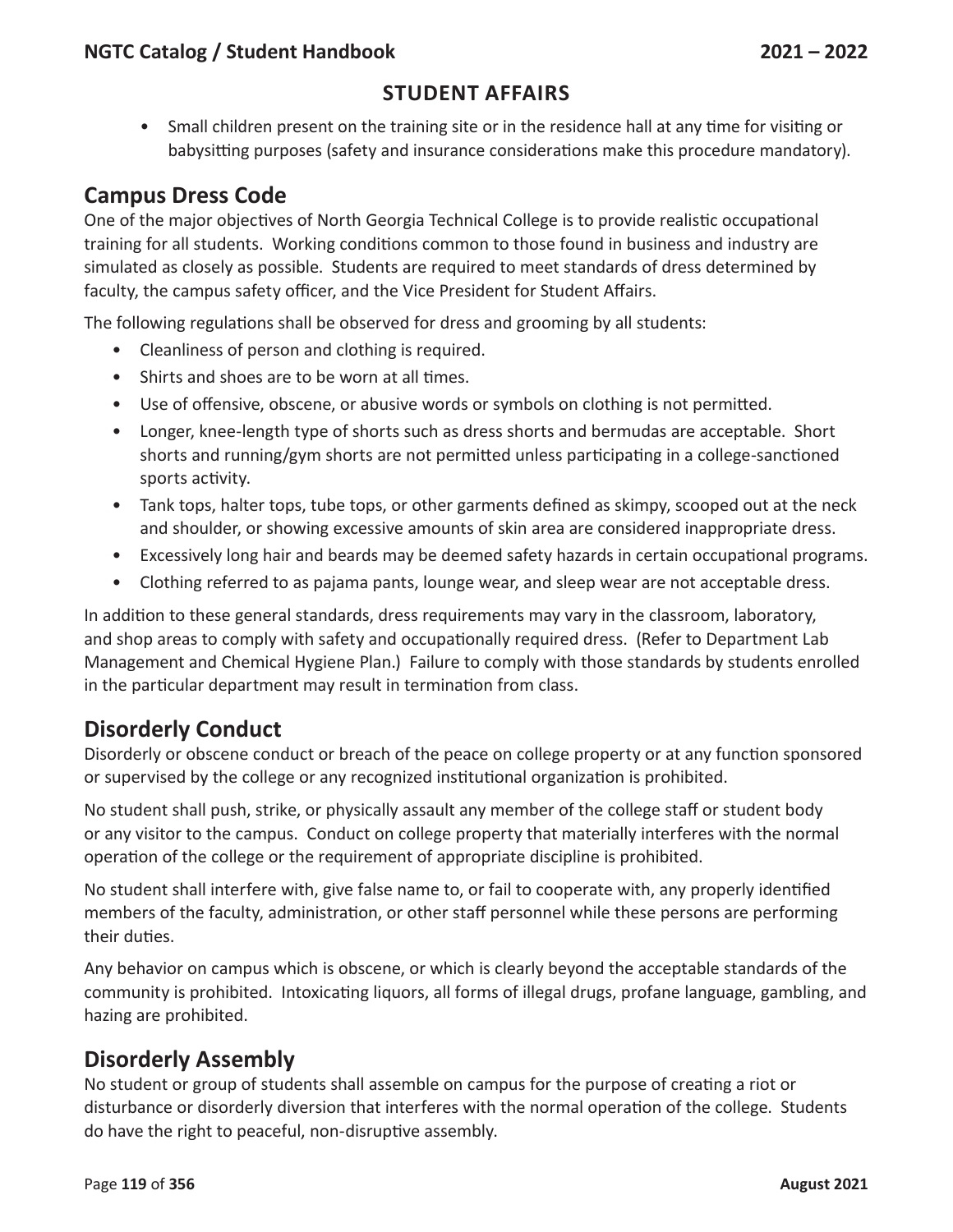### **Student Affairs**

No student or group of students shall obstruct the free movement of other persons about the campus, interfere with the use of the college facilities, or materially interfere with the normal operation of the college with authorized events being held on campus.

## **Drug-Free Workplace**

North Georgia Technical College is a responsible segment of the society; and, as an educational institution, neither permits nor condones illegal drugs and narcotics. The college stands behind the laws of federal, state, and local governments concerning drugs and narcotics. The unlawful manufacture, distribution, dispensing, possession, or use of controlled substances represents a danger to the welfare of the individual as well as to the welfare of the North Georgia Technical College community.

Any student found manufacturing, distributing, dispensing, possessing, or using controlled substances will be subject to immediate expulsion from North Georgia Technical College and may be turned over to local authorities for legal action. Any student who is convicted of a violation of controlled substances must, as required by the Drug-Free Workplace Act of 1988, report such a conviction to the Vice President for Student Affairs no later than five (5) days after such a conviction. Compliance with the Drug-Free Workplace Act further requires the college to notify the United States Department of Education of such conviction within ten (10) days after receiving notice of the conviction.

Any student who voluntarily seeks counseling for abuse of controlled substances, or who may be deemed by college officials to need treatment, may secure information regarding approved drug assistance or rehabilitation programs from the Dean for Student Affairs or the Director of Student Affairs, Blairsville Campus or the Director of Student Affairs, Currahee Campus.

If a student is dismissed for violation of an institutional regulation of controlled substances, he or she must have a professional evaluation before re-admission will be considered. If the evaluation indicates that a treatment or counseling program is necessary, the student must complete such a program before there can be any consideration for re-admission. After completion of a treatment or counseling program, the student may appeal for re-admission upon the recommendation of his or her counselor. Such an appeal must be directed to the Vice President for Student Affairs.

## **Drug and Alcohol Procedure**

The use, possession, distribution, or transportation of alcoholic beverages by North Georgia Technical College students is strictly forbidden on campus and at any off-campus activity that is sponsored by or in the name of any institutional organization, department, or group.

Beverages identified as non-alcoholic beer are prohibited. Any student who returns to any North Georgia Technical College campus under the influence of alcohol and/or drugs shall be subject to disciplinary action. All students are subject to a breathalyzer test. Failure to cooperate will result in full disciplinary action. NOTE: All city, state, and federal laws will be enforced.

Federal law permits North Georgia Technical College to disclose to parents/guardians' violations of not only local, state, and federal laws but also college policies and rules governing the use of and/or possession of alcohol or controlled substances. (Section 952, Alcohol or Drug Possession Disclosure, of the Higher Education Act 10/99).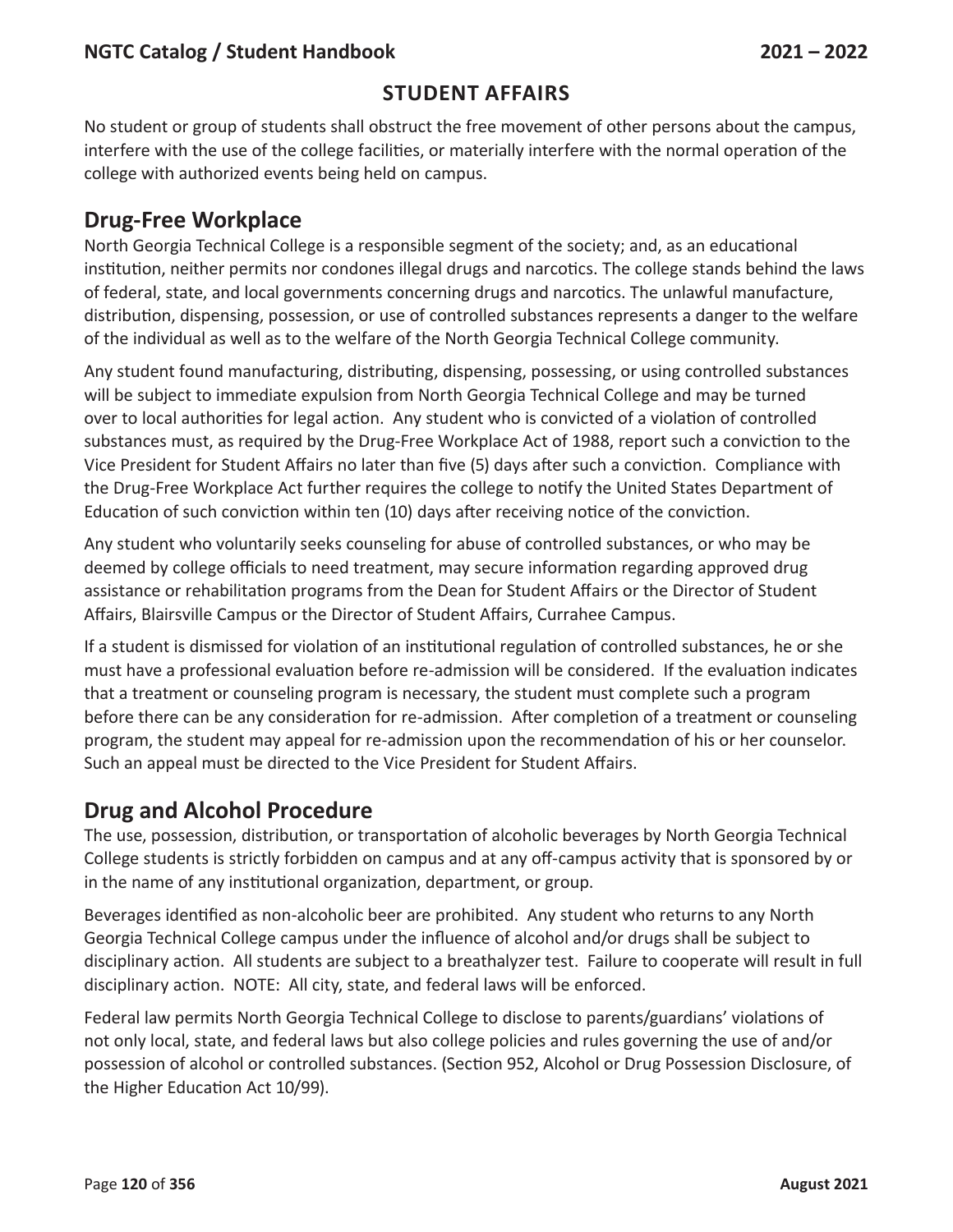## **Student Affairs**

## **Fire Safety**

No student shall tamper with fire safety equipment. The unauthorized possession, sale, distribution, or use of any incendiary device is prohibited. No student shall set or cause to be set any unauthorized fire in or on college property. The possession or use of fireworks on college property is prohibited. No student shall make, or cause to be made, a false fire alarm. Doing so will be considered a serious incident.

Fines may be assessed and/or other disciplinary actions may be taken with anyone known to make a false fire alarm. Similar actions may be taken with all resident students if it is not known who caused the false alarm.

North Georgia Technical College is subject to fire and tornado drills without prior notice. Students are expected to comply with official practices and procedures regarding established fire drills and severe weather alerts. Students who do not comply will be subject to disciplinary action.

## **Hazing**

Hazing in any form is prohibited.

### **Campus Loitering**

Loitering is not permitted at North Georgia Technical College.

## **Theft**

No student shall take, attempt to take, or keep in his or her possession North Georgia Technical College property or items belonging to students, faculty, staff, or student groups. A person found guilty of theft is subject to automatic dismissal.

### **Misuse of College Name**

Use of the college name for soliciting funds or other activity without approval of proper college authorities or any misuse of the college's name is prohibited.

## **Falsification of Records**

No student shall alter, counterfeit, forge or cause to be altered, counterfeited, or forged any record, name, form, or document used by the college.

## **Unauthorized Entry of College Facilities**

No student shall make unauthorized entry into a college building, office, or facility; nor shall any person remain without authorization in any building after normal closing hours. No student shall make unauthorized use of any institutional facility. Unauthorized possession or use of college keys is prohibited.

Faculty is directed to insure that students or unauthorized persons do not remain in their departments during breaks, lunchtime, or after college hours. If the faculty is present and wishes to allow students to remain, this is permissible; however, all classrooms and departments will be locked when faculty is not present. An exception may be made for work-study students assigned to the department and with the faculty's knowledge and approval. No student may enter the instructional department after hours.

Also, administrative areas, warehouse, and barn areas are off limits to all students except during regular class hours.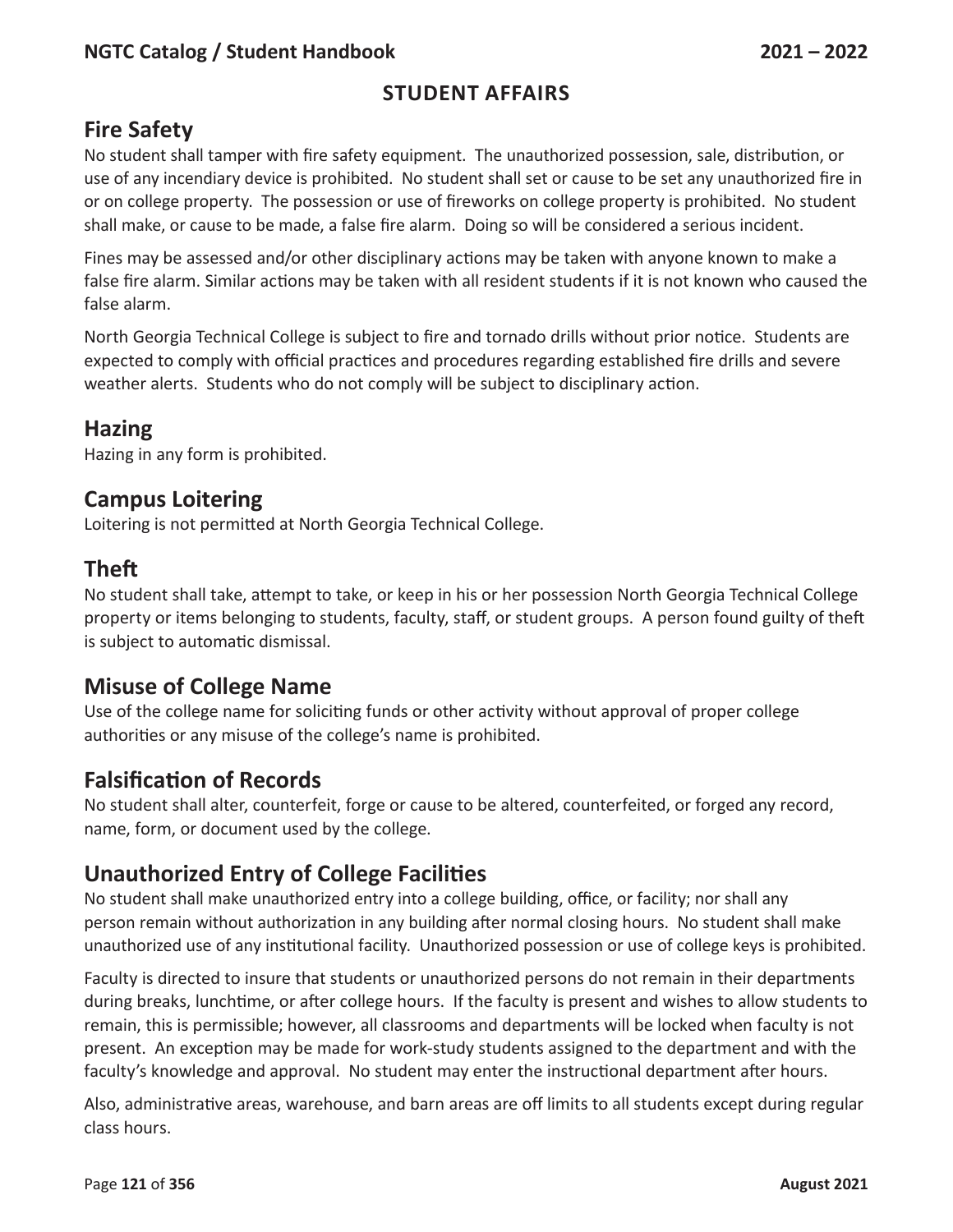## **Academic Misconduct**

No student shall receive or give assistance in the preparation of any class assignment unless authorized by the faculty. No student shall take or attempt to take, in an unauthorized manner, any class material. Students found cheating will face disciplinary action and will receive a zero for the assignment, project, or exam. Any action of cheating which reaches beyond the individual may face expulsion.

The term "cheating" includes, but is not limited to: (1) use of any unauthorized assistance in taking quizzes, tests, or examinations; (2) dependence upon the aid of sources beyond those authorized by the faculty in writing papers, preparing reports, solving problems, or carrying out other assignments; or (3) the acquisition, without permission, of tests or other academic material belonging to a member of the Technical College faculty or staff.

The penalty for "cheating" is left to the instructor's discretion but may include receiving a zero on the assignment or failure of the course.

Plagiarism is prohibited. Plagiarism is the taking, using, quoting, and/or re-writing of another's words, statements, or ideas without giving credit to the original author; in other words, it is literary theft. Plagiarism is also defined as the purchase of an entire work, such as an essay, from an outside source and submitting it as original work. Students who are found to have committed blatant plagiarism will receive a grade of "F" for the course; the penalty for accidental plagiarism may include a grade of zero on the assignment.

Students need to familiarize themselves with what constitutes plagiarism. Some (but not all) examples follow:

- 1. Quoting one or more passages from a source and failing to cite (give credit to) the original author(s)
- 2. Paraphrasing one or more passages from an outside source and failing to cite (give credit) the original author(s)
- 3. Purchasing an assignment and submitting it as the student's own work
- 4. Having another person write the assignment for the student and then submitting it as the student's original work
- 5. Copying and pasting outside material into a document without giving proper credit to the original author(s)
- 6. Keyboarding information from an outside source and submitting it as original work OR failing to give credit to the original author(s)

Plagiarism can be further categorized into blatant plagiarism and accidental plagiarism.

Some (but not all) examples of blatant plagiarism include:

- 1. Willfully and blatantly copying sections of another's work and submitting it as the student's own
- 2. Purchasing the work from another and submitting it as original work
- 3. Using a work that has been previously submitted for a grade in another class without asking consent from the current instructor

Students committing blatant plagiarism will face disciplinary action up to and including failure of the course.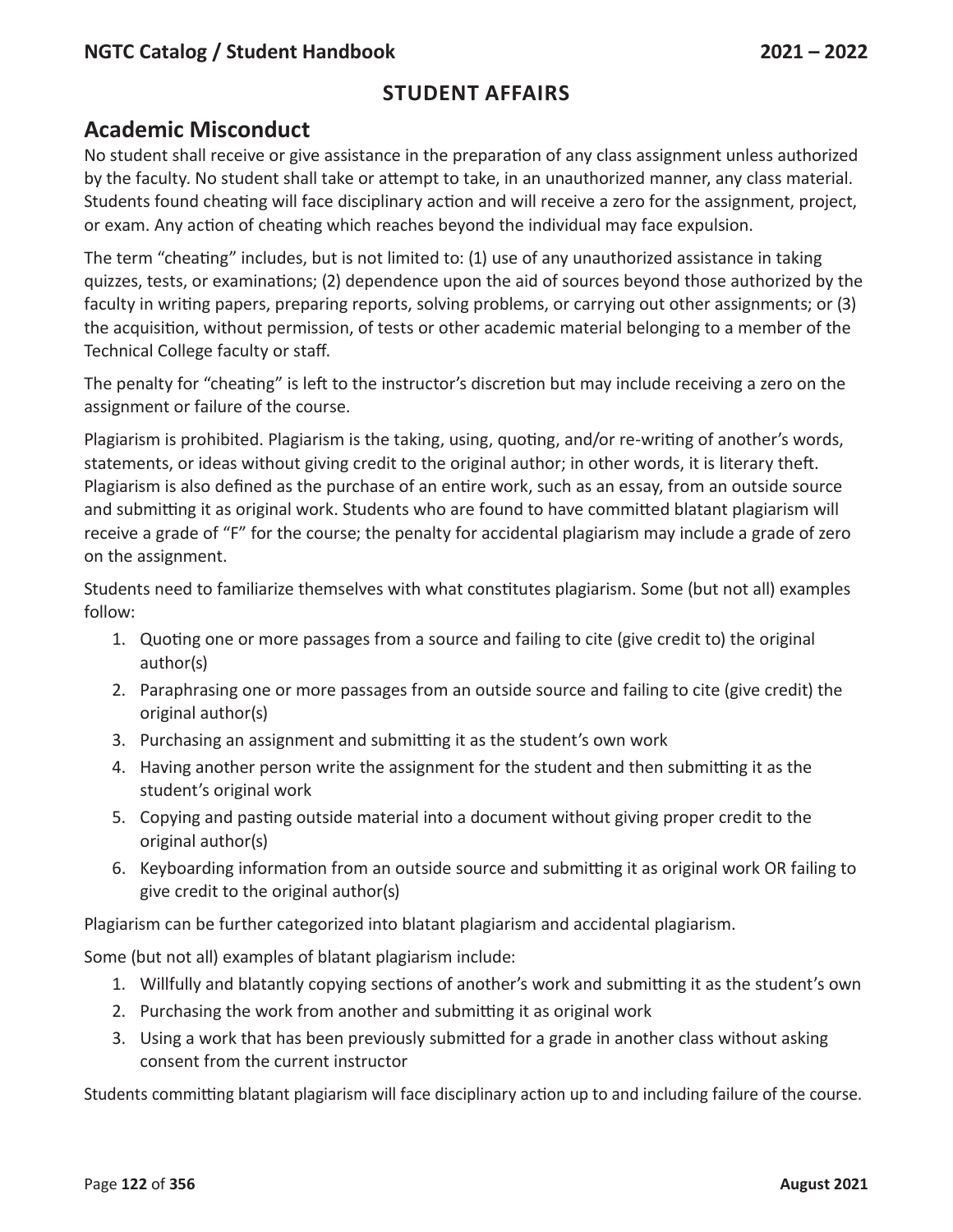### **Student Affairs**

Some (but not all) examples of accidental plagiarism include:

- 1. Failing to include the parenthetical documentation at the end of the quote or paraphrase
- 2. Failing to include a source on the Works Cited page

The penalty for committing accidental plagiarism is at the instructor's discretion but may include receiving a zero on the assignment.

Any student who has been found to have committed plagiarism has the right to appeal. The student's written appeal of the decision must be filed with supporting documentation to the Dean for Academic Affairs no later than seven (7) calendar days from the date the instructor provided a written decision/ grade for the assignment in question. The appeal will then be submitted to the Academic Appeals Committee. This committee will be composed of two instructors, two students, and the Dean for Academic Affairs. This committee will meet with the student within four business days from receipt of the appeal. The Dean will provide a written response to the student's appeal within two business days of the committee's decision.

If the issue is still not resolved, the student may file a written academic appeal, using the same form with all supporting documentation attached, to the Vice President for Academic Affairs for review. The Vice President for Academic Affairs will respond in writing to the student with a decision. The decision of the Vice President for Academic Affairs shall be final.

## **Acceptable Computer and Internet Use**

North Georgia Technical College owns and operates a variety of instructional computer systems which are provided for the use of North Georgia Technical College students, faculty, and staff in support of the educational programs of the college and which are to be used for such related activities only. All students, faculty, and staff are responsible for seeing that these computer facilities are used in an effective, efficient, ethical, and lawful manner. The complete policy is on the NGTC website, and is available in all computer labs. It defines acceptable use of these instructional computer systems. Unacceptable use is prohibited and is grounds for loss of computer privileges, as well as prosecution under federal, state, and local law.

System administrators may develop additional, more detailed guidelines as needed for any of the college's instructional computer systems. These guidelines will cover such issues as allowable connect time and disk space, handling of irretrievable mail, responsibility for account approval, copyright issues, actions for inappropriate use, and other items related to administering the system.

## **Intellectual Property**

North Georgia Technical College encourages the development, writing, invention, or production of intellectual property designed to improve the productivity of the college or to enhance teaching and learning. An employee or student creating work for the College or its use represents and warrants that such work:

- does not violate any law;
- does not violate or infringe any intellectual property right of any person or organization; and
- does not libel, defame, or invade the privacy of any person or organization.

Unless addressed in a separate agreement approved by the President, the College owns the intellectual property rights in any and all works produced by or for the college by faculty, staff, or students.